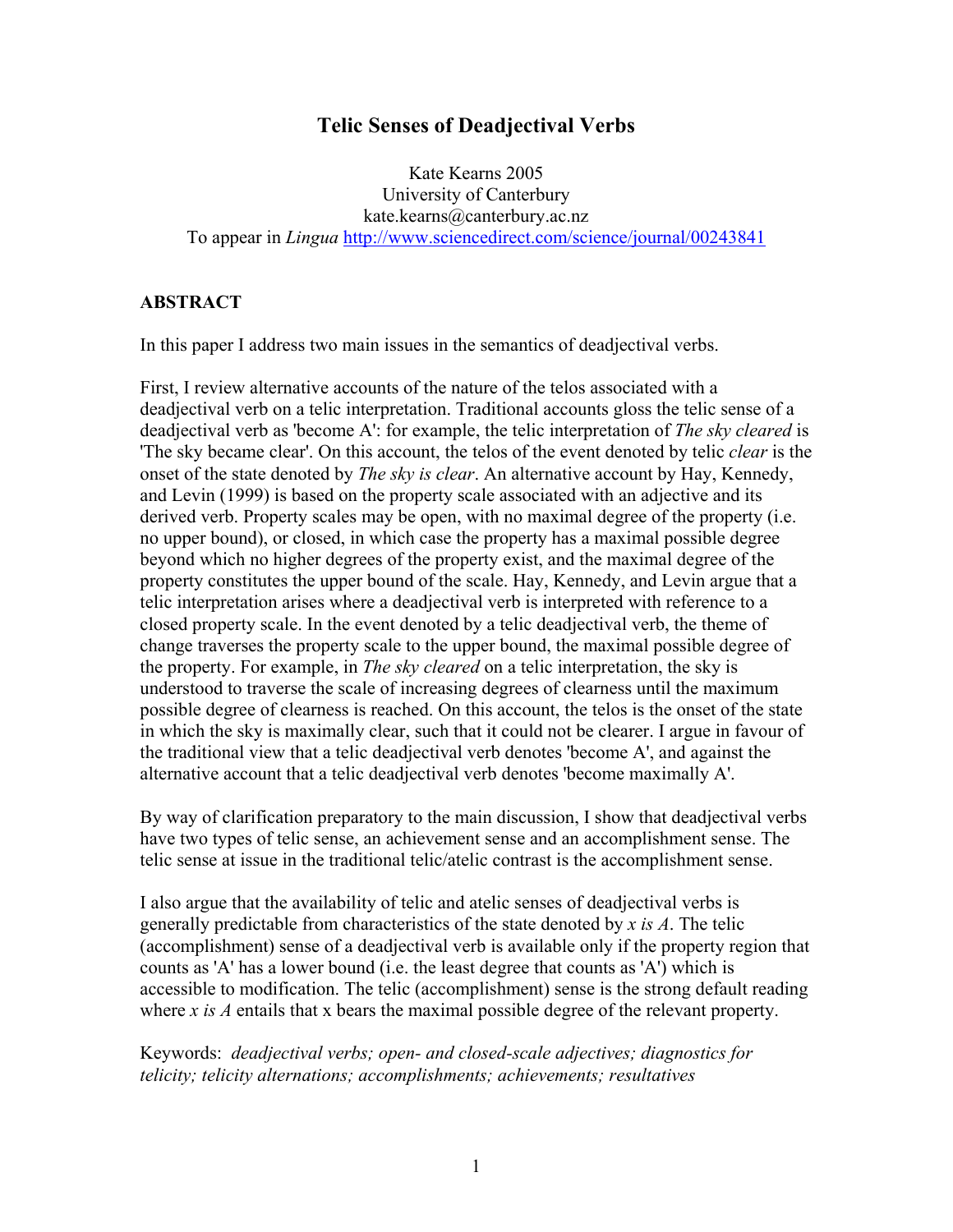# **Telic Senses of Deadjectival Verbs\***

#### **1. INTRODUCTION**

This paper addresses two main issues in the semantics of deadjectival change-of-state verbs:

(a) the nature of the telos of the event denoted by a deadjectival verb on a telic interpretation;

(b) the prediction of the availability of telic and atelic interpretations for these verbs.

As a necessary background to discussion of these issues, I shall also show that degree achievement verbs (Dowty 1979: 88), including many deadjectival verbs, have two types of telic sense. On the first telic sense the verb denotes a single transition to an endstate which is defined only by comparison to the prior state of the theme argument: this is the 'become A-er' sense, and is a Vendlerian achievement.<sup>1</sup> The atelic sense of a deadjectival verb denotes a process consisting of iterated 'become A-er' achievement events. On the second telic sense a deadjectival verb denotes a durative event which is terminated by the onset of a uniquely specified endstate. I shall argue that this is the 'become A' sense, and is a Vendlerian accomplishment. In the main discussion of this paper and in the previous literature, the atelic senses of deadjectival verbs are processes, and the telic senses at issue are accomplishments, not the 'become A-er' achievement sense.

Accordingly, the two main issues identified above are more accurately stated as follows: (a) the nature of the telos of the event denoted by a deadjectival verb on an accomplishment interpretation;

(b) the prediction of the availability of process and accomplishment senses of deadjectival verbs.

Before introducing issues (a) and (b) in more detail, I outline my preliminary assumptions concerning the semantics of adjectives and deadjectival verbs. $2$ 

Where V is a change-of-state verb derived from an adjective A, any interpretation of *x Ved* entails 'x became A-er'. It may or may not also entail 'x became A' or 'x became maximally A', but 'x became A-er' is always entailed. Accordingly, the notion of comparison is basic to the interpretation of deadjectival verbs, and deadjectival verbs, like comparative adjectives, are generally considered to be interpreted with reference to a property scale consisting of ordered degrees of the relevant property. A comparative adjective is interpreted in terms of the relative positions of two points on a property scale. A deadjectival verb is interpreted in terms of movement along a property scale. These notions are illustrated in (1).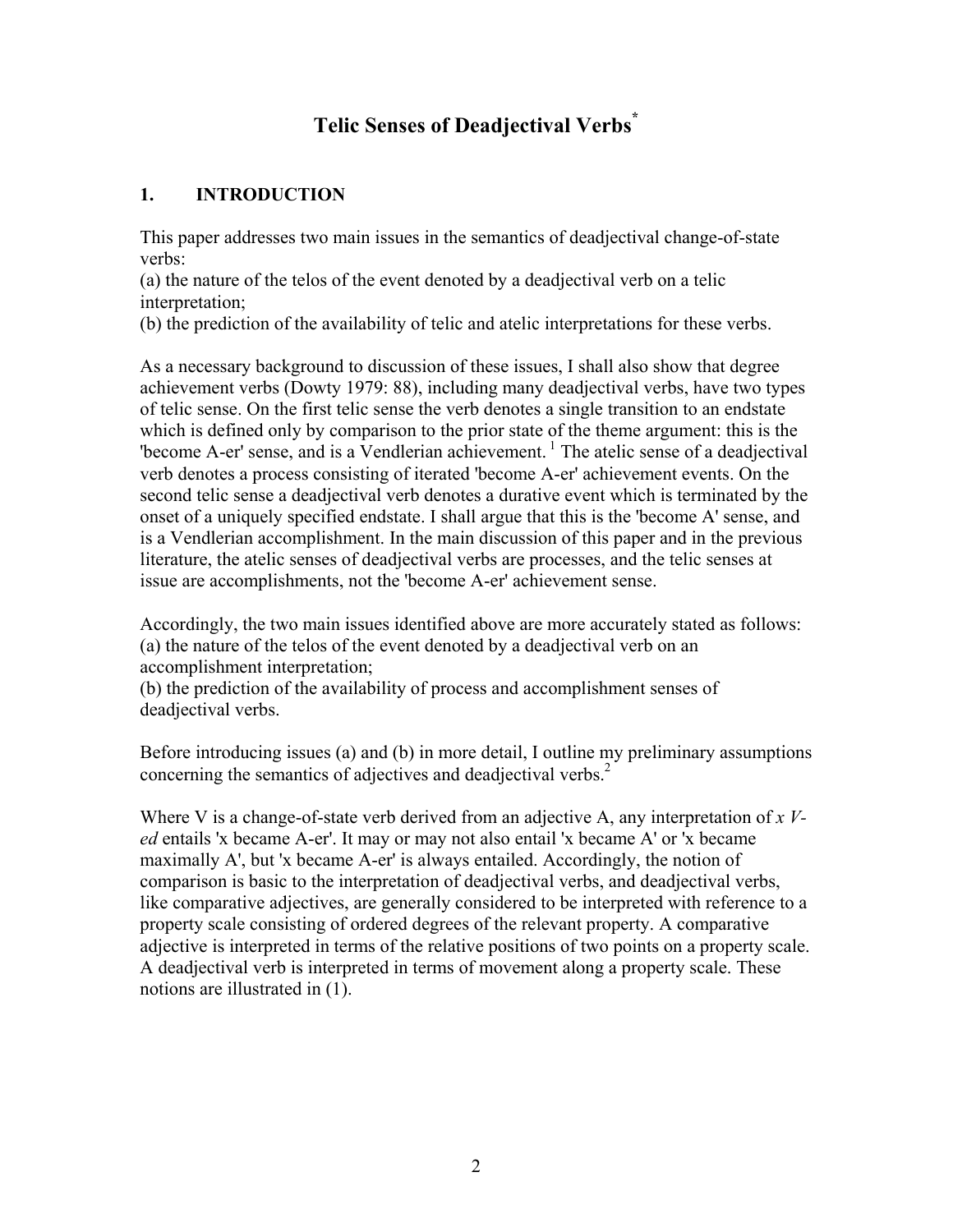(1) a. *x is cooler than y.*



 $t < t'$  &  $d < d'$ 

The interpretation of *x is cooler than y* or *x cooled* may relate two points on any part of the scale, without any commitment to the truth of *x is cool* or *y is cool* : there is no contradiction in saying *Both x and y are extremely hot, but x is cooler than y*, or *x has cooled but is still very hot*. I shall assume that there is a root element *cool* which denotes the whole property scale of degrees of temperature as in (2), and from which adjectives and verbs are both derived.

(2) property scale denoted by [Root *cool*]

| lesser degrees | greater degrees |
|----------------|-----------------|
| of coolness    | of coolness     |
|                |                 |

In contrast, the positive form of the adjective *cool* is interpreted with reference to a region on the property scale which is determined by a complex interplay of contextual factors, including expected norms for the property as borne by particular kinds of theme. For example, cool soup may be at room temperature or above, but a cool drink is below room temperature. I shall call the contextually determined region of values associated with the positive form of an adjective the *standard value*. The standard values denoted by the adjective [Adj *cool*] in different collocations are illustrated in (3).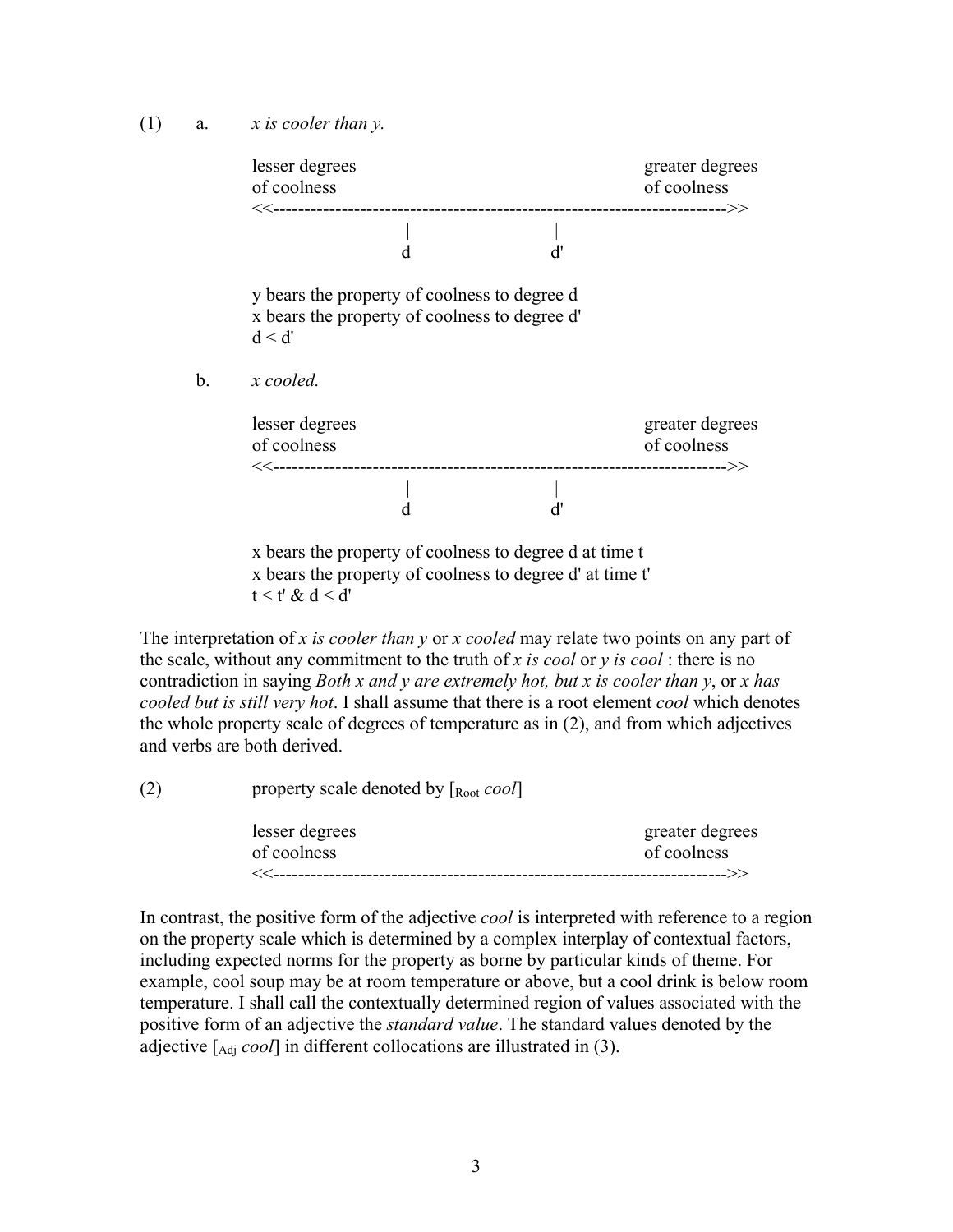

*The soup is cool* is true iff the soup bears the property of coolness to degree d, where  $d \ge d$ ".

*The beer is cool* is true iff the beer bears the property of coolness to degree  $d^*$ , where  $d^* \geq d'$ .

I draw a distinction between the root element *cool*, denoting the property scale, and the positive adjective *cool,* denoting a region on the property scale. Strictly speaking, both the verbs described as deadjectival and the positive form of the associated adjective are derived from the root, and the verb is not directly derived from the surface adjective. With this proviso, I shall continue to use the term *deadjectival verb* to refer to verbs whose base also surfaces as an adjective.

I return now to outlining the two main issues of the paper, first, the nature of the telos of a telic (i.e. accomplishment) deadjectival verb, and second, predicting the availability of telic (accomplishment) and atelic (process) senses of deadjectival verbs.

Theories of deadjectival verbs (*cool, harden, empty, clear*, etc.) make different predictions concerning the nature of the telos of an event denoted by the verb on an accomplishment reading. The main points at issue are outlined here, and more detailed discussion is given in Section 3 below.

Abusch (1986) describes the sense of an atelic deadjectival verb as 'become A-er', and the sense of a telic deadjectival verb as 'become A'. The same kind of telos for the telic sense is described in Levin & Rappaport Hovav (1991: 129-130) and in Jackendoff (1996: 331), where change of state is described as movement along a path constituted of degrees of a property, such as hotness, flatness, or size.<sup>3</sup> Jackendoff writes: 'If the "path" has a boundary (reaching *hot* or *flat*) the sentence is telic. If the "path" is nonbounded (going on indefinitely in the "hotwise" or "bigwise" direction), the sentence is atelic.'

In the kind of endstate described here for the telic senses, the degree of the property borne by the theme at the end of the event is determined by the interpretation of the positive adjective *A*, collocated with the same argument as the verb, and evaluated on the same contextually appropriate norm-referencing. I shall refer to this endstate as the *standard endstate*. Where the onset of the standard endstate constitutes a telos, I shall call this point the *standard telos*. The analysis is diagrammed in (4).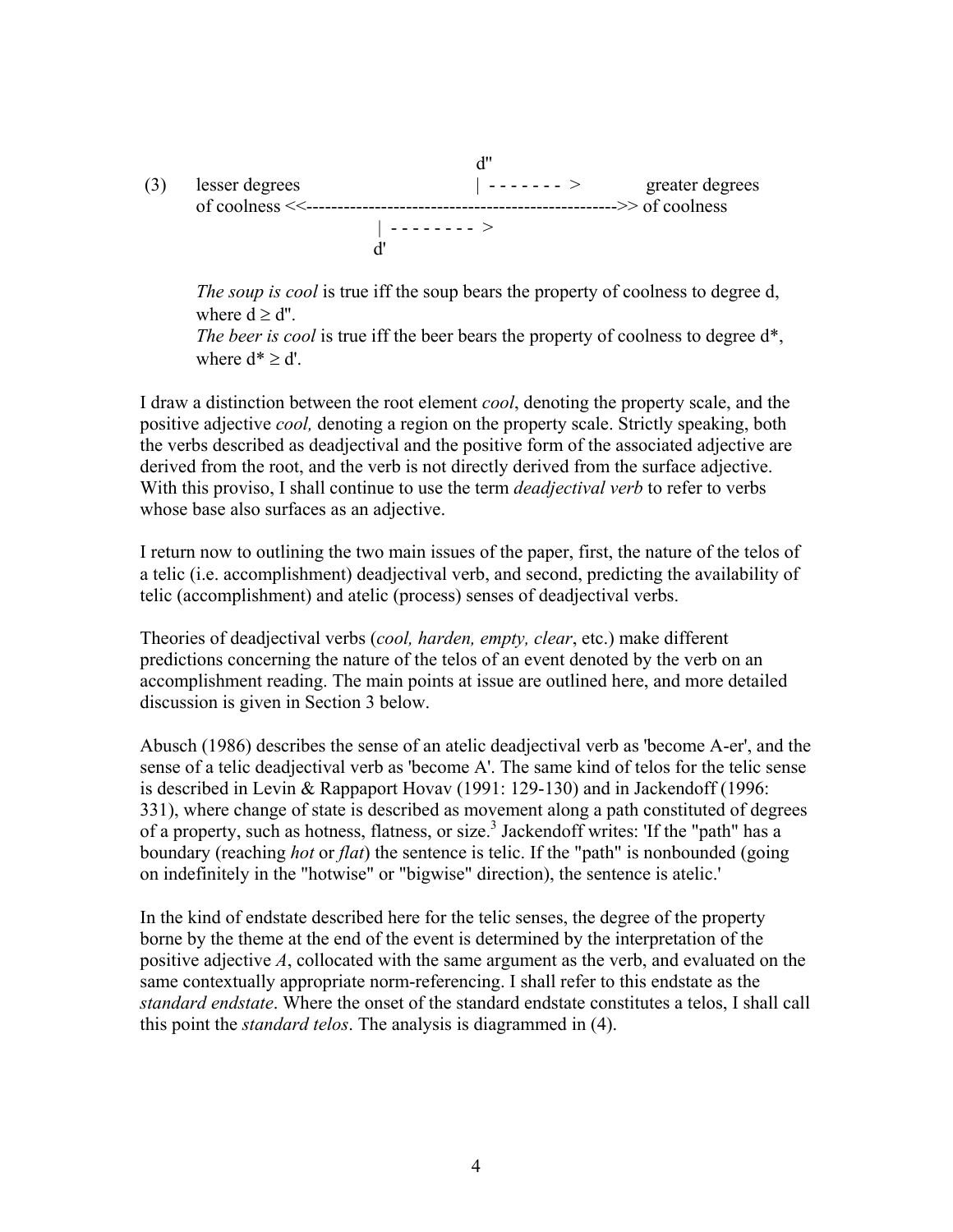(4) *x verbed.*

d' = lower bound of standard value for *A* in context



More recently, Hay, Kennedy & Levin (1999) offer an account of telic deadjectival verbs which is not primarily based on the attainment of an endstate (i.e. become $(\varphi)$ ), but based on the traversal of the property scale involved in the interpretation of the associated adjective. If the property scale has an upper bound, comprising the maximum possible degree of the relevant property (relativised to the argument and context), then the derived verb carries an implicature of totality, according to which the property scale is fully traversed in the event, and thus the degree of change is bounded. The predicate has a telic (i.e. accomplishment) reading, and the telos of the event is the onset of the state in which the theme argument bears the maximal value of the relevant property, relativised to the argument and context. I shall refer to the maximal property value endstate as the *maximal endstate*, the onset of which provides a *maximal telos*.

 $d =$  maximal degree of property (5) <<----------------------------------------------------------| event: - - - - - - - - - - - - - - - - - - - - - - - - - - - - --•  $\bullet$  = maximal telos

I shall argue in favour of the standard telos account and against the maximal telos account of the accomplishment senses of deadjectival verbs.

The second main issue to be addressed is the prediction of the availability of telic (accomplishment) and atelic (process) senses for deadjectival verbs. Hay et al. argue that the availability of atelic (process) and telic (accomplishment) senses of deadjectival verbs is predicted by the nature of the relevant property scale interacting with a quantity implicature of 'completeness'. Briefly, if the scale has an upper bound, which is that maximal value of the property in question beyond which higher values are not possible, then quantity implicature gives rise to the telic (accomplishment) interpretation that the scale was completely traversed and the maximal endstate was reached, the onset providing the telos. The quantity implicature can be cancelled by explicit modification with *but not completely* or *for x time*, in which case the verb has an atelic interpretation.

If the scale has no upper bound, then complete traversal of the scale is not possible and no telos is available. The default interpretation is atelic (process). However, an otherwise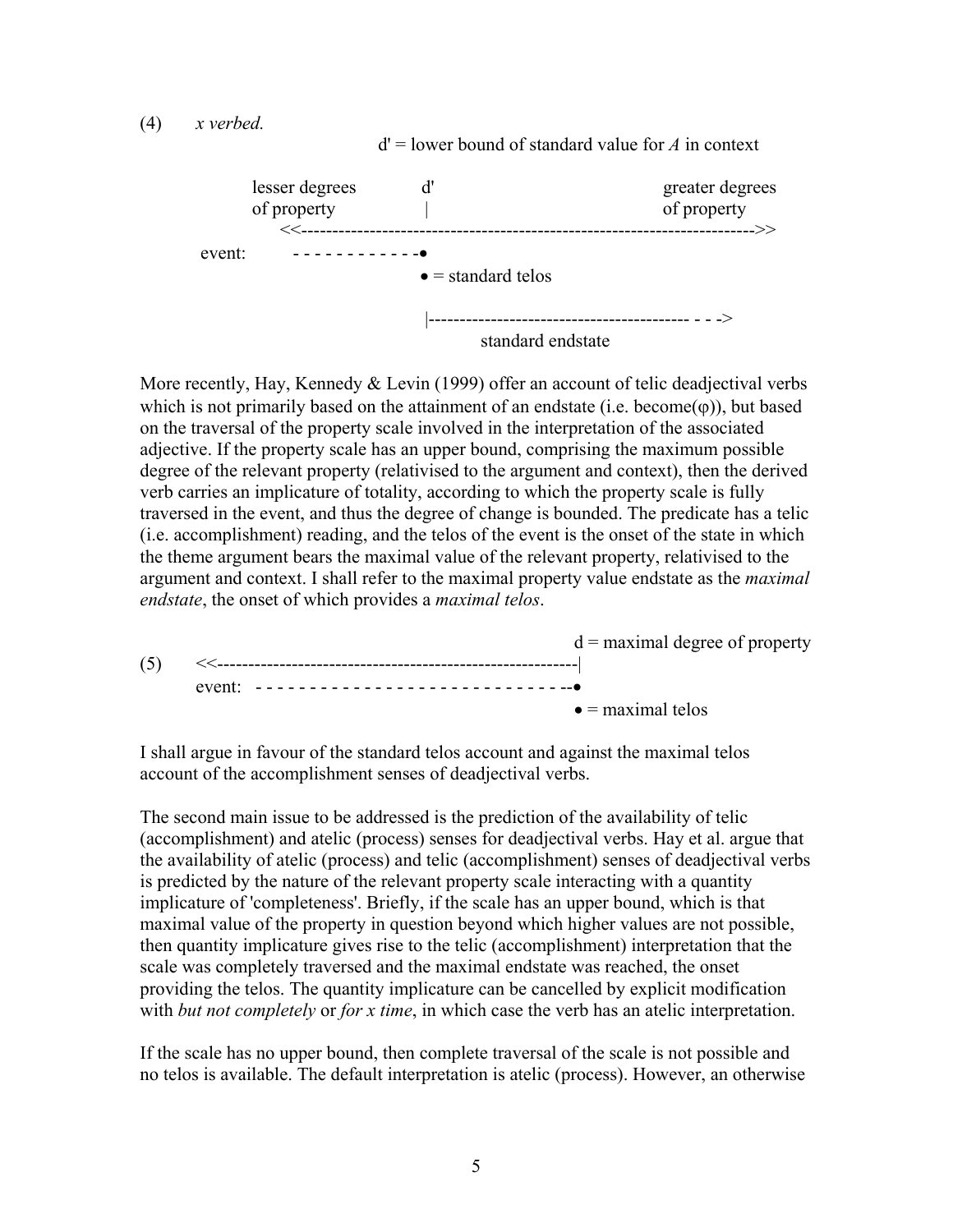unbounded scale may be understood to have a normative upper bound in specific collocations and contexts, in which case a telic sense is available.

I shall identify difficulties with this account, and argue instead that the availability of process and accomplishment senses of deadjectival verbs is largely predictable from the denotation of *x is A*:

- (i) A positive adjective such as *wide* denotes a property region (i.e. the standard value) with a lower bound which is partly inaccessible to modification, and this correlates with the lack of an accomplishment sense for the derived verbs.
- (ii) A positive adjective like *clear*, which lexicalises a maximal value, is associated with a verb with a default accomplishment sense. Process senses for these verbs (in the non-progressive) are also possible.
- (iii) A root like *dark* denotes a closed property scale (the upper bound of *dark* is the complete absence of light), but the positive adjective *dark* does not lexicalise the maximal value (that is, the standard value and maximal value for *dark* may differ). Verbs associated with adjectives of this type take both process and accomplishment senses freely. These are included in the group identified by Dowty (1979: p. 88) as degree achievements. $4$

The paper is structured as follows. In section 2 I shall review two types of bounded event denoted by degree achievements, including many deadjectival verbs, which I identify as achievements and accomplishments. I shall argue that the central criterion which identifies the accomplishment sense of a deadjectival verb (the intended telic sense in the literature on deadjectival verbs) is that the telos is the onset of a specified unique endstate, which I identify as the standard endstate defined above. The standard endstate for deadjectival accomplishment verbs is discussed further in section 3, where I review in more detail Hay et al.'s predictions concerning the maximal nature of the telos with deadjectival verbs, and discuss problems for their account. I show that the standard telos account is preferable for verbs associated with both open and closed property scales, and conclude that the nature of the telos is not provided by the upper bound of a property scale, but by the standard value denoted by *x is A*.

In section 4 I address the second main issue, that of predicting the availability of process and accomplishment senses. I contrast Hay et al.'s account, in terms of the closed or open nature of the relevant property scale, with my account in terms of the denotation of *x is A*. I identify difficulties with Hay et al.'s theory in predicting which verbs may alternate in telicity and which may not, and argue that the nature of the denotation of *x is A* has greater predictive value. I conclude that the implicature which gives rise to accomplishment interpretations is 'x becomes A', not the implicature proposed by Hay et al. that the theme traverses the property scale 'completely', to an upper bound. I also address a further issue arising from the assumption (which I share with Hay et al.) that the basic sense of deadjectival verbs is 'become A-er', elsewhere identified as atelic, and the accomplishment sense arises by implicature. This assumption seems inconsistent with the observation that the 'become A-er' sense, assumed to be basic, appears to be absent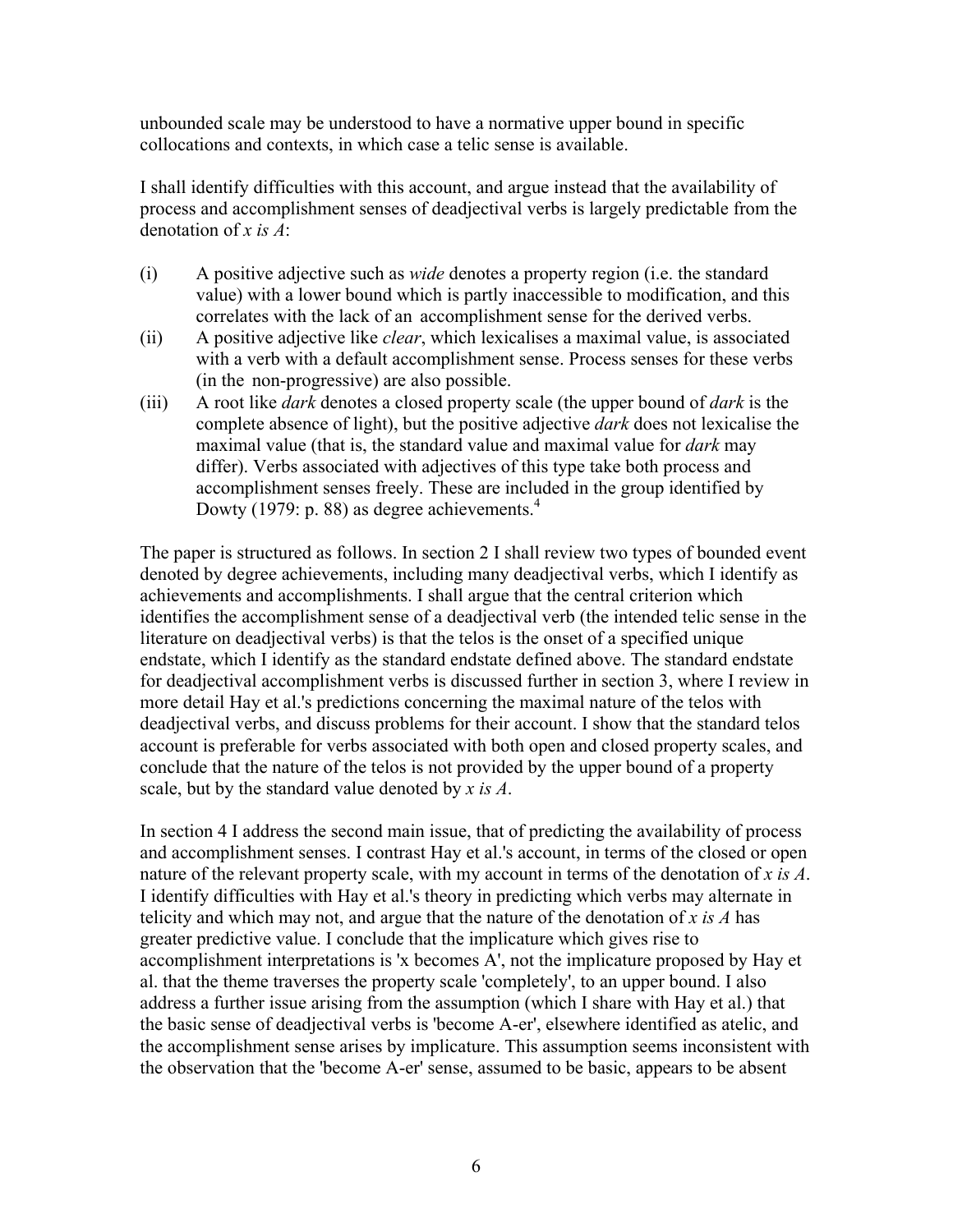for some deadjectival verbs. I show that the 'become A-er' (process) sense is possible for these verbs in certain contexts. Conclusions are given in section 5.

# **2. ENDSTATES AND TELÊ**

As introduced in the previous section, the main issues to be discussed in this paper concern what are generally termed the telic and atelic senses of deadjectival verbs. However, in discussions of telic/atelic contrasts, deadjectival verbs present special problems because in fact deadjectival verbs have two different types of telic sense.

Note first that all senses of deadjectival verbs express at least the change of state expressed by 'become A-er': an endstate characterised in this way is entailed by all aspectual senses of a deadjectival verb, including the process sense identified by Abusch (1986) as atelic. The most minimal event denoted by *The soup cooled*, whether considered as a separate event, as part of an unbounded process, or as part of a culminated process, or accomplishment, results in a state in which the soup is cooler than it had been. This is a kind of endstate which I shall call the *comparative endstate*. As we shall see, the onset of this endstate is a kind of telos.

A predicate which lexically entails an endstate is generally classed as telic, and accordingly we might conclude that deadjectival verbs are always telic, because they always entail a comparative endstate. Bertinetto  $&$  Squartini (1995: p. 13-4) adopt this conclusion: observing that comparative endstates occur in telic predicates, such as *The temperature got colder in ten minutes*, Bertinetto & Squartini claim that change-of-state process verbs (their 'gradual completion verbs', Dowty's 'degree achievements') are always telic.

I shall review traditional tests for telicity, and evidence for the telicity of the comparative endstate. I shall identify two telic senses for gradual change-of-state verbs (including many deadjectival verbs): achievements and accomplishments. The main finding from this section to be carried forward is that the two senses of deadjectival verbs at issue in this paper and in the previous literature, commonly identified as atelic and telic, are the process and accomplishment senses. The achievement sense of a deadjectival verb, with a comparative endstate, is not included in the main discussion of telic senses, even though it is demonstrably a telic sense.

# **2.1** *In* **adverbials, the** *take* **time construction, and comparative endstates**

First, I clarify certain points concerning the use of *in* adverbials and the *take* time construction as telicity diagnostics.

The simple acceptability of an *in* adverbial is not enough in itself to show that the modified predicate is telic. First, all aktionsart types of predicate freely take *in* adverbials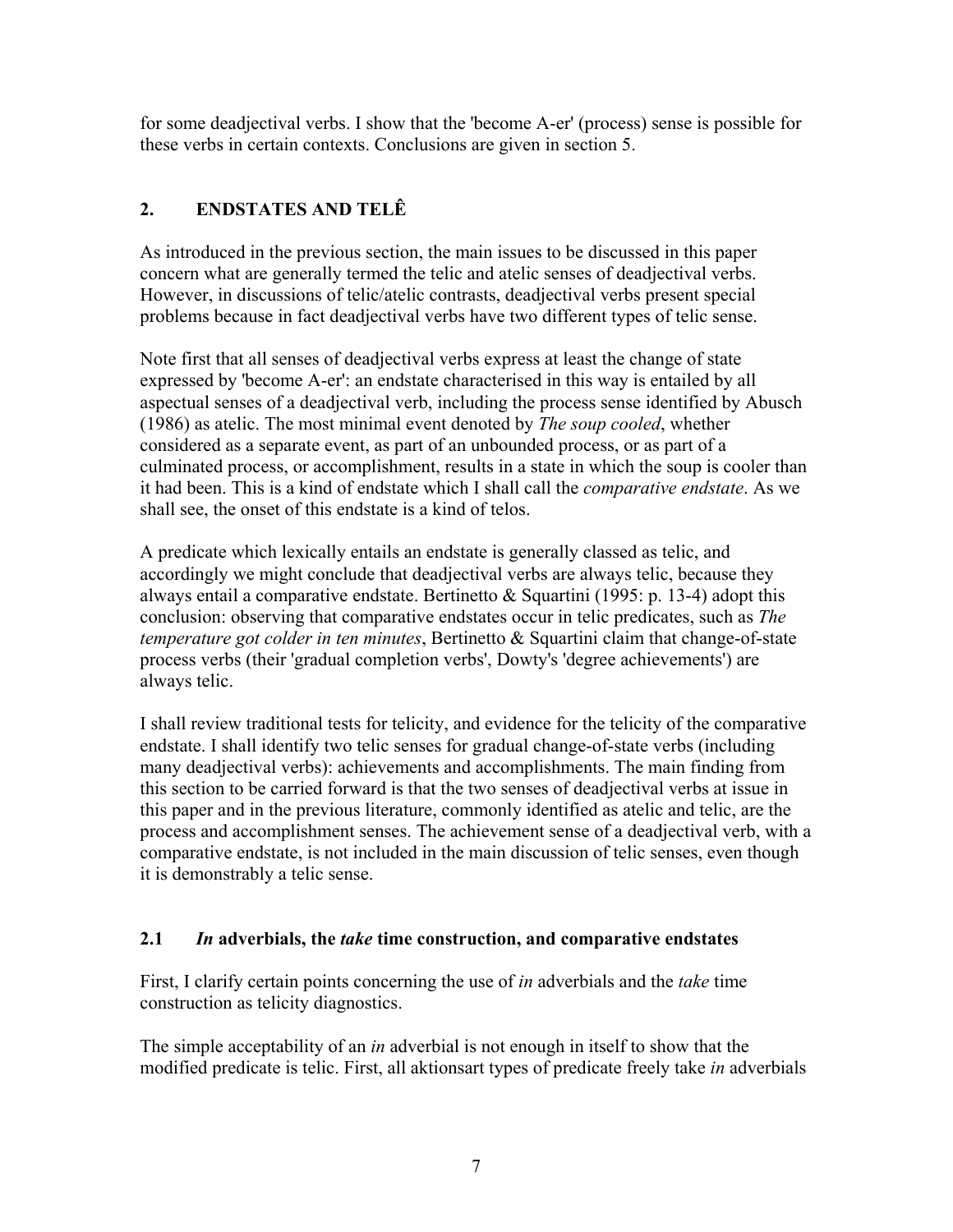in the future tense, as in (6), with an 'event delay' reading; that is, the adverbial denotes an interval which elapses before the event occurs or begins.

- (6) a. We will drive to town in ten minutes. (accomplishment) 'Ten minutes from now we will begin driving to town.'
	- b. He will reach the summit in an hour. (achievement) 'At the end of an hour from now he will reach the summit.'
	- c. The room will be dark in an hour. (state) 'At the end of an hour from now the room will be dark.'
	- d. We will open gifts in half an hour. (process) 'At the end of half an hour from now we will begin opening gifts.'

In addition, state predicates in the past tense take *in* adverbials with the event delay reading, as in (7).

| (7) | a. | John was at the summit in an hour.              |  |
|-----|----|-------------------------------------------------|--|
|     |    | "At the end of an hour John was at the summit." |  |
|     |    | The meal was ready in a few minutes.            |  |

'After a few minutes the meal was ready.'

The event delay reading does not signal that the modified predicate is telic - rather, on the event delay reading the delay period itself, before the event occurs, is bounded. The two interpretations which signal that the modified predicate is telic are the whole event duration reading, characteristic of accomplishments, and the whole event delay reading, characteristic of achievements. An accomplishment predicate may be modified by an *in* adverbial or the *take* time construction as in (8), with the event duration reading; the adverbial gives the duration of the whole event.

(8) a. John wrote the letter in ten minutes. b. It took John ten minutes to write the letter. 'John wrote the letter, and the whole letter-writing event had a duration of ten minutes.'

With an achievement predicate, an *in* adverbial or the *take* time construction expresses the delay before the whole event occurs, as in (9).

- (9) a. John reached the summit in an hour.
	- b. It took John an hour to reach the summit. 'At the end of an hour John reached the summit.'

Filip (1999, p. 22) distinguishes between the duration and delay readings by the entailment from 'x verbed in an hour' to 'x was verbing during that hour', found only with accomplishments. I note that the intended entailment found with accomplishments is more clearly expressed as 'x was verbing throughout that hour', which excludes the reading 'at some point during that hour, x was verbing'. The same distinction applies to the *take* time construction: 'It took an hour for x to verb' entails 'x was verbing throughout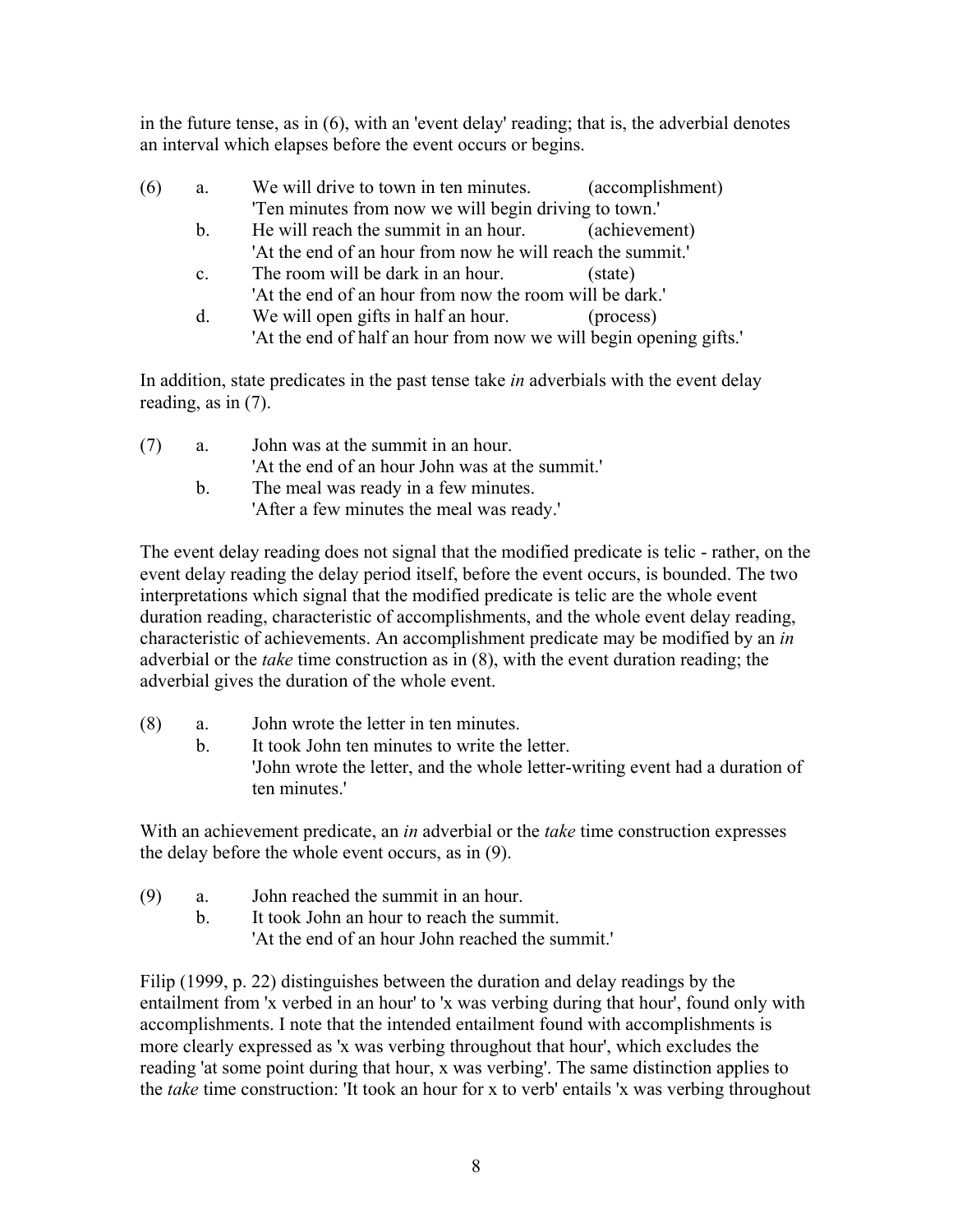that hour' only if the predicate is an accomplishment. The diagnostic applies to the examples in (9); *John reached the summit in an hour* does not entail 'John was reaching the summit throughout that hour'.

Process predicates in the past tense are generally judged to be anomalous with both *in* adverbials and the *take* time construction, though an event delay reading may be understood. This is illustrated in (10).

- (10) a. It took an hour for them to chat.
	- b They chatted in an hour.<br># They chatted, and the ch
		- 'They chatted, and the chatting event had a duration of an hour.'
		- ?? 'After an hour they (finally) began to chat.'

The anomaly of examples like (10), in contrast to (9), allows us to distinguish achievements and processes, though the adverbial may be assigned the event delay reading in both kinds of example. Accomplishments are identified by the event duration reading.

Gradual change-of-state verbs such as *increase* and *decrease* have only the comparative endstate readings 'become more' and 'become less', which are traditionally considered to be atelic. With verbs of this type an *in* adverbial or *take* time construction is well-formed, and has the event delay reading, illustrated in (11).

- (11) a. The price increased/decreased in a month.
	- b. It took a month for the price to increase/decrease. 'After a month had passed the price increased/decreased.'

Note that neither (11a) nor (11b) entails 'The price was increasing/decreasing throughout that month', and accordingly *increase/decrease* here are not accomplishments. As we saw in (10), an *in* adverbial is anomalous with past tense processes, so the acceptability of (11) indicates that *increase* and *decrease* here are not processes. I conclude that these are Vendlerian achievements, denoting a single transition 'become more/less',  $<sup>5</sup>$  with a</sup> comparative endstate. 6 I assume that the process interpretation of verbs of this type as in *The price increased for a month* is of a series of iterated 'become more' achievements (see Dowty 1979, p. 88-90 for a similar account).

Turning now to deadjectival predicates, we see that *widen* in (12a,b) below has only the event delay reading with an *in* adverbial – (12a,b) do not entail 'The gap was widening throughout those few minutes'. *Widen* also has only the comparative endstate, as (12a,b) entail 'The gap was wider', but not 'The gap was wide'. Accordingly, *widen* in (12a,b) is an achievement predicate of the same type as *increase/decrease* in (11).

- (12) a. The gap widened in a few minutes.
	- b. It took a few minutes for the gap to widen. 'After a few minutes had passed the gap widened.' <sup>7</sup>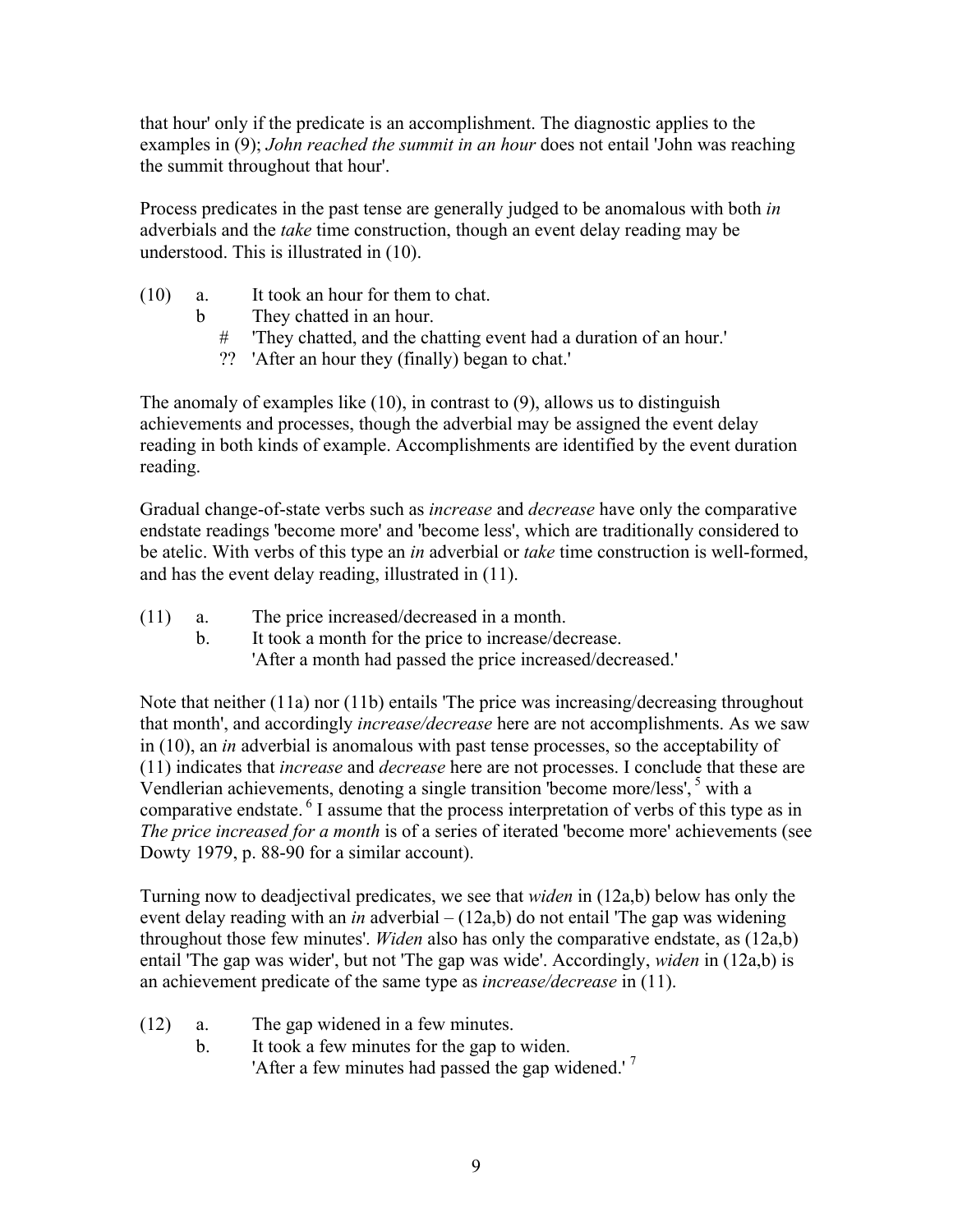To sum up this section, we see that gradual change-of-state verbs such as *increase* and *widen* are classed as telic according to *in* adverbials and the *take* time construction. The verbs entail only the comparative endstate, and the telicity-sensitive adverbials have the event delay reading characteristic of Vendlerian achievements.

## **2.2 Comparative endstates,** *for* **adverbials and the present perfect**

The telicity of 'become A-er' predicates is also supported by *for* adverbials modifying the duration of a result state, as illustrated in (13).

- (13) a. The pressure increased for a few minutes.
	- '(Having increased), the pressure was greater for a few minutes.'
	- b. The gap widened for a few minutes.
		- '(Having widened), the gap was wider for a few minutes'.

The presence of a result state reading for a *for* adverbial is not usually cited as a diagnostic for telicity, although Pustejovsky (1995, p. 74) identifies predicates with result state *for* adverbials as telic. Piñón (1999) points out that processes and states lack result states – events with result states are accomplishments or achievements, and thus denoted by telic predicates on traditional assumptions. The result state adverbials in (13), then, support the claim that comparative endstate senses are telic.

The acceptability of the non-progressive present perfect with deadjectival verbs also indicates a result state. The present perfect is pragmatically odd with pure process predicates in reporting recent events, as illustrated in (14a-c) below, compared with the change-of-state verbs in (14d-e).

- (14) a. John has walked.
	- b. John has talked on the phone.
	- c. John has played tennis.
	- d. The sentry has moved.
	- e. The price has increased (slightly).

(14a-c) with activity predicates are quite odd, considered as possible conversational contributions, compared with (14d, e). With activity predicates the preferred form to report a recent event is the perfect progressive such as *John has been talking on the phone*. Simple existential readings with activity predicates (i.e. 'an event of this kind exists in the past') are improved with stress on the auxiliary: *John HAS talked on the phone (but generally his phobia makes that impossible)*. It appears that the nonprogressive present perfect with unmarked stress is more natural with a predicate entailing an endstate. Note that (14d) leans strongly towards the translocation sense, and implicates that the sentry has not returned to his previous position – (14d) implicates 'The sentry is not where he was before', which is a kind of comparative endstate. Inferred likely readings for the activity predicates also tend towards result states. For example, (14c) is not a natural way to communicate 'John has been playing tennis', but is natural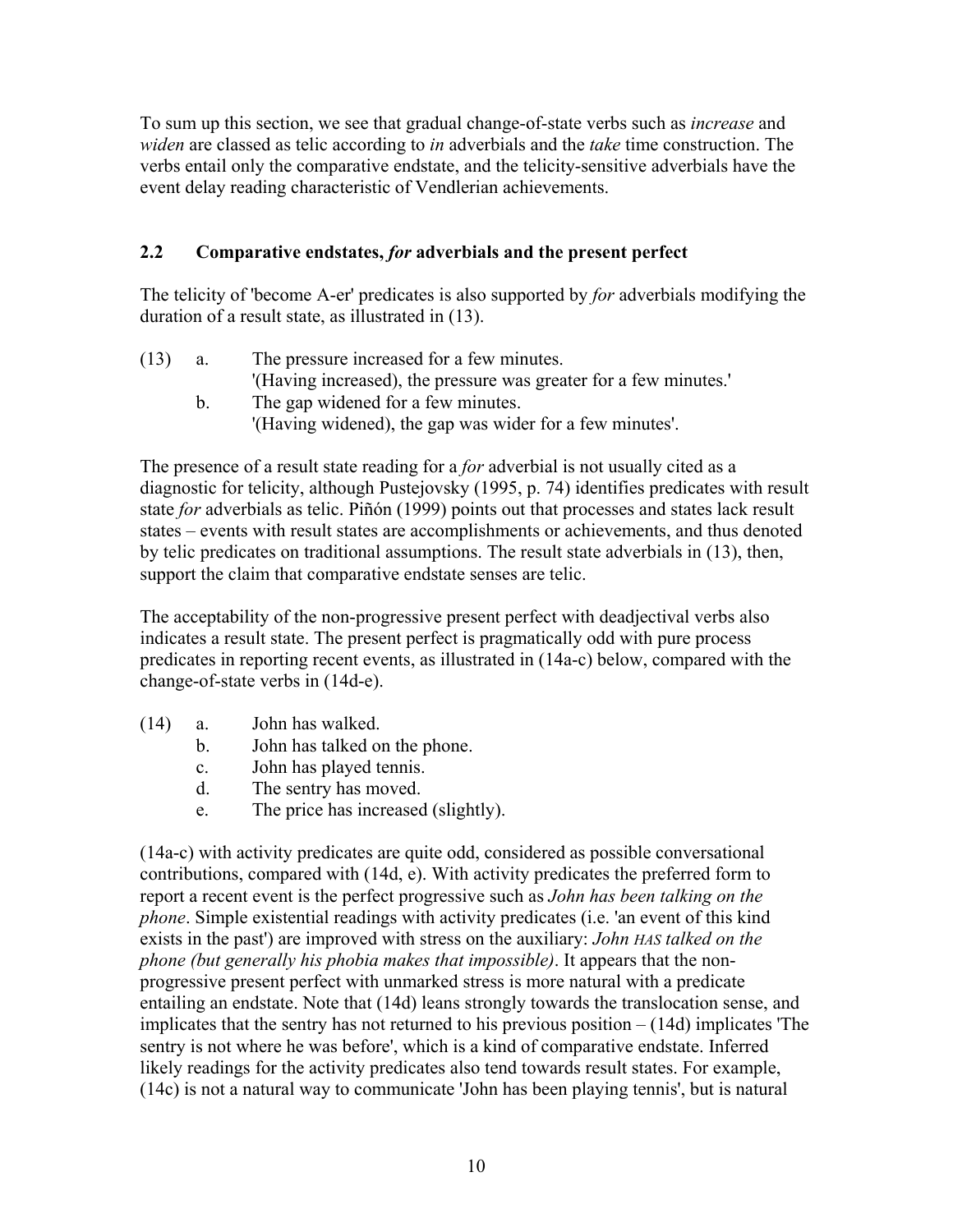with the main implicature 'John knows how to play tennis'. John's knowing how to play tennis may be considered a consequence of his having played, and thus a kind of result state.

I conclude that a predicate denoting a minimal 'become A-er' change of state is a Vendlerian achievement. If the interpretation is durative (as with modification by a *for* adverbial), the denoted event consists of a series of minimal change achievements, and constitutes a process. An *in* adverbial or *take* time construction with a whole event duration interpretation indicates an accomplishment.

The distinction between change-of-state achievements and accomplishments is discussed further in the next section.

# **2.3 Change-of-state achievements and accomplishments**

The previous section reviewed verbs like *widen* and *increase*, which entail only a comparative endstate ('x is A-er'). In contrast, verbs like *quieten*, <sup>8</sup> *cool*, and *clear* may denote events with either a comparative or a standard endstate ('x is A'). A verb in this group modified by an *in* adverbial may denote events with both types of endstate, and thus the interpretation of *in* adverbials with verbs in this group on a telic interpretation is variable, as illustrated in (15)-(17).

- (15) a. The room quietened in a few minutes. b. 'The room was becoming quieter throughout a period of a few minutes, and at the end of that period the room was quiet.' accomplishment c. 'At the end of a few minutes the room became quieter.' achievement
- (16) a. The soup cooled in a few minutes.
	- b. 'The soup was becoming cooler throughout a period of a few minutes, and at the end of that period the soup was cool.' accomplishment
	- c. 'At the end of a few minutes the soup became cooler.' achievement
- (17) a. The sky cleared in half an hour.
	- b. 'The sky was becoming clearer throughout a period of half an hour, and at the end of that period the sky was clear.' accomplishment
	- c. 'At the end of half an hour the sky became clearer.' achievement

The paraphrases in (15)-(17) show two points of contrast between achievements and accomplishments: (i) the *in* adverbial expresses the event delay with an achievement, and the event duration with an accomplishment, and (ii) an achievement has a comparative endstate, while an accomplishment has a standard endstate.

Now consider a third type of reading for the verbs in (15)-(17) with *in* adverbials, as in (18).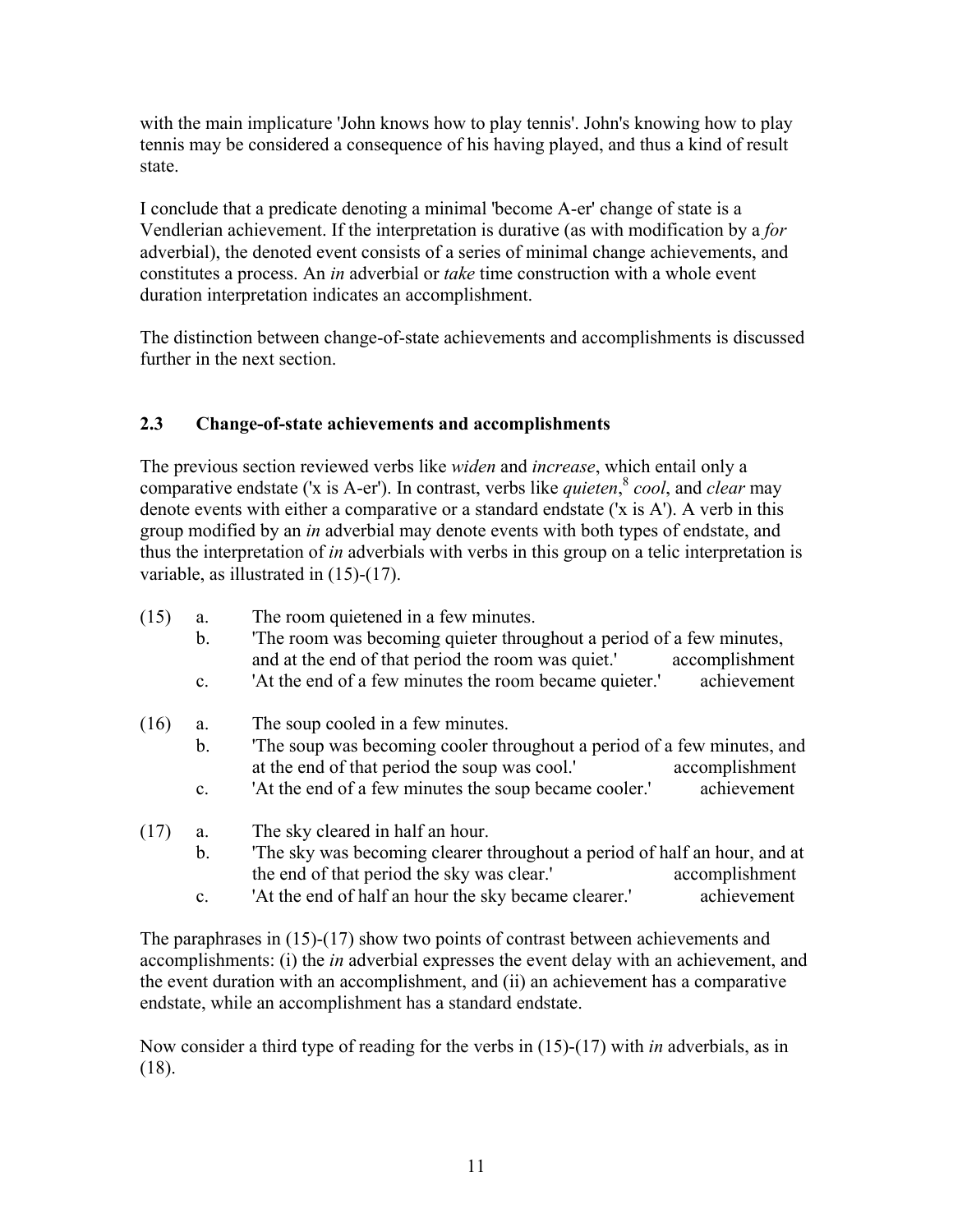- (18) a. The room quietened in a few minutes. 'At the end of a few minutes (during which the room was noisy) the room became quiet.'
	- b. The sky cleared in half an hour. 'At the end of half an hour (during which the sky was overcast) the sky became clear.'

Note that in (18) the proposed characteristics of achievements and accomplishments with *in* adverbials are differently aligned: (18a,b) have the event delay reading associated with achievements in (15)-(17), but the standard endstate reading associated with accomplishments in (15)-(17), so the question arises as to whether the predicates in (18) are achievements or accomplishments. The choice will also reflect the relative diagnostic importance of characteristics (i) and (ii) above.

I propose that the examples in (18) are best analysed as accomplishments, and characteristic (ii) is more important. A change-of-state achievement may be considered as a single transition to an identifiable endstate. I have reviewed above the evidence that the comparative endstate, associated with achievements, is a sufficient telos to license telic modification. However, although the comparative endstate is sufficiently identified to count as a telos, it is not *uniquely* specified, and thus a whole series of transitions to comparative endstates may fall under the same predicate. This repeatability of the nonunique comparative endstate underlies the process interpretation of change-of-state verbs, as in *The room quietened for a few minutes*, interpreted as 'Throughout a period of a few minutes the room progressively became quieter and quieter'.

A change-of-state accomplishment, on the other hand, is assumed to contain a process of iterated 'become A-er' transitions, and yet it has a necessary endpoint beyond which the event cannot continue. I propose that this endpoint, providing the telos, is the unique transition 'become A'. Holding constant the contextual factors which determine the standard value for interpreting *x is A*, there is a particular degree of the relevant property which constitutes the lower bound of the property region which is the standard value. The transition to this value ('become A') is unique and non-repeatable, and provides the telos to a change-of-state accomplishment.

If we assume, then, that an accomplishment is characterized by a unique endstate, the aktionsarten, endstates, and adverbial interpretations are correlated as shown below. The event delay/duration readings of *in* adverbials do not always distinguish between achievements and accomplishments. The central property of the accomplishment reading is the unique, non-repeatable telos, identified here as the onset of the standard endstate.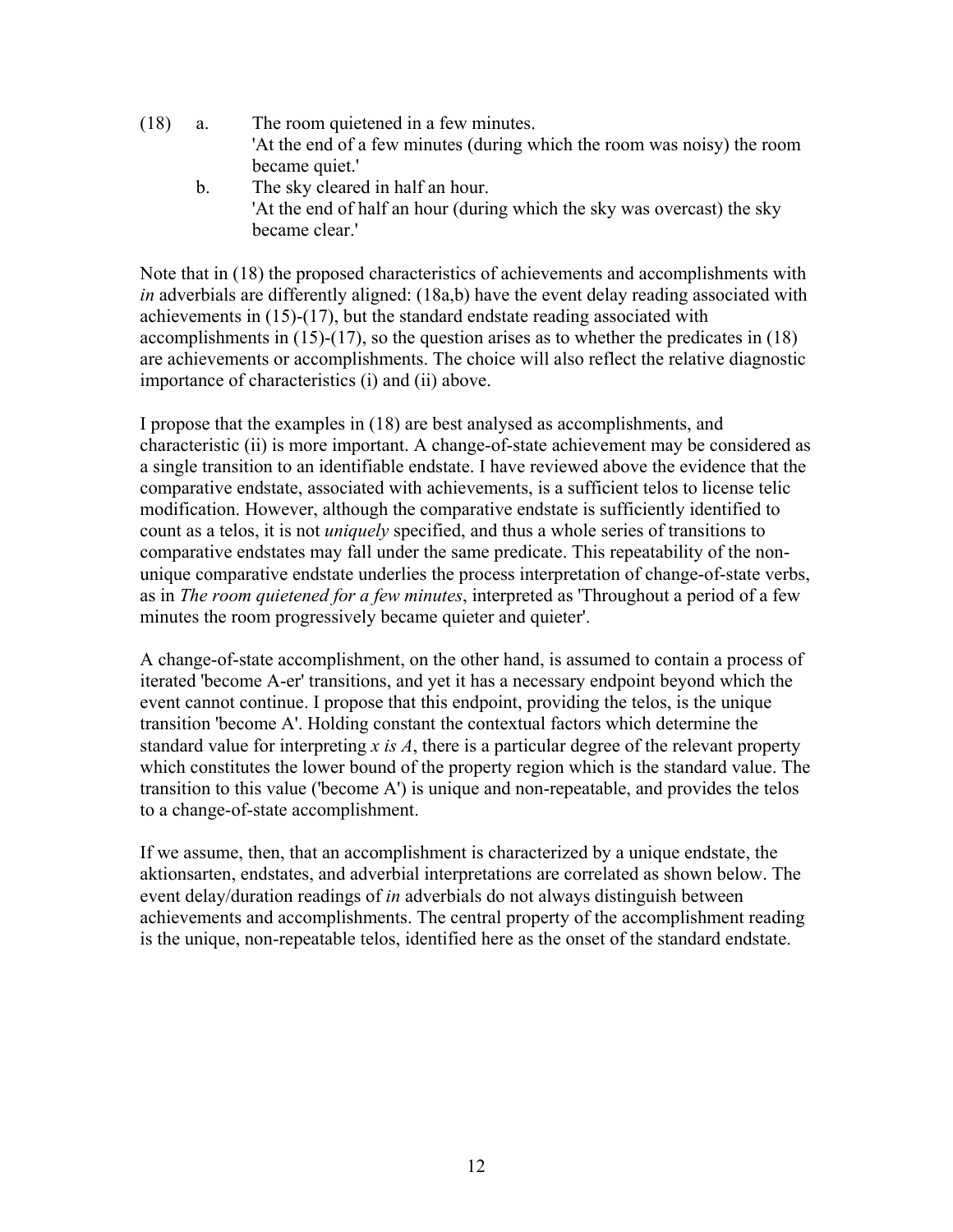| process        | non-unique<br>endstate<br>$(x is A-er)$ | iterated<br>achievements                                 | $in +$ event delay (odd)<br>$for + event duration$                           |
|----------------|-----------------------------------------|----------------------------------------------------------|------------------------------------------------------------------------------|
| achievement    | non-unique<br>endstate<br>$(x is A-er)$ | single transition                                        | $in +$ event delay<br>$for$ + result state duration                          |
| accomplishment | unique endstate<br>$(x \text{ is } A)$  | iterated<br>achievements +<br>final unique<br>transition | $in +$ event duration<br>$in +$ event delay<br>$for$ + result state duration |

Returning to the central issue of this paper, we see in this section that the distinction between *The soup cooled in ten minutes* and *The soup cooled for ten minutes* is not adequately described as a distinction between telic and atelic senses. Rather, the targeted contrast is between an accomplishment sense and a process sense.

I have proposed that the accomplishment sense of a deadjectival verb is characterised by the transition to a unique endstate, which I identify as the state denoted by *x is A*, termed the standard endstate in the previous section. The claim that the endstate of a deadjectival accomplishment is the state denoted by *x is A* is developed further in the next section.

# **3. THE TELOS OF DEADJECTIVAL ACCOMPLISHMENTS**

In this section I discuss further the first main issue identified in the introduction: the nature of the telos of the event denoted by a deadjectival verb on an accomplishment interpretation.

In the introduction I outlined two accounts of the nature of the telos with deadjectival verbs, as diagrammed in (19). As in (19a), the standard telos view is that the accomplishment denoted by a deadjectival verb terminates with the transition to the standard value, and the telos is the transition which qualifies as 'become A'. The maximal telos view illustrated in (19b) is that an accomplishment event constitutes the traversal of a property scale with an upper bound; here the telos is the transition 'become maximally  $A'$ .

(19) a. the standard telos view

 $d =$  lower bound of standard value | <<----------------------------------------------------------->> event: - - - - -----------•  $\bullet$  = standard telos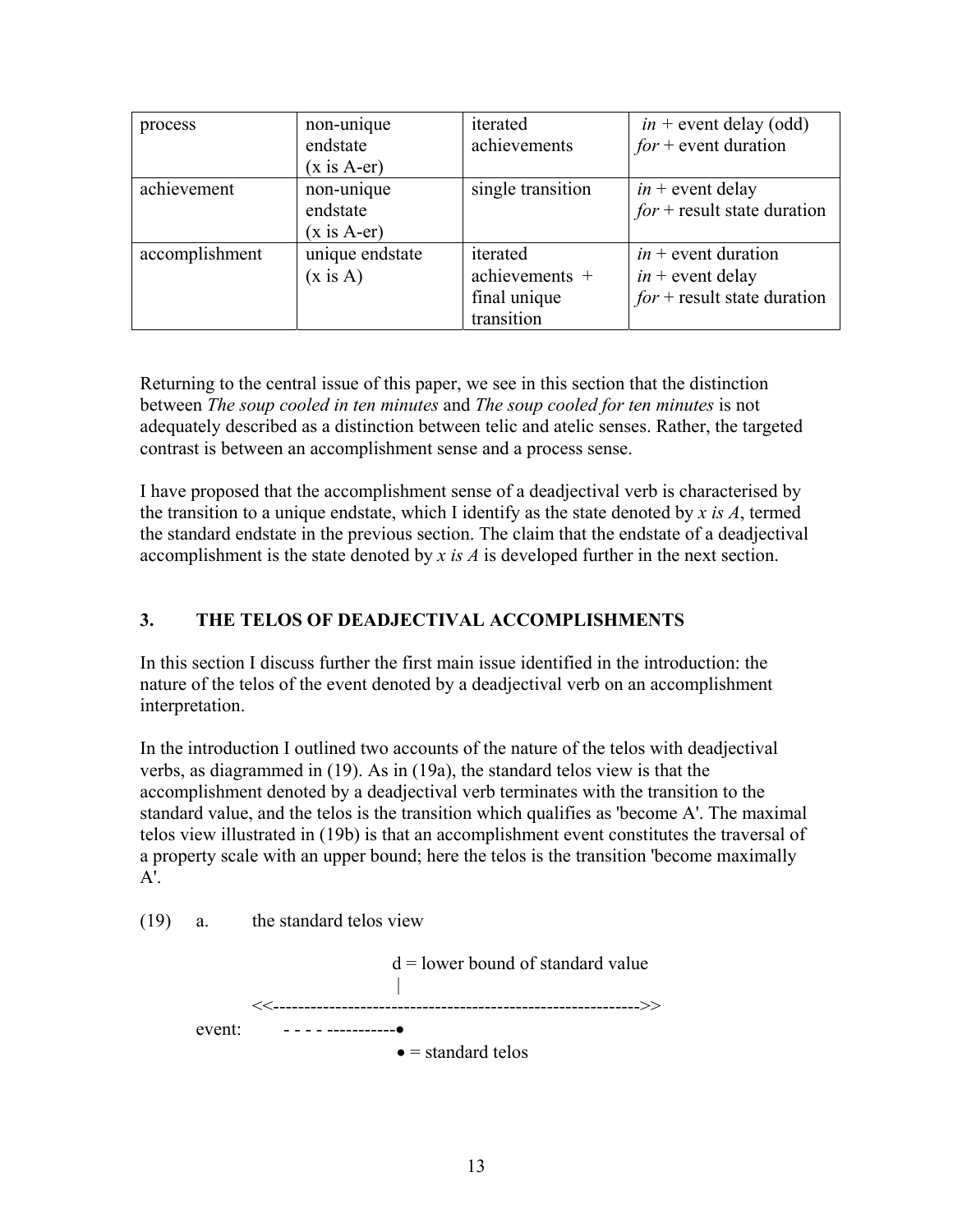| $b_{-}$ | the maximal telos view                                                                                                           |
|---------|----------------------------------------------------------------------------------------------------------------------------------|
|         | $d =$ upper bound of scale;<br>maximal degree of<br>property<br>-----------------------------------<br><< <sub>-----------</sub> |
| event:  | $\bullet$ = maximal telos                                                                                                        |

These two views of the telos are compared in this section. Section 3.1 reviews Hay, Kennedy & Levin's theory in more detail. In sections 3.2 and 3.3 I identify preliminary problems with the data discussion in Hay et al.'s account, and clarify the data I will consider further. Sections 3.4 and 3.5 deal with deadjectival verbs associated with a closed property scale, and show that two kinds of telos are available with the accomplishment interpretation of these verbs, both of which are the onsets of the standard value. In section 3.6 I address Vanden Wyngaerd's (2001) analysis of bounding in resultative constructions, which appeals to closed property scales. I argue that resultatives, along with deadjectival verbs associated with closed property scales, denote events which are bounded by the onset of the standard value, not by the maximal value of the relevant property. Verbs associated with open property scales are discussed in section 3.7, where I show that the telos of an accomplishment interpretation is the onset of the standard value. The section is summarised in section 3.8.

#### **3.1 The maximal telos view: Hay, Kennedy, and Levin (1999)**

Hay, Kennedy and Levin frame their discussion in terms of the contrast between telic and atelic verb senses. With the proviso that the telic senses at issue are accomplishment senses, I shall use the term *telic/atelic* in presentation of their theory. I shall also use the descriptions *verb derived from an open/closed-scale adjective* and *open-scale verb/closed-scale verb* to refer to the verbs I have identified above as derived from a root which denotes an open/closed scale, and also surfaces as an adjective.

Hay et al. (p. 132) propose that deadjectival change-of-state verbs have the basic semantics in (20) below<sup>9</sup>, where  $\phi$  is the property which changes, SPO(*e*) is the start point of event *e*, EPO(*e*) is the end point of event *e*, and *d* is the difference value – that is, the measure of change instantiated in the event. The analysis is illustrated in (21) (from Hay et al.'s (8a), p. 130 and (17a), p. 132).

(20)  $[|\text{INCREASE}(\phi)(x)(d)(e)|] = 1 \text{ iff } \phi(x)(\text{SPO}(e)) + d = \phi(x)(\text{EPO}(e))$ 'INCREASE( $\phi$ )(*x*)(*d*) is true of an event *e* just in case the degree to which *x* is  $\phi$  at the beginning of the event plus *d* equals the degree to which *x* is  $\phi$  at the end of the event; i.e., just in case *x* increases in  $\phi$ -ness by *d*.'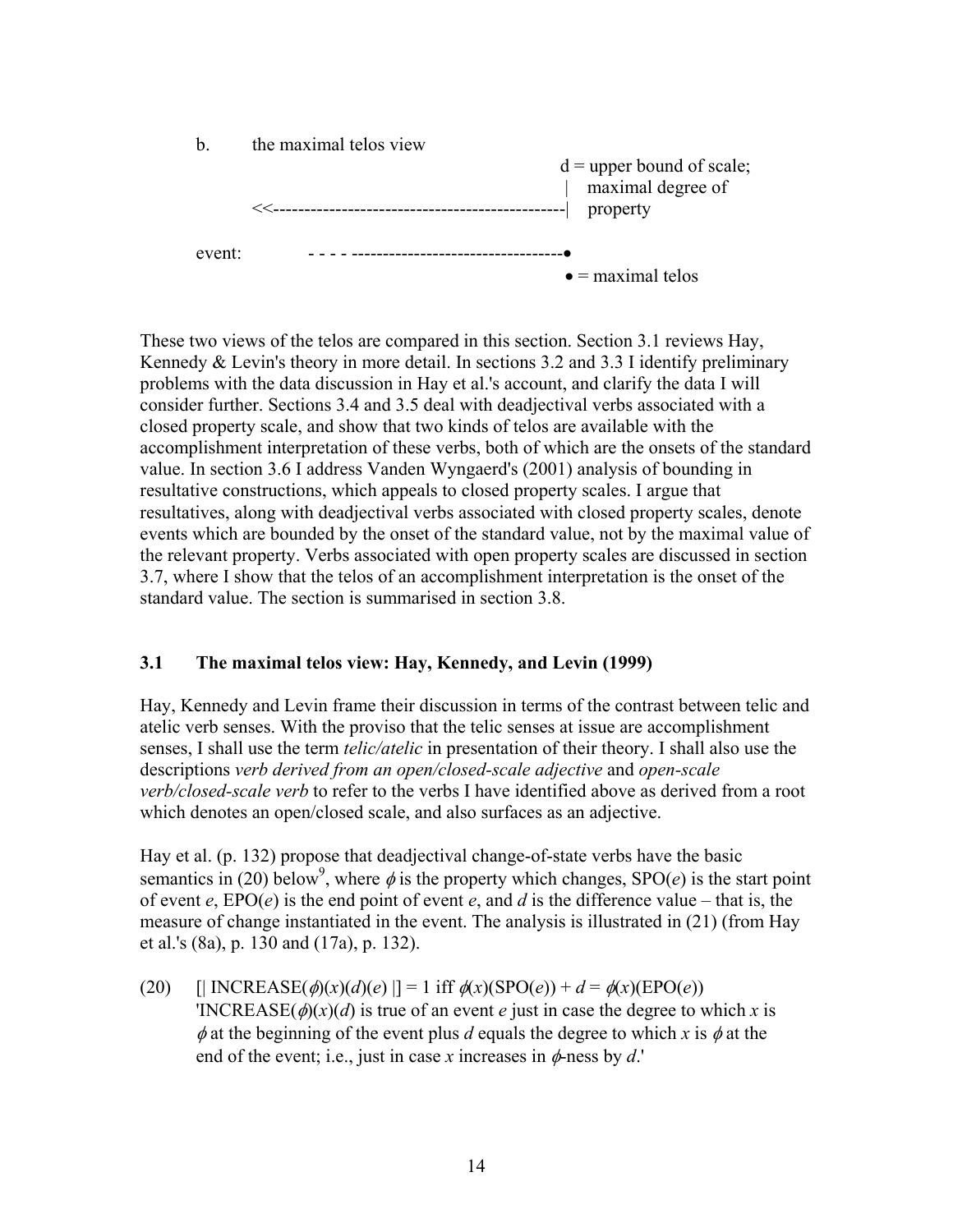- (21) a. Kim lengthened the rope.
	- 'Kim caused the length of the rope to increase by some amount'
	- b. ∃*e*,*d*[INCREASE(*long*(*rope*))(*d*)(*e*)]

Hay et al. propose that deadjectival verbs have the semantics in (20) on both telic and atelic interpretations, and so are not formally polysemous. The difference between telic and atelic senses rests in the difference value *d*. If *d* is bounded, then the interpretation is telic. If *d* is unbounded, then the interpretation is atelic.

The most straightforward type of expression of a bounded difference value is found with measure phrases, as illustrated in (22) below (from Hay et al.'s (8b), p. 130 and (17b), p. 132). Here the difference value is identified as five inches, and is bounded. Accordingly, the sentence is telic.

- (22) a. Kim lengthened the rope by five inches.
	- b. 'Kim caused the length of the rope to increase *by five inches*.'
	- c. ∃*e*[INCREASE(*long*(*rope*))(*five inches*)(*e*)]

One of the goals of Hay et al.'s paper, drawing on work by Hay (1998), is to account for observed correlations between the availability of (a)telic readings for deadjectival verbs and the closed or open structure of the associated property scale. A closed scale has an upper bound, comprising the maximal degree of the property and denoted by *completely A*, beyond which higher values do not exist. An open scale has no upper bound, and in principle the property can increase indefinitely.

Hay et al. argue that acceptable modification by proportional adverbs such as *half* and *completely* is diagnostic of closed-scale adjectives, as in (23a), and closed-scale adjectives yield telic verbs. The telic reading of the verb has the aktionsart of an accomplishment, which is revealed by *almost* modification, as in (23b), which can have the reading 'The paint dried to some extent but not completely – it became almost dry'. In addition, the verb from a closed-scale adjective is telic on Kenny's (1963: 172-5) test revealing non-cumulativity, characteristic of telic predicates, as in (23c).

- (23) a. The paint is half-dry/completely dry.
	- b. The paint almost dried.
	- c. The paint is drying  $\leftrightarrow$  the paint has dried.

Open-scale adjectives are not modifiable by proportional adverbs, as in (24a), and yield atelic verbs (24b). I note that although (24c) is not anomalous, the *in* adverbial is interpreted as denoting the delay before the event occurred, which is typical of achievements and states, rather than denoting the event duration, which would signal an accomplishment (see section 2.3). In (24d) only the counterfactual reading is possible; 'The gap didn't widen in fact but there was a high probability that it would'. The verb is cumulative, as in (24e).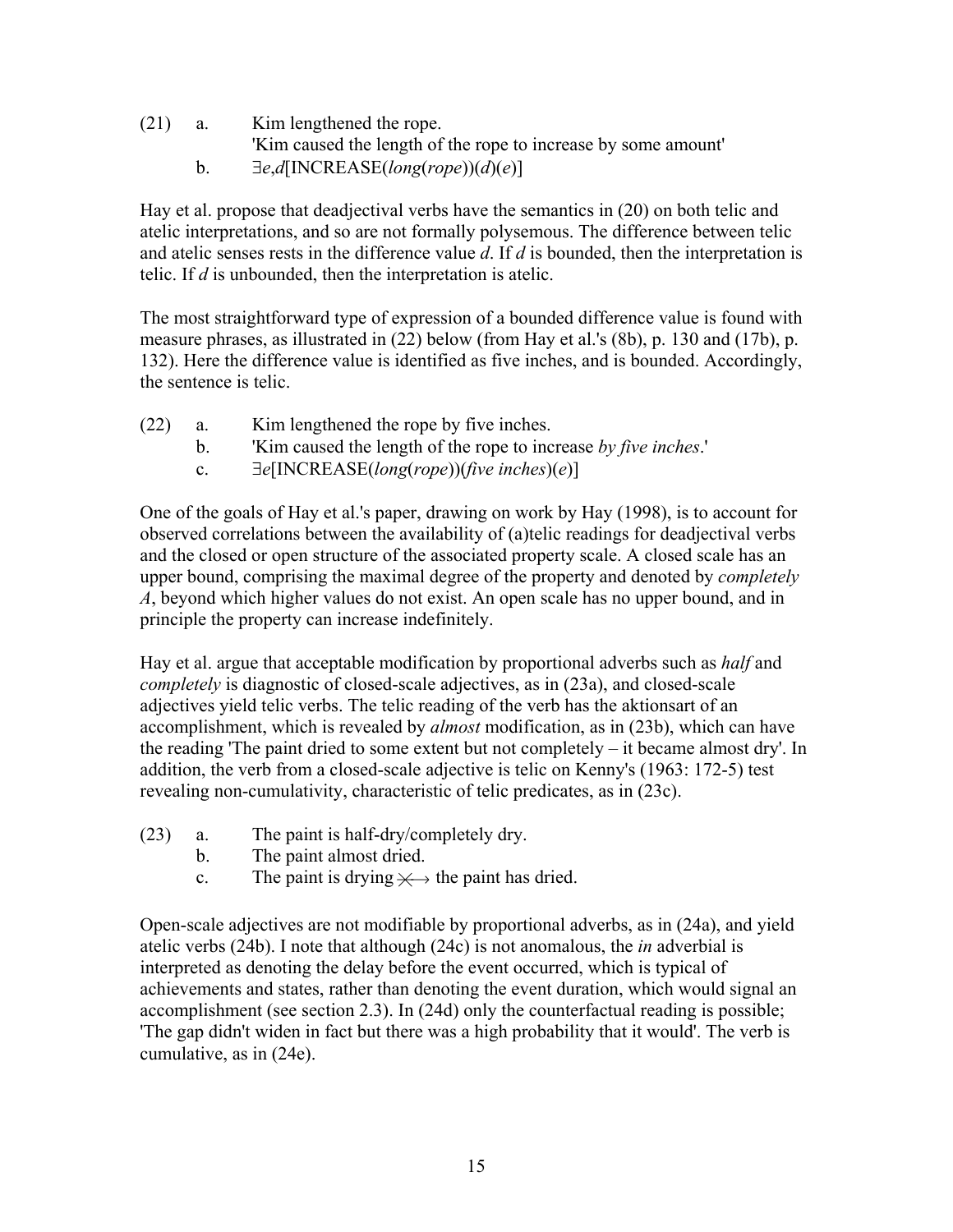- (24) a. # The gap was half-wide/completely wide.
	- b. The gap widened for an hour.
	- c. The gap widened in an hour.
	- d. The gap almost widened.
	- e. The gap is widening  $\rightarrow$  the gap has widened.

Hay et al. propose that in the absence of overt aspectual modification, a sentence with a deadjectival verb gives rise to a quantity implicature that the reported event was 'complete'. If the verb is derived from a closed-scale adjective, a complete event is construed as one in which the theme argument attains the upper bound of the scale, and bears the maximal value of the property. This point is a natural telos, and accordingly the interpretation is telic. For example, the property scale DRY is closed, upper-bounded by a state of the complete absence of moisture. An unmodified sentence such as *The clothes dried* carries the quantity implicature 'completely', giving the interpretation 'The clothes dried completely/became completely/maximally dry'. Given this implicature, Kenny's entailment does not go through: *The clothes are drying* does not entail *The clothes have dried* on the enriched interpretation 'The clothes have dried (completely)'. The scale for WIDE, on the other hand, is open, there being no maximal possible degree of wideness in principle. The 'completely' implicature has no particular interpretation with this scale, and so does not attach to sentences with verb *widen*. *Widen* is always atelic<sup>10</sup>, and Kenny's entailment goes through: *The gap is widening* entails *The gap has widened*.

So far, we see that in Hay et al.'s theory the default aspectual interpretation of a deadjectival verb stems from its property scale. A closed-scale verb has a default telic (accomplishment) interpretation, and an open-scale verb has a default atelic (process) interpretation. In order to account for telicity alternations, Hay et al. outline several ways in which the default readings may be altered.

First, as we have seen, a measure phrase such as *(by) five inches* provides an explicitly bounded difference value, and therefore no quantity implicature of completeness arises, regardless of the nature of the property scale.

Second, Hay et al. argue that the 'completely' implicature can be cancelled by modification with a *for* adverbial (p. 138) or by explicit denial with *but not completely* (p. 137).

Third, a verb derived from an open-scale adjective may have a telic interpretation, Hay et al. propose, in particular collocations and contexts. For example, although *lengthen* and *lower* are normally open-scale verbs (cf. *#completely long, #completely low*) and atelic, in the collocations illustrated below they may be associated with closed scales, and telic.

- (25) a. The tailor lengthened my pants.
	- b. Kim lowered the blind.

Hay et al. observe (p. 136) that '[r]eal-world knowledge informs us that there is a conventional maximal length for pants, and a conventional degree beyond which there is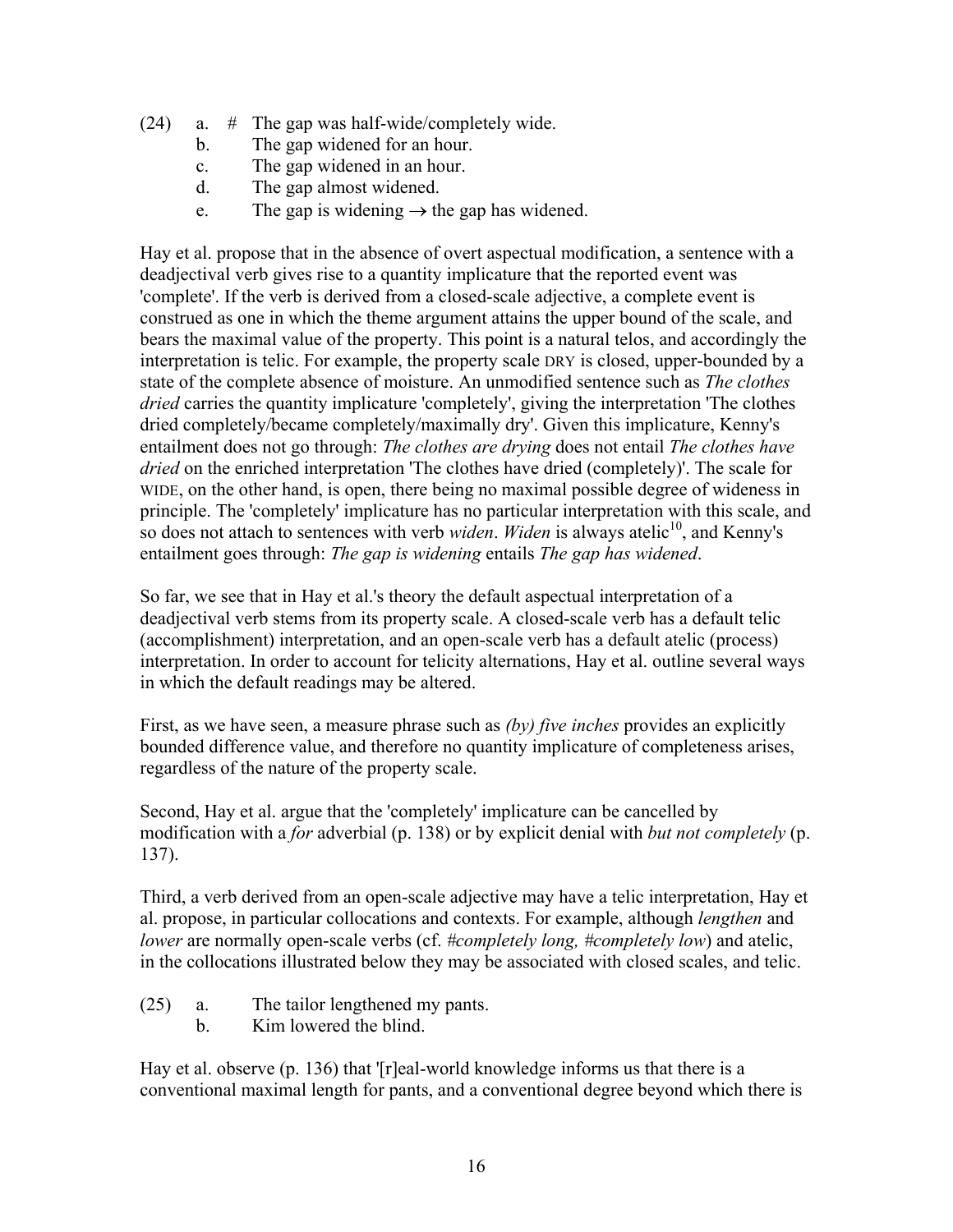no need for blinds to be further lowered', or 'at which they cannot be further lowered' (p. 137). Thus in these contexts the events may be interpreted as 'maximal' and the verbs as telic, and Kenny's entailment does not go through: *The tailor is lengthening my pants* does not entail *The tailor has lengthened my pants*.

A contextually supplied telos is also invoked for the telic variant in *The soup cooled in/for ten minutes*, where the collocated argument is held constant. Here, Hay et al. observe (p. 138): 'The sentence *The soup cooled* is most informative on a telic interpretation: the soup cooled to some bounded degree. Such a reading is possible in this example because such a degree is salient, namely room temperature.'

The predictions of the theory reviewed here are summarized in the diagram below, with example sentences for each type.



- (a) Kim lengthened the rope five inches.
- (b) The clothes dried.
- (c) The clothes dried for an hour.
- (d) The clothes dried, but not completely.
- (e) Kim lengthened the rope.
- (f) Kim lowered the blind.
- (g) The soup cooled.

I shall identify problems with this account, and propose alternatives. First, in sections 3.2 and 3.3 I discuss issues with the data Hay et al. cite, before proceeding to a reconsideration of the nature of the telos.

#### **3.2 The significance of** *completely* **modification**

Recall that Hay et al. argue that acceptable modification by *completely* is diagnostic of a closed-scale adjective (*completely dry*, cf. #*completely long*), where *completely A* denotes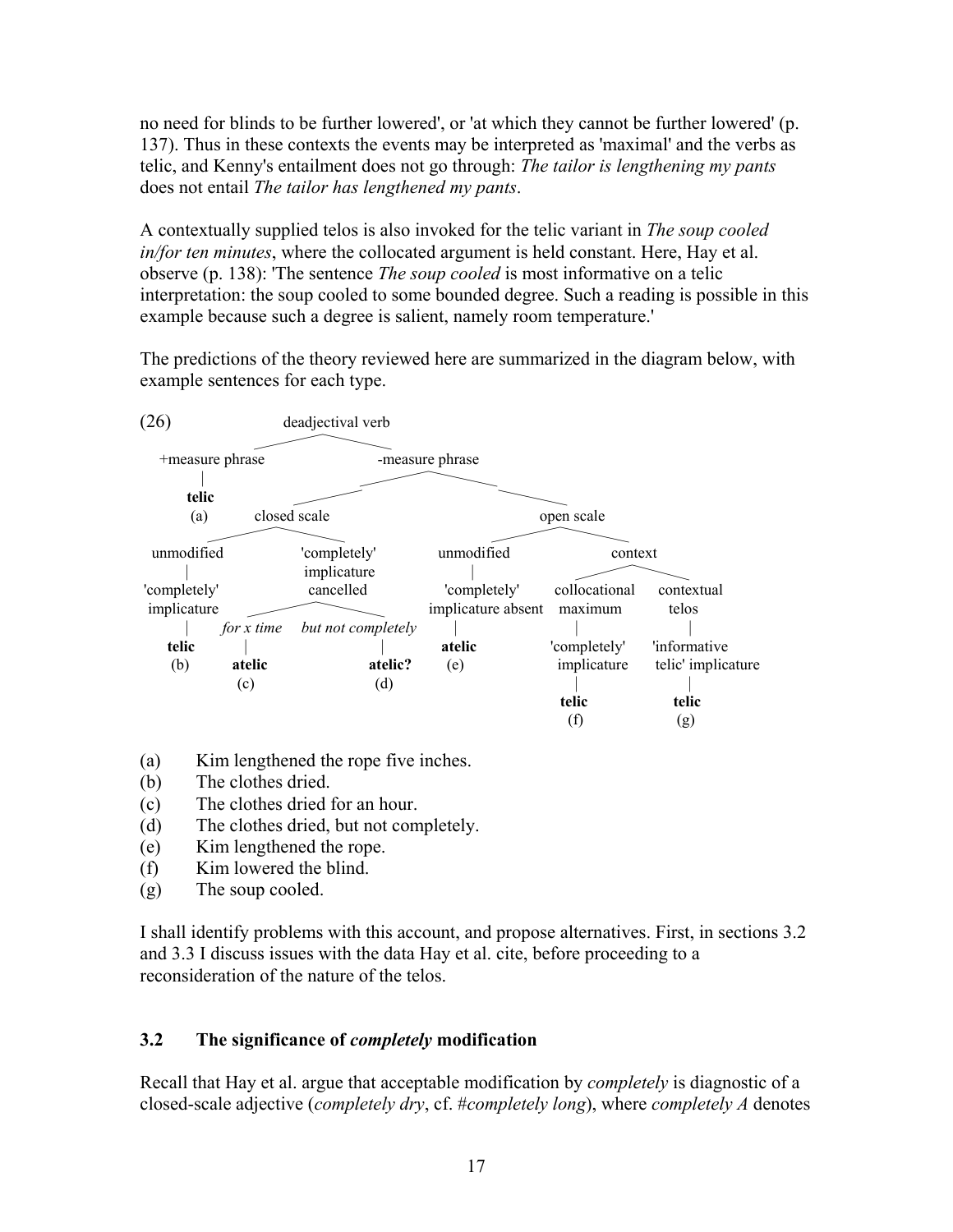the maximal value on a bounded property scale. They also argue that the most informative interpretation (including a quantity implicature) of a closed-scale verb is one in which the event is 'complete': 'The most informative interpretation of *They straightened the rope* then is one in which the rope is straightened completely' (p. 137), and this is the telic interpretation. Accordingly, *They straightened the rope* (on a telic interpretation) is interpreted by implicature as having the sense explicitly given in *They straightened the rope completely*, where the adverb expresses 'all the way to the upper bound of the scale'.

Kennedy and McNally (1999, p. 178, fn. 1) point out that modifiers like *completely* and *totally* have 'both an endpoint-oriented use and a use that is roughly synonymous with *very*'.<sup>11</sup> The endpoint-oriented use, entailing that the end of a scale is reached, is shown by the contradictoriness of examples like *The line is completely/totally straight, though you can make it straighter*, where modified *straight* is associated with a closed scale. The intensifier use is shown by the lack of contradiction with *I'm completely/totally uninterested in finances, and Bob is even less interested than me*, where *uninterested* does not have a maximal value. I concur with Kennedy and McNally's general point, that *completely* modifying an open-scale expression is not oriented to the upper bound of a property scale. However, I consider that this use is still oriented to a boundary - it is oriented to the lower bound of the standard region of the property at issue, relativised to context. I consider that this use is not synonymous with *very*, but is closer in force to *unquestionably, definitely* or *indubitably*. Thus *He is completely uninterested in finances* conveys 'He is definitely/indubitably uninterested in finances'. However, the point remains that *completely* is not always oriented to a maximal property value, and so the mere acceptability of *completely* modification is not sufficient to show that an adjective is associated with a closed scale. The presence of a closed scale is shown by an entailment of the form in (27). Where an entailment of this form holds, *completely A* does denote a maximal value.

(27) 'x is completely A' entails 'x could not be A-er.'

As we see in (28)-(31), the verbs *cool*, *darken*, *dry* and *quieten* and their base adjectives all take *completely* modification.

- (28) a. The soup cooled completely.
	- b. The soup is completely cool.
- (29) a. The sky darkened completely.
- b. The sky is completely dark.
- (30) a. The clothes dried completely.
	- b. The clothes are completely dry.
- (31) a. The room quietened completely.
	- b. The room is completely quiet.

However, the examples in (32), where '!' indicates contradiction, show that *completely cool* does not denote a maximal value, and presumably *cool* does not have a closed scale. In (32a) *completely cool* is interpreted as 'definitely/unquestionably cool'; in other words,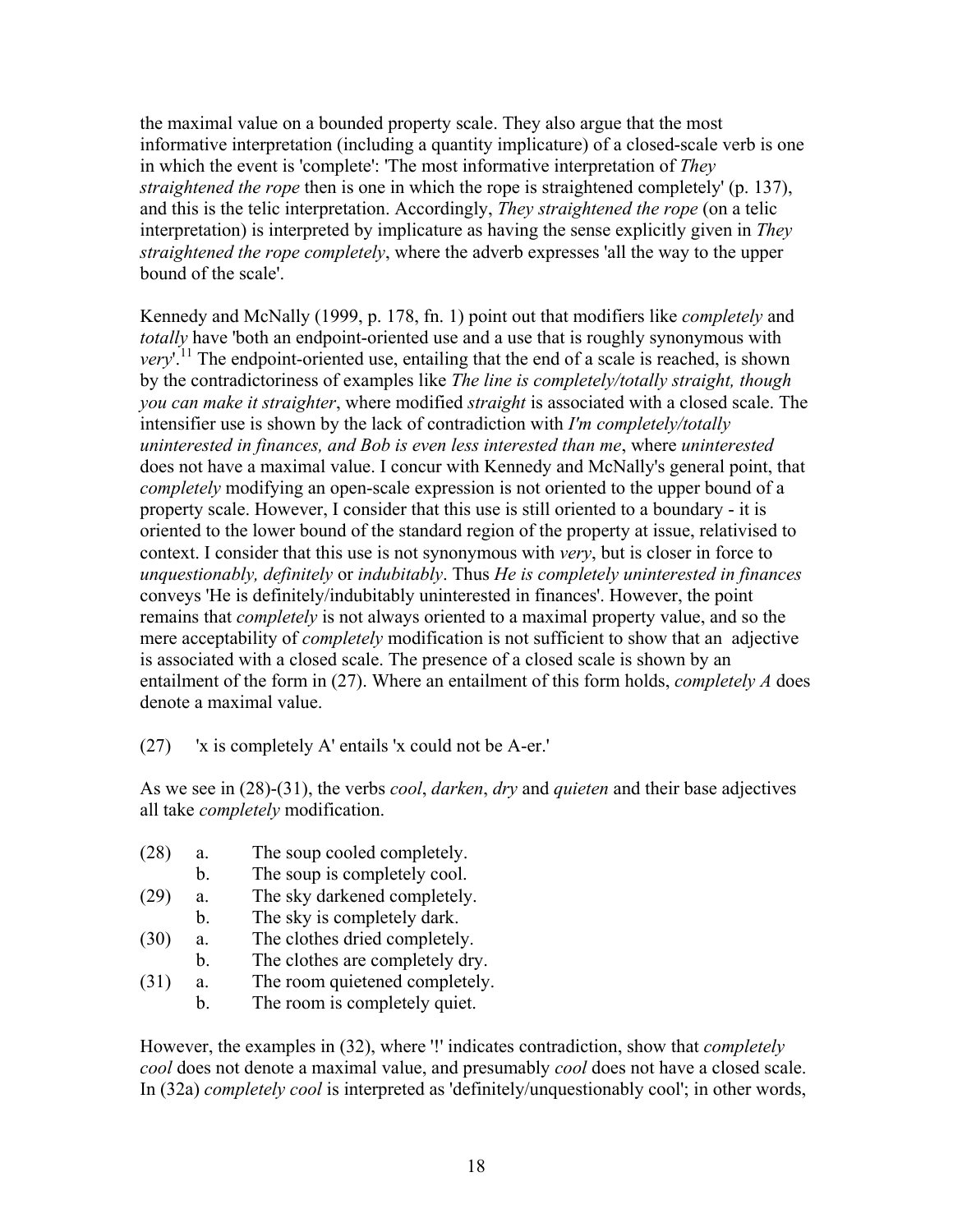it is incontestable that the standard value for coolness, given the context, has been reached. *Dry*, *quiet* and *dark*, however, do have closed scales; *completely* modification is upper-bound oriented, and the assertion of the existence of higher values produces a contradiction.

- (32) a. The soup is completely cool now, but it could be cooler.
	- b. ! The clothes are completely dry now, but they could be drier.
	- c. ! The room is completely quiet now, but it could be quieter.
	- d. ! The sky is completely dark now, but it could be darker.

From now on, I shall assume that *completely A* denotes a maximal value, and thus indicates an upper bounded scale, only if the entailment 'x could not be A-er' holds for the adjective concerned. In collocation with an open-scale expression, *completely* has the intensifier sense 'indubitably, unquestionably', and is oriented to the lower bound of the standard value.

### **3.3** *Lengthen pants***,** *lower blind***, and action scripts**

Recall that Hay et al. argue that the examples repeated in (33) below are telic because the collocations provide maximal values for scales which would otherwise be open.

- (33) a. The tailor lengthened my pants.
	- b. Kim lowered the blind.

It is argued that *lengthen* is associated with a closed scale for *long* in collocation with *pants* because by convention pants have a maximal length beyond which they may not be lengthened. Similarly, a blind can be lowered so far and no further according to its mechanism, so *lower* in collocation with *blind* is associated with a closed scale for *low*.

I point out here that although the telicity of *lower blind* and *lengthen pants* reflects a bounded event, it does not reflect an underlying bounded property scale of lowness or length. Deadjectival verbs, particularly transitive verbs, may have event structures based on action scripts -- that is, prototypical courses of actions performed by the agent -- rather than on a gradual property change in the theme.12 *Lengthen pants* is associated with a script which is very like that for *shorten pants* or *alter pants*, the main components being to unpick the old stitching, re-pin the garment to the new configuration, and re-stitch it.<sup>13</sup> The event structure of *lengthen pants* is given by this sequence of actions. The predicate does not denote a caused gradual increase in the length of the pants, and at the half-way point in the event the pants are not at a length halfway between the initial and final length. In fact, the event structure of the predicate is not associated with a property scale at all, and consequently the telicity of these examples does not provide evidence for contextually licensed closed scales for adjectives such as *low* and *long*, which generally are associated with open scales.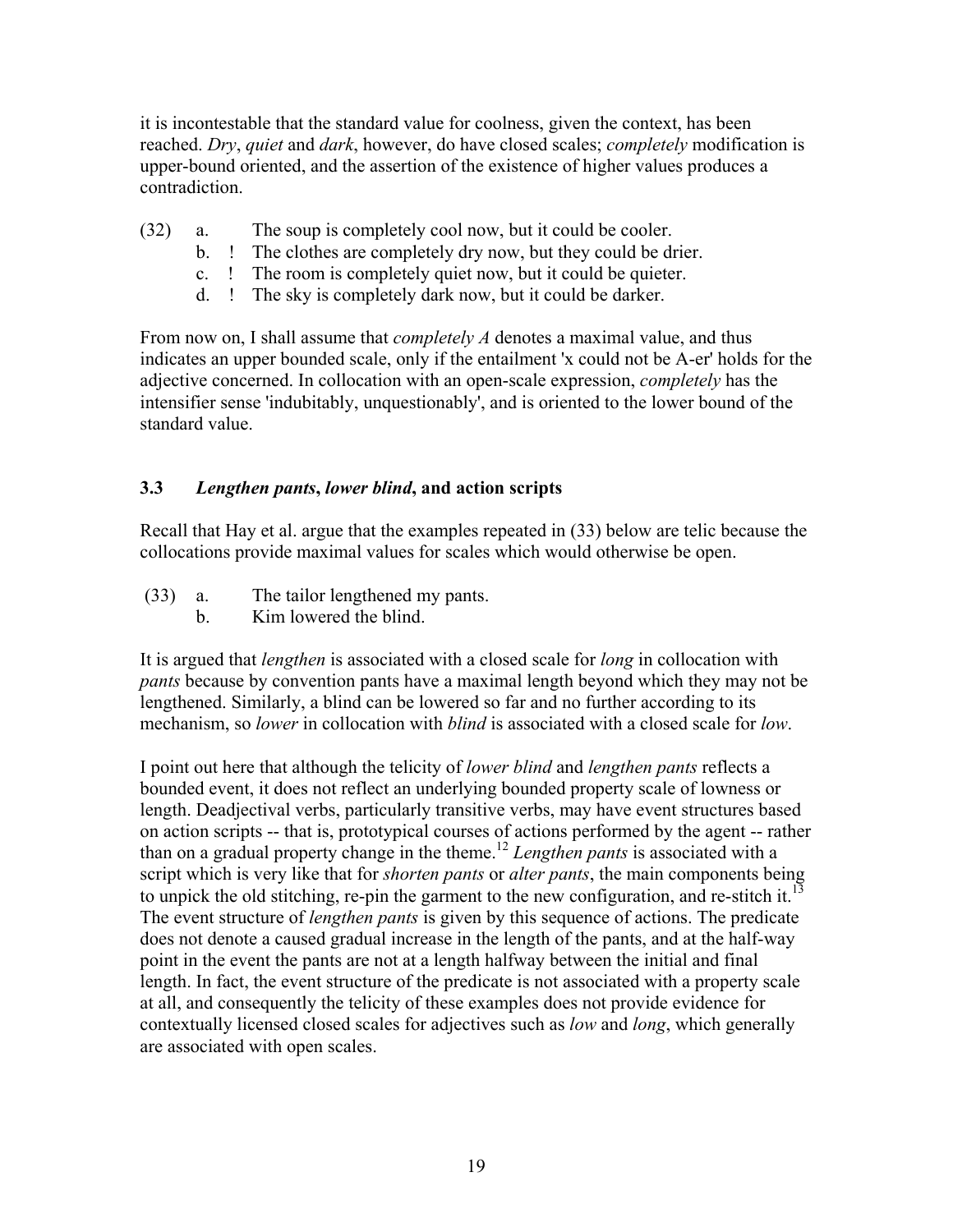Note that if a contextual maximal value for the scales of *long* and *low* were provided by collocation with *pants* and *blind* respectively, then the same collocation should also license other indicators of the presence of closed scales for *long* and *low*, including endpoint-oriented *completely* modification. But as the examples in (34) show, the collocations do not license endpoint-oriented *completely*, and the entailments we should see with closed scales actually fail.

- (34) a. The tailor finished lengthening my pants  $\rightarrow$  # my pants are completely long.
	- b. Kim lowered the blind completely  $\rightarrow$  # the blind was completely low. cf. The blind was completely lowered/right down.

The same difficulty, that the structure of an event is mapped from an action script, rather than from a gradual property change, also occurs with numerous other transitive deadjectival verb predicates, such as *widen the road* and possibly *lengthen the rope*; the rope may be gradually lengthened by weaving or it may be lengthened all at once by tying a new piece to it. Examples like these can tell us nothing about the relationship between the property scale canonically associated with a deadjectival verb and the aspect of an event, as the property scale plays no part in the aspectual interpretation of these examples.

The deadjectival verb interpretations at issue in this paper are those for which the event structure is mapped from gradual property change, represented as the theme's traversal of a property scale associated with the verb and its corresponding adjective. Deadjectival verb collocations which are interpreted according to scripts of the agent's actions are uninformative, and will be excluded.

Script-based aspect is a potential problem for any transitive uses of deadjectival verbs, as the unspecified actions of the agent are available in principle to provide part of the event structure, and thus we cannot be sure that the change of state of the theme provides the event structure. For example, *John started heating the soup* may be true of an event in which John has placed the soup in a pot and exposed it to heat, but the soup has not yet undergone a change in temperature. To exclude the possible interference of an agent's actions on how an event is structured, I shall use only intransitive verbs in the following discussion. $14$ 

Among intransitive verbs, I shall also exclude examples like *The sauce thickened*, which denotes an event that is not simply the traversal of the property scale of thickness, but also requires a characteristic chemical change to a particular state, which provides a telos. The attainment of this state is appropriately described with *The sauce is completely thickened*, but cannot be described by #*The sauce is completely thick*. I conclude that *thicken* in collocation with *sauce* does not simply denote the traversal of the thickness property scale, and although the sauce does in fact become thicker, the event structure is really based on the chemical change, and *sauce thicken* has a kind of script aspect.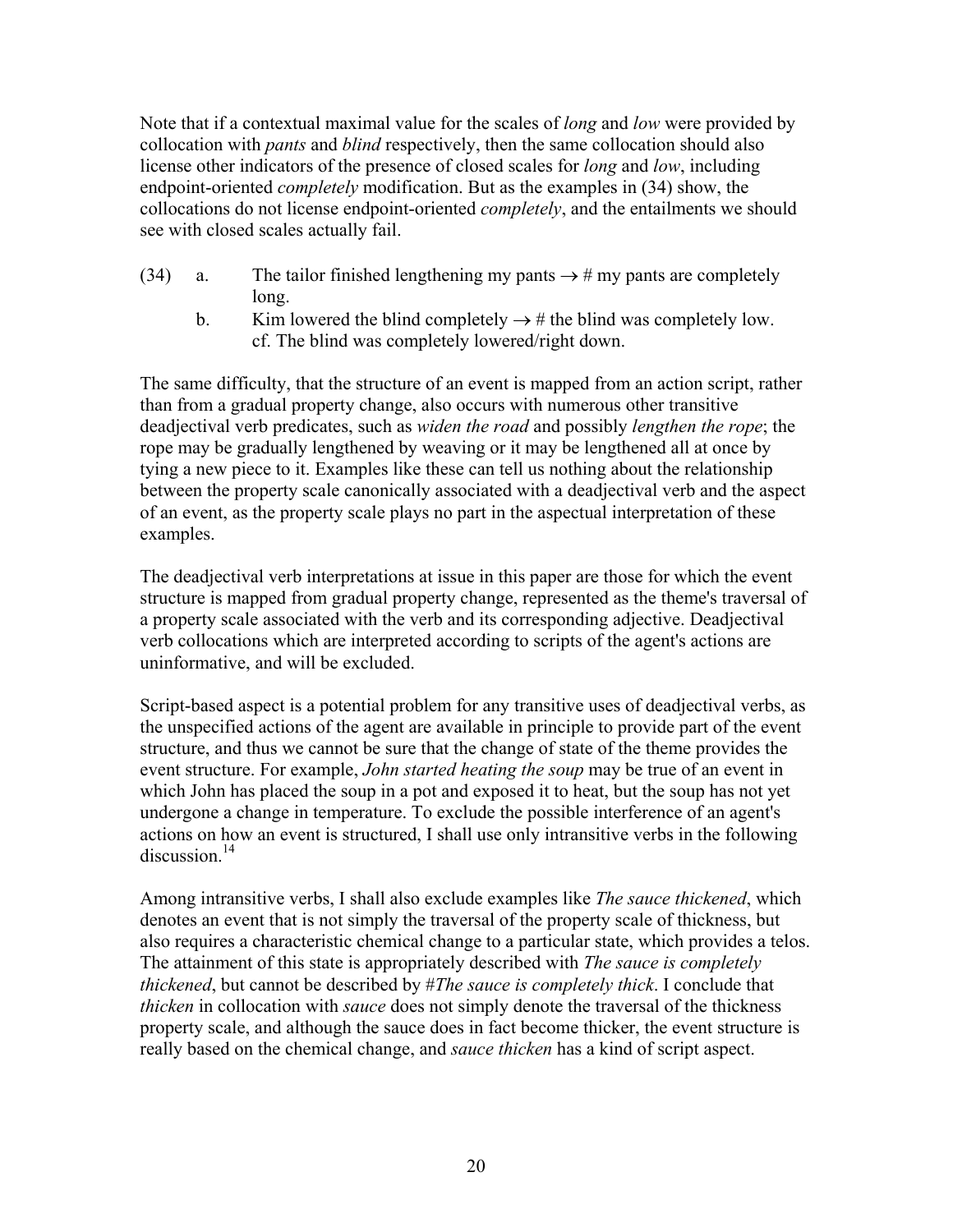I shall also exclude examples such as *The days lengthened*, which does not denote a change of state in which a theme traverses a property scale. It is not the case that any day or days actually increase in length; rather, each day in a series is longer than the previous day. This is not a change-of-state predication. Similarly, there is no change-of-state predication in *Towards the river the path narrowed*. The path near the river is narrower than the path further away from the river, but no path or part of the path undergoes a change of state.

 Finally, in order to focus on the theme's change of state as the source of event structure, it is also necessary to distinguish between holistic and incremental themes (see Dowty 1991). The theme is interpreted as holistic where the event structure is mapped from the traversal of a property scale; the successive degrees of a property are borne by the whole theme as the event unfolds. For example, on the holistic theme interpretation of *The clothes dried*, all the clothes together progressively became drier and drier through the course of the event. The holistic theme interpretation is the intended interpretation in the following discussion.

The incremental theme interpretation of change-of-state, on the other hand, does not have an event structure mapped from the traversal of a property scale. Rather, the parts of the event are mapped from parts of the theme which successively undergo the change of state. For example, on an incremental theme interpretation *The clothes dried* denotes an event in which different parts of the clothes became dry at different times throughout the event. The incremental theme interpretation, where it is available, is not the intended interpretation in the following discussion.

To sum up, I focus on the aspectual properties of deadjectival verbs which denote an event mapped from the change of state undergone by the theme argument. To exclude uses of deadjectival verbs with other event structures, I exclude transitive verbs, incremental theme interpretations, and collocations such as *sauce thicken* which have special script-like event structures.

#### **3.4 The nature of the telos for verbs associated with closed-scale adjectives**

Recall that the central claim in Hay et al.'s theory is that the structure of the property scale associated with an adjective provides a default telic or atelic sense for the corresponding verb (in the absence of aspectual modification). The upper bound of a closed scale provides a telos for the interpretation of implicated 'completely', and accordingly the telos of the telic sense of such a verb is the onset of the maximal endstate. I shall argue against this view here, and show that the telic (accomplishment) sense of a deadjectival verb uniformly entails the standard endstate – that is, the state denoted by *x is A*.

Adjectives such as *dark*, *ripe*, and *quiet* are associated with closed scales, and a true maximal value is denoted by *completely A*. 15 Interpreting *completely A* as denoting a maximal value is consistent with intuitions about the examples in (35) below. In (35a)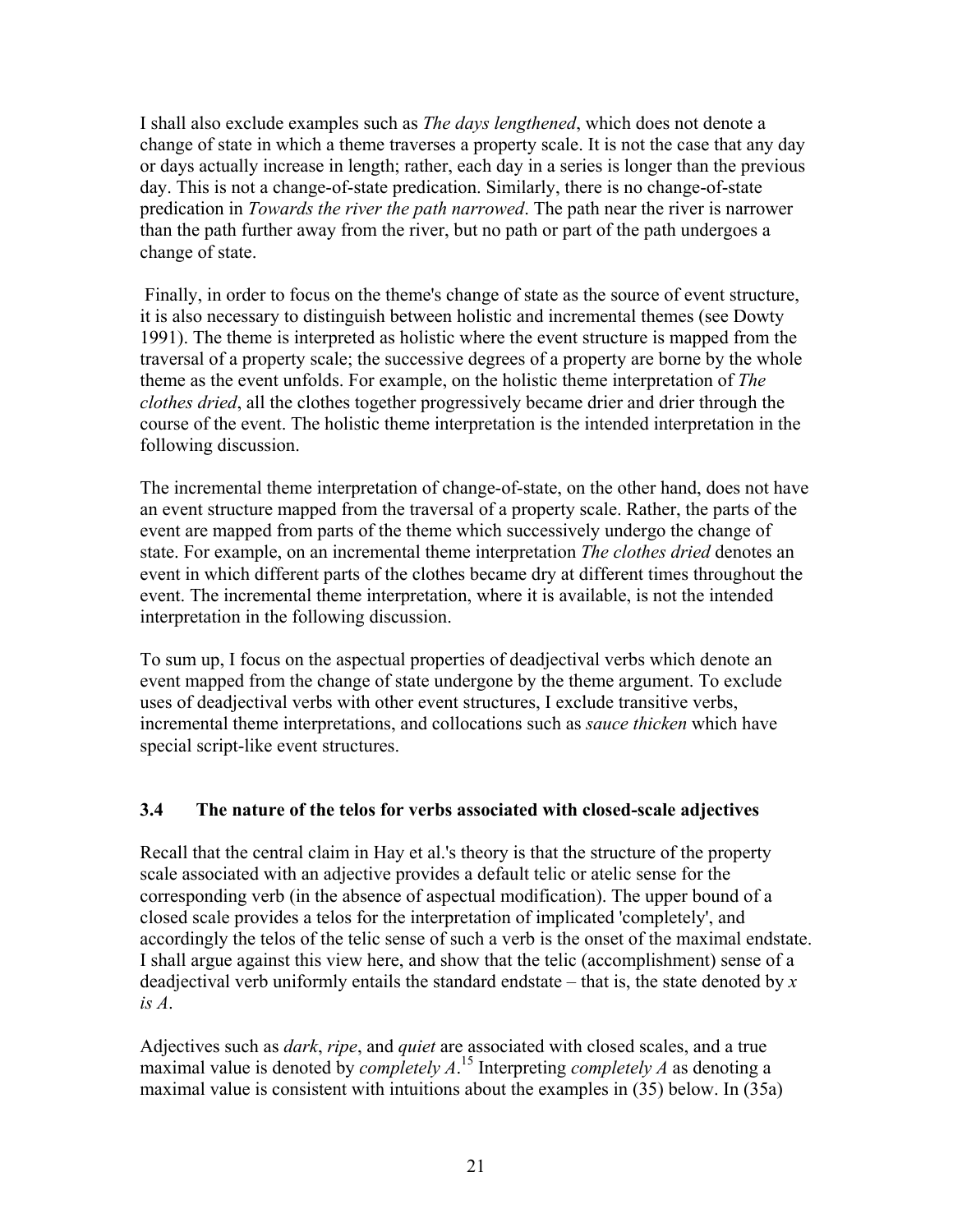there is no sound at all in the room, and so lower sound levels are impossible; in (35b) there is no light in the sky and lower light levels are impossible; and in (35c) any further maturing of the fruit will constitute decay rather than further ripening.

- (35) a. The room is completely quiet.
	- b. The sky is completely dark.
	- c. The fruit is completely ripe.

However, a telic reading of the corresponding verb does not entail the maximal endstate denoted by *x is completely A*, but merely the standard endstate, denoted by *x is A*. This is illustrated in (36)-(38). In the (a) examples we see that the accomplishment interpretation of the verb (taking the *in* adverbial to state the event duration) is compatible with the denial of *x is completely A.* This shows that the accomplishment sense of the verb does not entail *x is completely A*, and thus *x is completely A* cannot be the required telos for the accomplishment. In the (b) examples, however, the accomplishment sense of the verb is shown to be incompatible with denial of the standard endstate. The contradictory (b) examples show that the accomplishment senses of these verbs do entail the standard endstates denoted by *x is A*.

- (36) a. The room quietened in a few minutes but it wasn't completely quiet. b. ! The room quietened in a few minutes but it wasn't quiet.
- (37) a. The sky darkened in an hour but it wasn't completely dark.
	- b. ! The sky darkened in an hour but it wasn't dark.
- (38) a. The fruit ripened in five days but it wasn't completely ripe.
	- b. ! The fruit ripened in five days but it wasn't ripe.

Note also that Hay et al. account for some telicity alternations by appealing to the cancellation of implicature (see section 3.1). On their account the telic interpretation of a deadjectival verb arises from an implicature of completeness, but this implicature can be cancelled by a *for* adverbial, giving an atelic interpretation. Thus *The sky darkened for a few minutes* can have a process interpretation, because the 'darkened completely' implicature is cancelled by the adverbial. Hay et al. also note the acceptability of *but not completel*y with a sentence which is otherwise telic by implicature. For example, they observe that *The tailor lengthened my pants, but not completely* (their (32a), p. 137) is acceptable because 'the implicature that the change is bounded can be cancelled.'

Given their identification of telicity as the attainment of the maximal endstate with closed-scale verbs, Hay et al. do not address an important difference in the two claimed types of implicature cancellation. When a *for* adverbial is added, and by Hay et al.'s account cancels the implicature of completeness and therefore telicity, the resulting sentence is indeed atelic, as in *The sky darkened for an hour*. However, when a conjoined *but not completely* explicitly cancels the implicature of completeness, the sentence may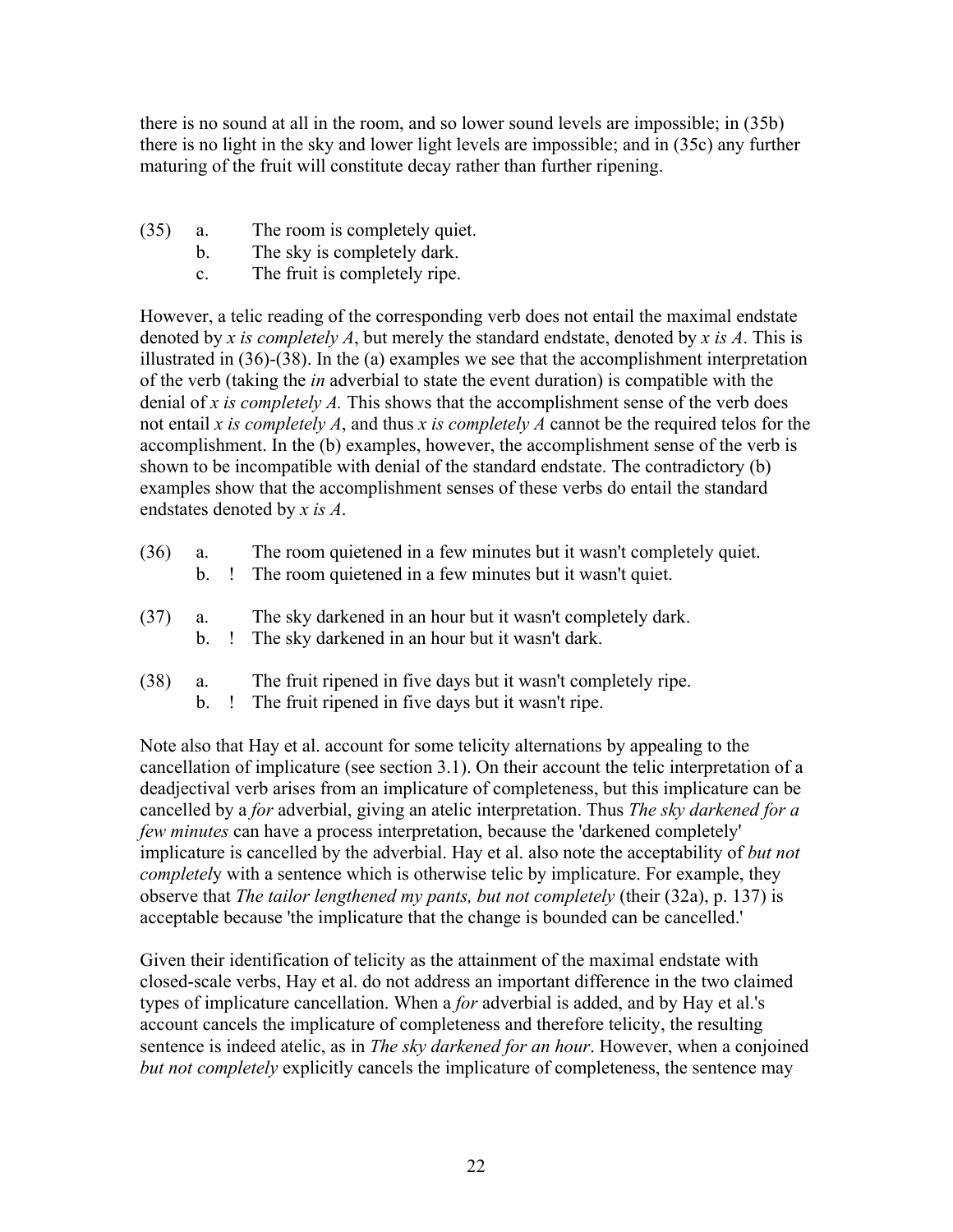nevertheless remain telic, as in (39) (Where the *in* adverbial has the event duration reading signalling an accomplishment).

- (39) a. The sky darkened in an hour, but not completely.
	- b. ! The sky darkened in an hour but it wasn't dark.

In (39a) the telos is the state of the sky being dark, which is not the same as the state of the sky being completely dark, and hence the continuation in (39a) is not contradictory. In contrast, the contradiction in (39b), repeated from (37b), shows that the telos of the accomplishment event is indeed the state of the sky's being dark.

I conclude that the endstate of these verbs on an accomplishment interpretation is not the maximal endstate, but the standard endstate.

# **3.5 Closed-scale adjectives which lexicalize maximal values**

I turn now to deadjectival verbs with telic senses which may entail a maximal endstate, consistent with Hay et al.'s account, such as *clear* and *dry*. With these adjectives and their corresponding verbs, proportional modification generally expresses proportions of an inprinciple maximum value, and the telic verb entails the maximal endstate.

- (40) a. The paint dried in an hour  $\rightarrow$  the paint was completely dry.<sup>16</sup>
	- b. The paint was completely dry  $\rightarrow$  the paint could not have been drier.

Adjectives in this group differ from those like *cool* and *dark,* in that the (unmodified) positive adjective in this group on a strict interpretation does express the maximum value of the relevant property. Concerning adjectives in this group, Rusiecki (1985) notes the entailments in (41a-c) below, which show that where two entities are unequal in the relevant property, *x is A* cannot be true of the lower-ranked entity. It follows from this that the positive form *A* with these adjectives lexicalises the maximal degree of the property. The examples in (41d-f), included for comparison, show that the corresponding entailment is not found with *quiet*, *dark*, and *ripe,* even though *quiet*, *dark* and *ripe* are also associated with closed property scales. As we saw in section 3.4, adjectives in the *quiet* group do not lexicalise the upper bound of the associated property scale, and with these verbs the standard value and the maximal value are different.

- (41) a. This towel is drier than that towel  $\rightarrow$  that towel is not dry.
	- b. This bag is emptier than that bag  $\rightarrow$  that bag is not empty.
	- c. The sky is clearer than it was an hour ago  $\rightarrow$  the sky was not clear an hour ago.
	- d. This room is quieter than the library  $\leftrightarrow$  the library is not quiet.
	- e. The sky is darker than it was an hour ago  $\leftrightarrow$  the sky was not dark an hour ago.
	- f. This apple is riper than that apple  $\leftrightarrow$  that apple is not ripe.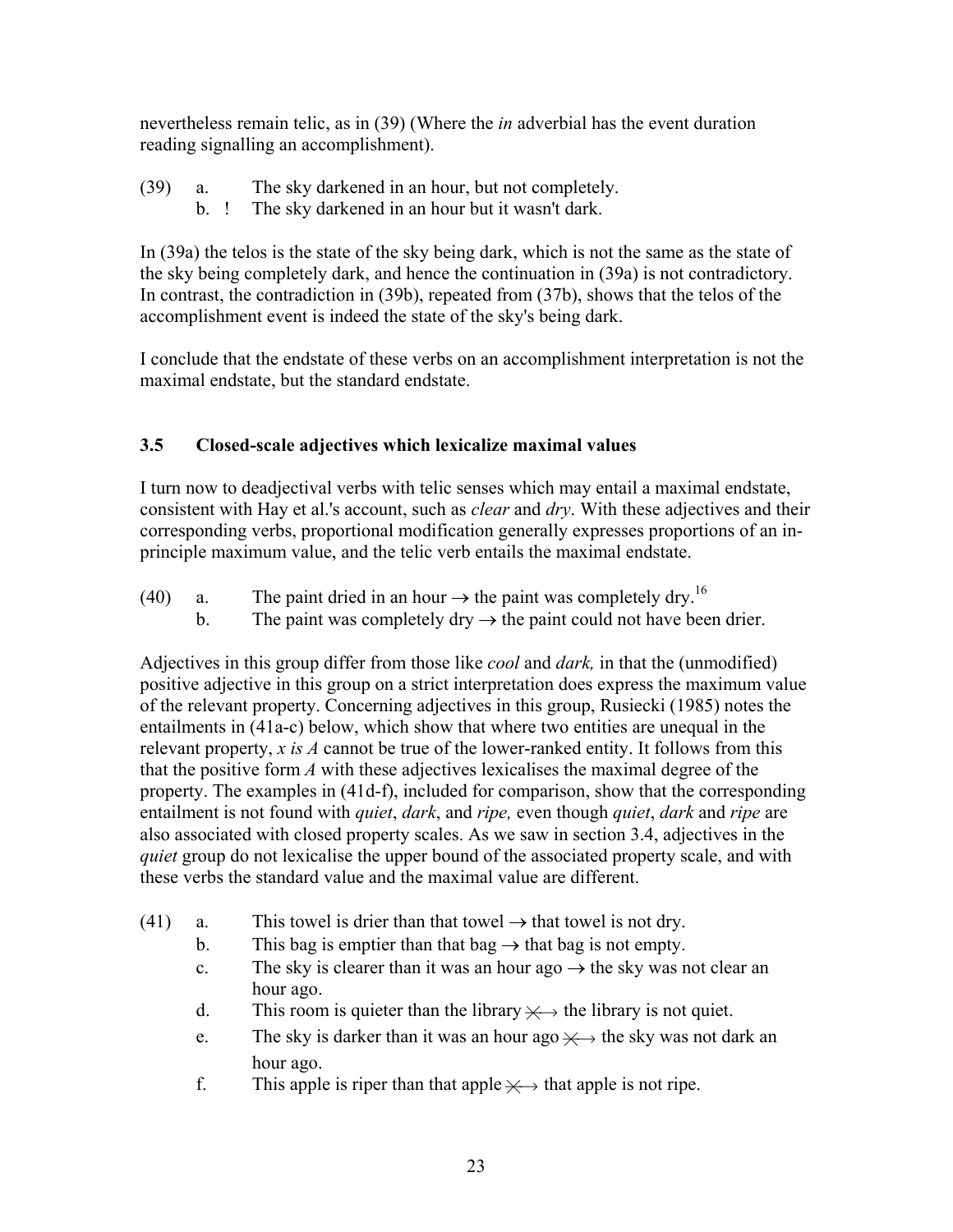We see that the positive adjectives in the *dry/clear* group lexicalise the maximal value of the relevant property. Now given that the standard value is identified as the degree of a property expressed in *x is A*, we can conclude that the standard value with these adjectives is the maximal value. The endstate entailed by the accomplishment interpretation of the corresponding verbs is at once both the standard endstate and also the maximal endstate. Accordingly, these verbs also fall under the generalisation that the endstate of a deadjectival verb on the accomplishment interpretation is the standard endstate. In short, the accomplishment verb entails 'x is A'. With verbs of the *dry* type, but not the *dark* type, 'x is A' also entails 'x is maximally A'.

### **3.6 The bounding of resultatives**

In this section I shall propose that the resultative construction, in which the resultative adjective phrase expresses the endstate of the theme, provides further support for my claim that a standard endstate may bound an event.

Vanden Wyngaerd (2001) argues that a resultative construction is bounded by the resultative phrase, and that only a closed-scale adjective can bound a resultative construction. To account for the fairly free occurrence of apparently open-scale adjectives in resultatives, Vanden Wyngaerd proposes that otherwise open-scale adjectives shift to a closed-scale interpretation in the resultative.

In Hay et al.'s account, closed-scale verbs have a default telic interpretation in which the upper bound of the associated property scale provides the telos (via a quantity implicature). Without this assumption, the association of telicity with closed scales would be mysterious – if the telos were not mapped from the upper bound of the property scale, why should the presence of an upper bound provide a telic verb sense?

Vanden Wyngaerd's argument is not quite the same. He argues that proportional modification with *almost*, *half* and *entirely* is diagnostic of closed-scale adjectives, and that the free appearance of proportional modifiers in resultative phrases, as illustrated in (42), is evidence that an adjective in a resultative phrase has a closed-scale sense, even if it seems to be an open-scale adjective in other contexts. He does not explicitly claim that the (unmodified) resultative phrase denotes a maximal value.

(42) Max shouted himself completely hoarse. Max shouted himself half-hoarse. Max shouted himself almost hoarse.

I shall offer an alternative view of the significance of these modifiers. First, I emphasise that nothing is explained by claiming that only a closed-scale adjective can provide a telos, *unless* the telos is provided by the upper bound of the scale. Second, recall that *completely* with open-scale expressions has a non-endpoint-oriented use, as reviewed in section 3.2 above. If the modifiers in (42) are to be evidence that the adjectives denote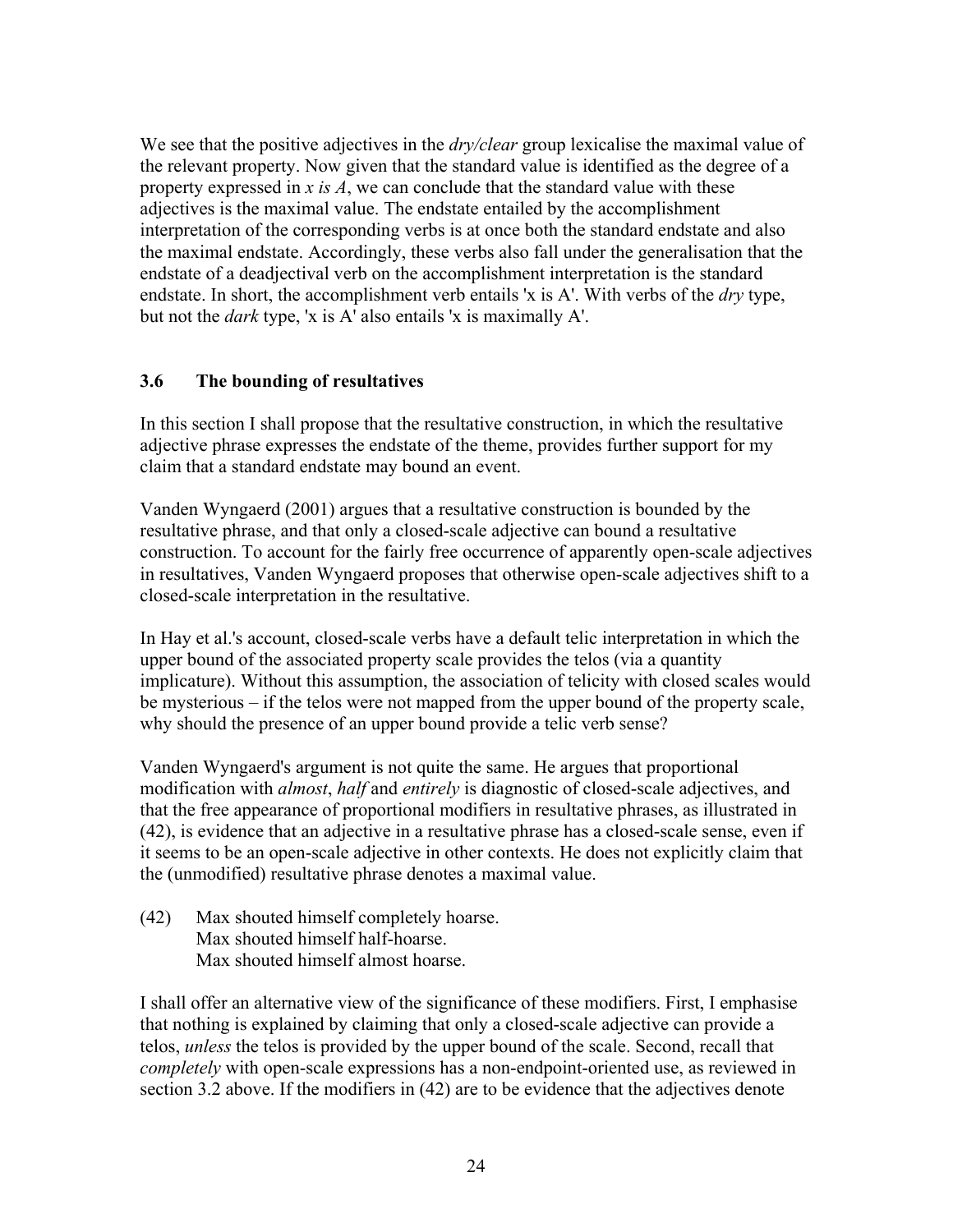closed scales, then it must be shown that the modifiers have a proportional interpretation *with reference to an upper bound*. If the adjective in a resultative expresses a closed scale, and the modifier is interpreted proportionally on the scale, then presumably the state denoted by *half A* is 'A to an extent halfway to the maximum' (cf. *John packed the sack half-full*) and *almost A* denotes the state 'pretty A, but not as A as possible/not completely A' (cf. *John packed the sack almost full*). Only readings of this kind would constitute evidence that a scale bounded by a maximal value is involved.

Vanden Wyngaerd's examples are generally not interpreted with reference to a maximal value. The examples in (43) are taken from his examples (10-11), (p. 64).

- (43) a. Otto laughed himself almost/half sick.
	- b. Jeroen talked himself almost/half drowsy.
	- c. Marijke ate herself almost/half fat.
	- d. Max shouted himself almost/half hoarse.
	- e. Charley laughed himself almost/half silly.

In all these examples, *almost* and *half* produce a counterfactual reading with respect to the property denoted by the adjective. That is, at the end of the event Otto was not sick (43a), Jeroen was not drowsy (43b), and so on. Depending on the example, some change of state short of the property denoted by the adjective may be understood to hold. For example, in (43a) Otto may be gasping for breath, in (43b) Jeroen may be flagging a little but not drowsy, in (43c) Marijke may be rather plump but not fat, and so on. In short, the effect of *almost* and *half* in (43) is to define the result state of the event as falling short of the threshold of the state denoted by *x is A*, not falling short of a maximal value.

Vanden Wyngaerd presents the same examples with *entirely* (e.g. *Marijke ate herself entirely fat*), which to my judgement is awkward, but presumably should have the same effect as modification with *completely*, which is less awkward. Even so, the result phrase need not entail a maximal state, as shown by *Over the winter Marijke ate herself completely fat, but nowhere near as fat as she used to be*.

Vanden Wyngaerd's argument, that the need for a closed-scale adjective in a result phrase is demonstrated by the acceptability of proportional modification, is called into question by his examples shown in (44). Here, the unmodified resultative in (44a) is acceptable but the modifications in (44b) are quite anomalous, which suggests that *thin* in (44a) has the usual open-scale interpretation which is apparently also indicated by the anomalous modifiers in (44b,c).

- (44) a. The joggers ran the pavement thin.
	- b. # The joggers ran the pavement entirely/almost/half thin.
	- c. # The pavements were entirely/almost/half thin.

In any case, whether or not the adjective in a result phrase has a closed scale, an unmodified result phrase simply expresses the state which is usually expressed by the head adjective. That is, *Marijke ate herself fat in three months* does not entail that at the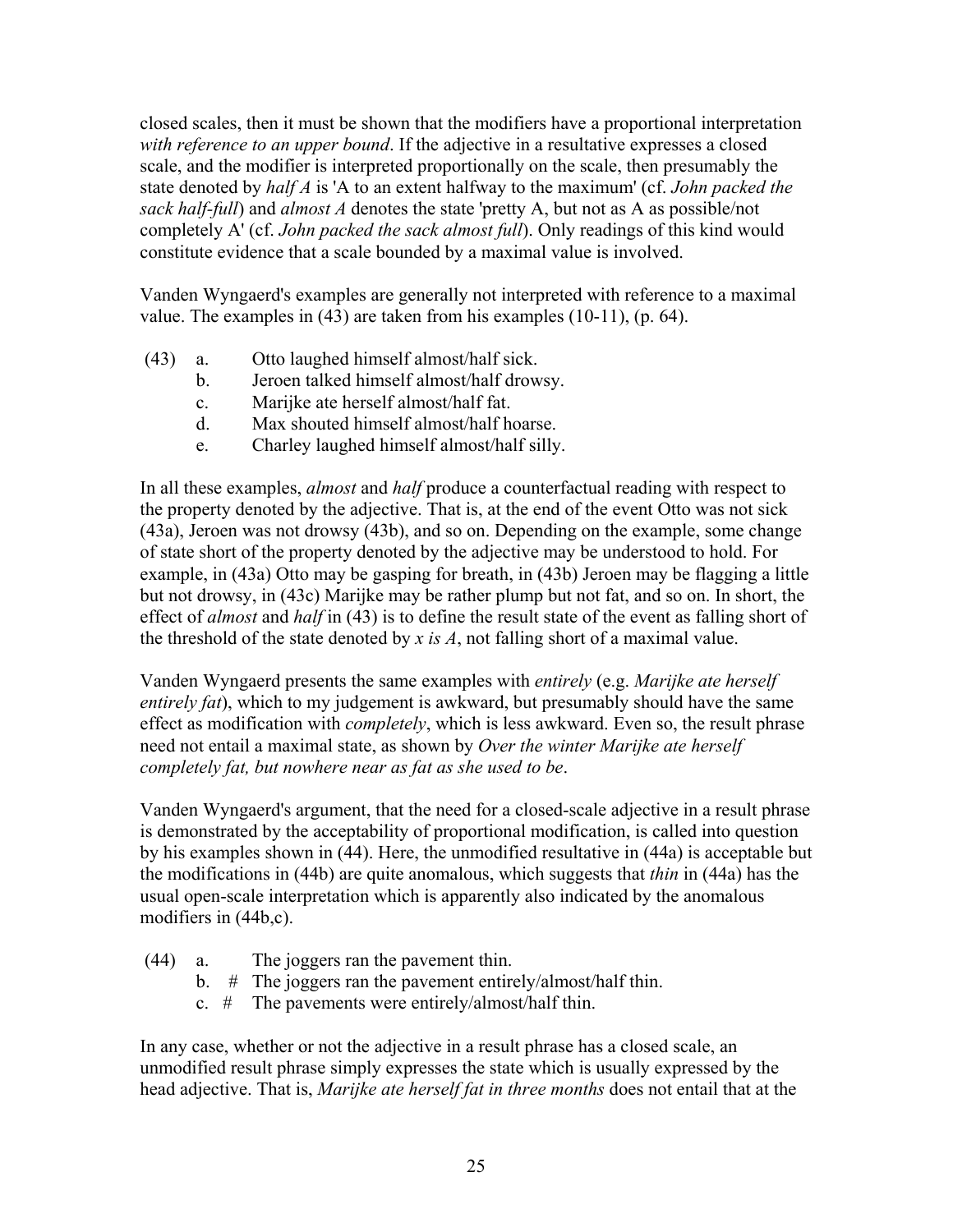end of the event Marijke was maximally fat, but simply that she was fat, and the same applies to *Max shouted himself hoarse*, and so on. Concluding that the endstate of an unmodified resultative is the state denoted by *x is A*, where *A* is the head of the result phrase, we see that the resultative construction provides additional evidence that a standard endstate is an adequate accomplishment telos.

### **3.7 Verbs derived from open-scale adjectives**

For verbs which alternate between process and accomplishment senses in collocation with the same argument, as in *The soup cooled in/for ten minutes*, Hay et al. propose that the context provides a normative telos for the event, in this case when the soup reaches room temperature. The resulting explicature 'The soup cooled to room temperature' can license an *in* adverbial. But if a *for* adverbial is present, the implicature 'to room temperature' is cancelled and the reading is atelic.

- (45) a. The soup cooled ('to room temperature' by implicature) in ten minutes.
	- b. The soup cooled ('to room temperature' implicature cancelled) for ten minutes.

The implicature that Hay et al. claim for telic *The soup cooled* is not the same as the informativeness implicature of 'completely' that they propose for *The clothes dried*. Rather, Hay et al. suggest that *'The soup cooled* is most informative on a telic interpretation: 'the soup cooled to some bounded degree'. However, the suggested room temperature does reflect an underlying assumption of a kind of possible maximum – the soup cannot normally cool beyond room temperature without intervention, such as refrigeration. Note that if we take the informativeness implicature at work, that the soup cooled 'to some bounded degree', not to appeal to some understood maximum, then it is difficult to see what is added by the implicature. As I showed in section 2, every change of state denoted by *The soup cooled* does in fact result in some (indefinite) bounded degree of change.

I agree that the telos for *The soup cooled* is given by context and convention, and the context provides a normative telos for the event. However, I argue that this is because (i) the telos is provided by the standard endstate, denoted by *x is A*, and (ii) the standard value is a normative value, given by context and convention.

The contextually determined telos for a *soup cool* event correlates with contextual criteria for applying the positive adjective *cool*.

- (46) a. The soup cooled in ten minutes so we had to reheat it.
	- b. The soup is cool now so I'll have to reheat it.
	- c. The soup cooled in ten minutes so we started eating it (before it cooled too much)
	- d. The soup is cool now so please start eating before it gets too cool.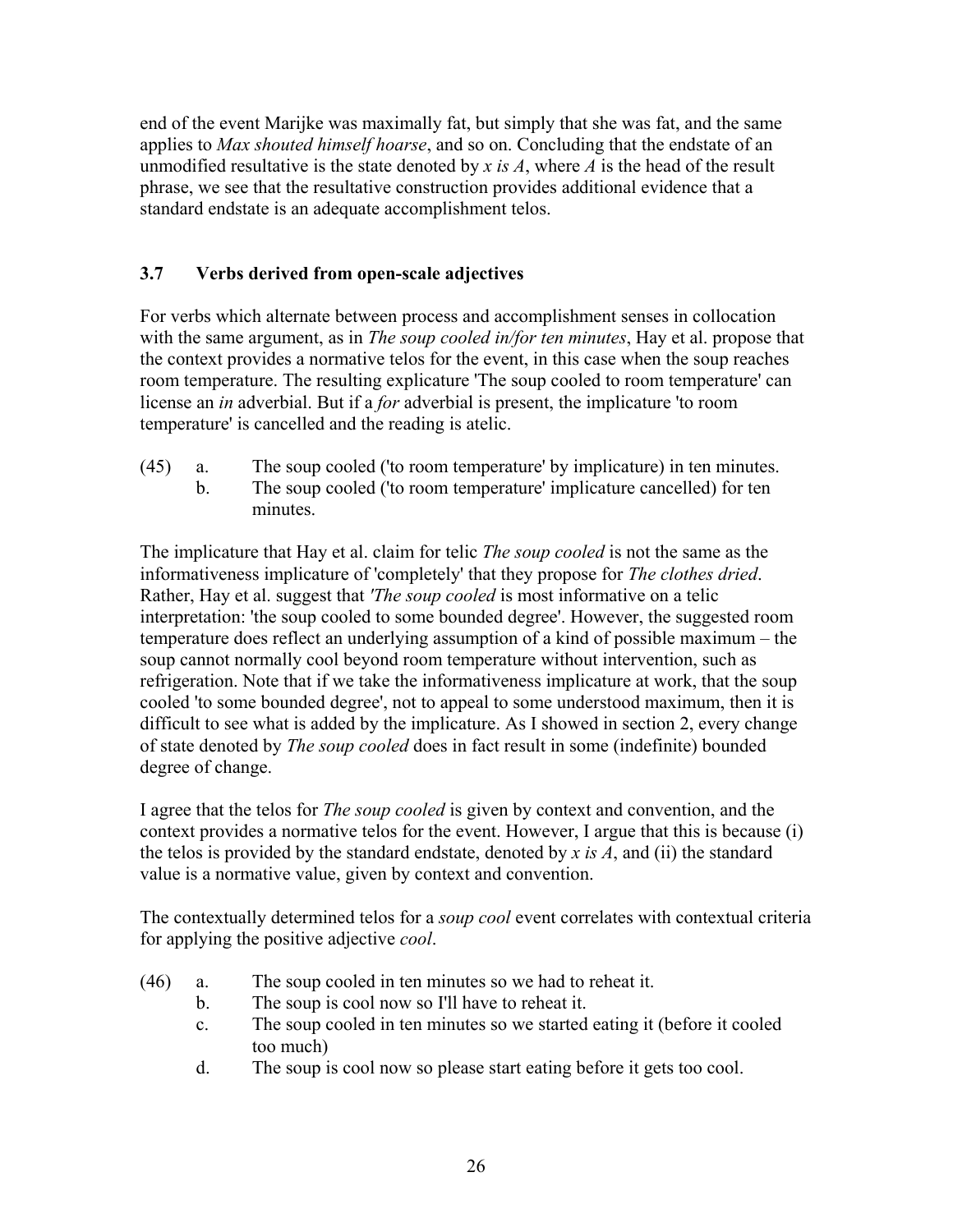In (46a,b), the context provides the salient presupposition that soup should be eaten hot, and here *cool* is interpreted as 'too cool to eat'. A different context, as in (46c,d), provides the salient presupposition that soup can be too hot to eat, and *cool* is interpreted as 'cool enough to eat'. In both of these scenarios the telos of the event is the onset of the state denoted by *The soup is cool*. This is also shown by the contradictoriness of *The soup cooled in ten minutes but it wasn't cool* (where the *in* adverbial expresses the event duration).

Note also that *completely* modification in these examples has the interpretation claimed for *completely* with open-scale expressions in section 3.2, where the sense 'indubitably, unquestionably' is oriented to the lower bound of the state denoted by *x is A*. This is illustrated in (47).

| (47)<br>a. |                | The soup cooled completely in ten minutes so we had to reheat it.<br>The soup became unquestionably cool." |  |  |
|------------|----------------|------------------------------------------------------------------------------------------------------------|--|--|
|            |                | The contextual standard for $cool = 'too cool$ to eat'                                                     |  |  |
|            | $\mathbf b$ .  | The soup is completely cool now so I'll have to reheat it.                                                 |  |  |
|            |                | The soup is unquestionably cool.                                                                           |  |  |
|            |                | The contextual standard for $cool = 'too cool$ to eat'                                                     |  |  |
|            | $\mathbf{c}$ . | The soup cooled completely in ten minutes so we started eating it before<br>it cooled too much.            |  |  |
|            |                | The soup became unquestionably cool.                                                                       |  |  |
|            |                | The contextual standard for $cool$ = 'cool enough to eat'                                                  |  |  |
|            | d.             | The soup is completely cool now so please start eating before it gets too<br>cool.                         |  |  |
|            |                | The soup is unquestionably cool.                                                                           |  |  |
|            |                | The contextual standard for $cool = 'cool$ enough to eat'                                                  |  |  |
|            |                |                                                                                                            |  |  |

# **3.8 Summary**

I conclude, then, that (48) holds.

(48) **The telos of a deadjectival verb on the accomplishment reading is the onset of the standard endstate**. The standard endstate is the state denoted by *x is A* (where *A* is the positive form of the corresponding adjective) holding constant the contextual and collocational factors for interpreting the positive adjective.

This allows a simple, unified account of the following cases.

 (i) Verbs like *darken* and *quieten* are associated with closed property scales, but in their accomplishment senses do not entail the maximal endstate, but only the standard endstate.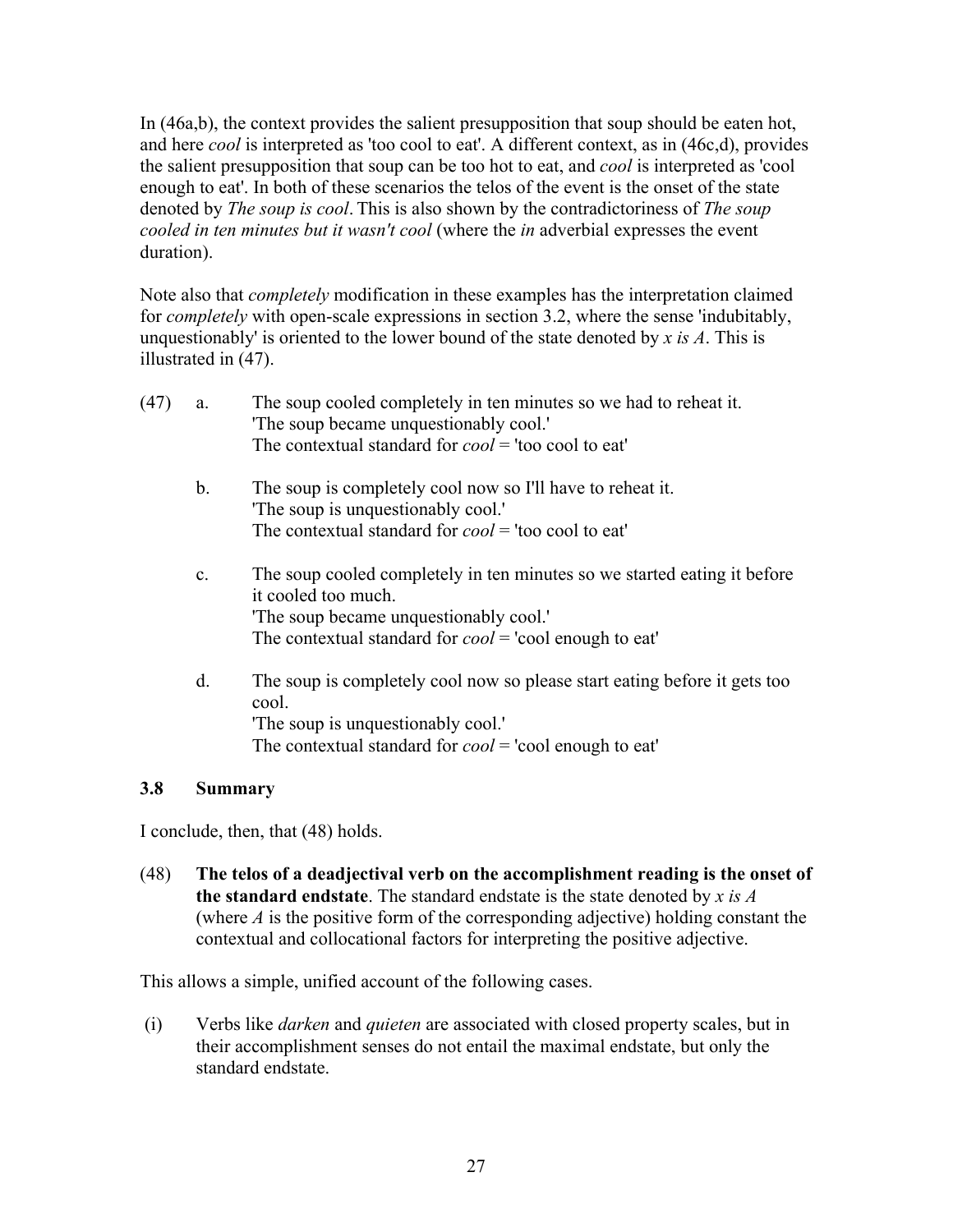- (ii) Verbs like *dry* and *empty* are also associated with closed property scales. However, unlike *darken* and *quieten*, the positive adjective for verbs in this group lexicalises the maximal property value, and *x is A* entails 'x is maximally A'. The accomplishment sense of *dry/empty* verbs entails the maximal endstate, but this still falls under the generalisation that the entailed endstate is the standard endstate.
- (iii) Verbs like *cool* are associated with open property scales, but have accomplishment senses which entail the standard endstate. There is no need to propose contextually given natural endpoints which are implicitly identified as contextual upper bounds to the property scale. That is, there is no need to propose that an otherwise open property scale is closed just in case the verb is telic.

I have also shown that the assumption that the standard endstate supplies an accomplishment telos extends straightforwardly to resultatives, in which a positive adjective directly expresses the telos.

#### **4. PREDICTING PROCESS AND ACCOMPLISHMENT SENSES OF DEADJECTIVAL VERBS**

Here I address the second main issue identified in the introduction, the problem of predicting the availability of accomplishment and process senses. Section 4.1 reviews the predictions of Hay et al.'s account, and shows that the account does not really distinguish verbs that alternate in telicity from those that do not. I then offer an alternative view, relating the prediction of verb senses to the interpretation of the standard value for the relevant property. Section 4.2 discusses verbs with default accomplishment readings, and section 4.3 deals with verbs that resist accomplishment readings. In section 4.4 I propose that Hay et al.'s analysis of deadjectival verbs can be easily modified to take the present findings into account, by altering the content of the quantity implicature which gives rise to accomplishment senses.

In section 4.5 I shall turn to a further issue arising out of assumptions which I share with Hay et al. I agree with Hay et al.'s view that the comparative endstate sense 'become A-er' is the basic sense of all deadjectival verbs, and accomplishment senses arise by implicature. However, the claim that the 'become A-er' sense is basic seems inconsistent with the evidence that some deadjectival verbs resist process senses - we would expect that the sense claimed as basic would appear in at least some contexts for all deadjectival verbs. I show that even those verbs with strong default accomplishment senses can take a process sense.

#### **4.1 Predicting process and accomplishment senses in Hay et al.'s account**

As outlined in section 3.1, Hay et al. propose that all deadjectival verbs have a basic process reading, defined in terms of INCREASE. An unmodified closed-scale verb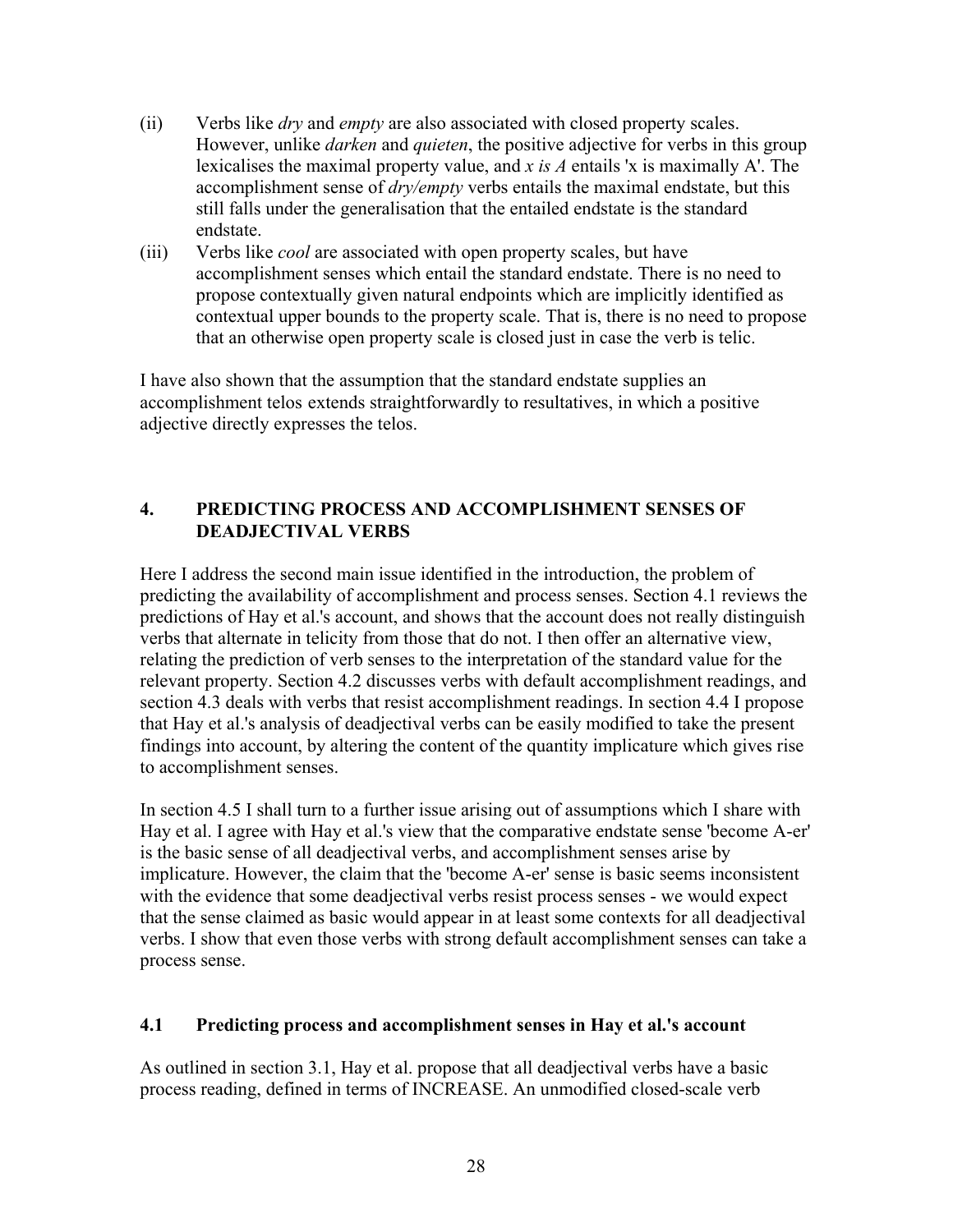carries a quantity implicature 'completely', giving a telic (accomplishment) sense in which the upper bound of the property scale provides the telos. An unmodified openscale adjective, having no upper bound, cannot provide a telos for the 'completely' implicature to attach to, and has an atelic (process) reading.

To account for the telicity alternations found with many verbs, Hay et al. propose two types of mechanism. First, an otherwise open-scale verb may have a telic sense where context and/or collocation provide a telos for the event. Second, a closed-scale verb may have an atelic sense where the 'completely' implicature is cancelled by modification with a *for* adverbial or by *but not completely*.

Consider first the issue of a contextually provided telos for an open-scale verb. Hay et al.'s theory does not predict why context can supply an upper bound for *cool* and an accomplishment sense for *The soup cooled*, but apparently cannot supply an upper bound for verbs like *widen: The gap widened in ten minutes* has only the achievement sense 'Within ten minutes the gap became wider' (see example (12), section 2.1, and footnote 7). In addition, *wide* and *cool* differ in the availability of endpoint-oriented modification, as illustrated in (49)-(50). We need an account of why *widen* differs from *cool* in this way.

- (49) a. # The gap was half-wide/completely wide.
	- b. # The gap widened (completely) in 90 seconds.
- (50) a. The soup was half-cool / completely cool.
	- b. The soup cooled (completely) in ten minutes.

Concerning the cancellation of the 'completely' implicature, I have already pointed out (section 3.4) the apparent inconsistency of the two types of implicature cancellation. Recall that a closed-scale verb as in *The clothes dried* carries an implicature 'completely', giving an interpretation in which the theme of the event attains the upper bound of the scale ( i.e. complete dryness). Thus the sentence is interpreted as 'The clothes dried completely/The clothes became completely dry'. Given that the 'completely' implicature in combination with a closed-scale verb is the source of the telic sense, cancellation of the implicature should result in an atelic sense. But this is not the case: *The clothes dried in an hour, but not completely* is acceptable on an accomplishment reading. On the other hand, acceptable modification with a *for* adverbial on the event duration reading is indeed diagnostic of a process, so the two proposed types of implicature cancellation have different outcomes.

In addition, Hay et al.'s theory does not predict the relative availability of cancellation of the accomplishment implicature with a *for* adverbial. Closed-scale verbs vary in this regard, as illustrated in (51). The judgments marked here are not intended to reflect absolute values of well-formedness; they are intended to indicate the relative acceptability of the examples on the process reading, with the *for* adverbial giving the duration of the event. Note that the examples are much improved with the *for* adverbial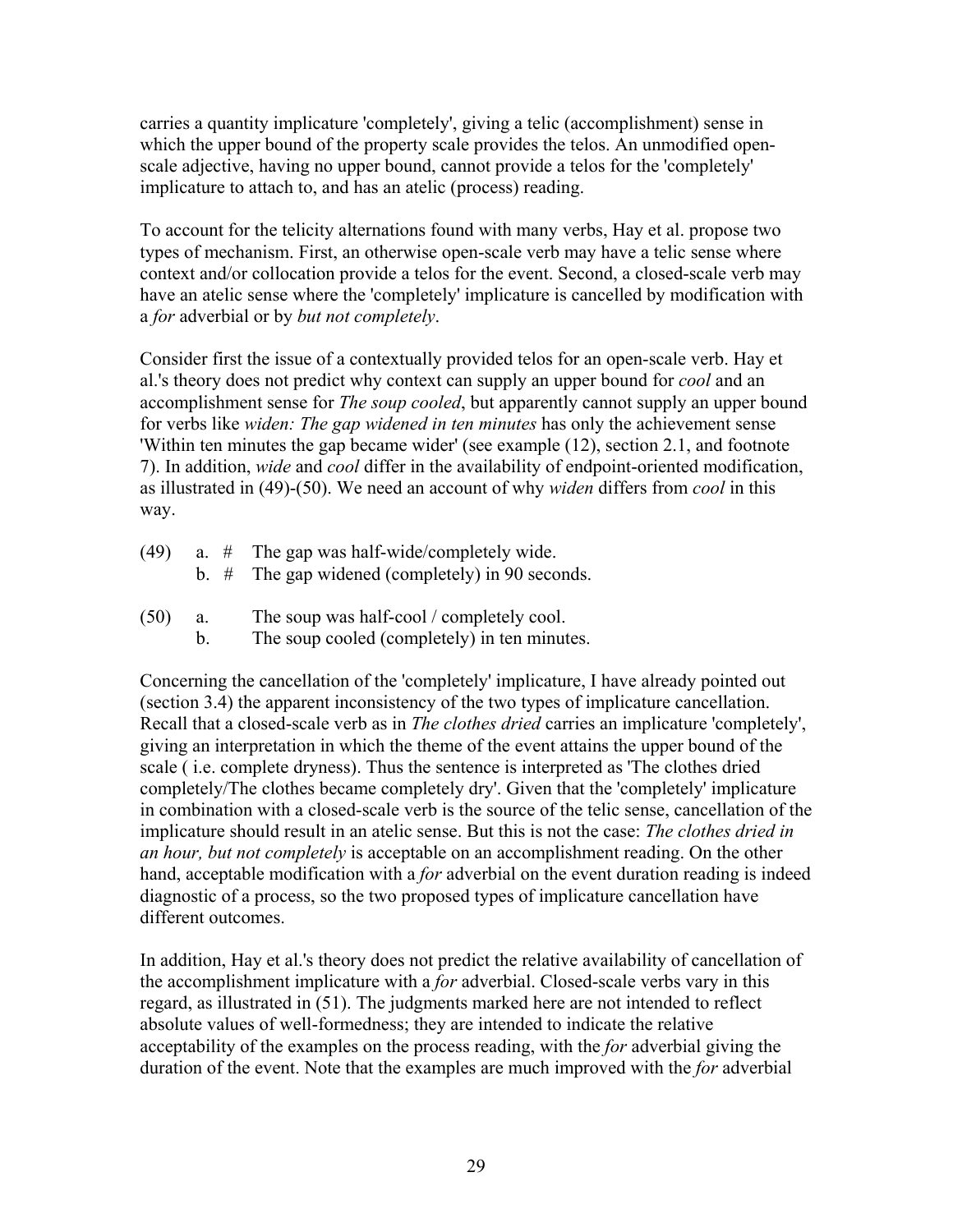interpreted to modify the result state, which is irrelevant here. Progressive forms of the examples are included for comparison, to clarify the intended process reading.

- (51) a. The sky darkened for an hour.
	- cf. The sky was darkening for an hour.
	- b. (?) The clothes dried for an hour. cf. The clothes were drying for an hour.
	- c. (?) The sky cleared for an hour. cf. The sky was clearing for an hour.
	- d. ? The tank filled for an hour (while the pump was working). cf. The tank was filling for an hour.
	- e. (#) The tank emptied for an hour (while the pump was working). cf. The tank was emptying for an hour.
	- f.  $\#$  The door closed/shut for a few seconds (then John stopped it with his foot.) $17$ 
		- cf. The door was closing/shutting for a few seconds.

### To sum up –

The correlation Hay et al. propose between open and closed scales and process or accomplishment verb senses has to be modified to take into account the large number of alternating verbs. Hay et al. propose two kinds of adjustment, one for accomplishment senses of open-scale verbs, and one for process senses of closed-scale verbs. Neither modification includes a basis for predicting when it may operate, and so we don't know why open-scale verbs such as *widen* resist accomplishment senses, nor why closed-scale verbs such as *empty* and *close* resist process senses. Both these issues will be taken up below.

#### **4.2 Maximal state adjectives and default accomplishment senses**

Closed-scale verbs were ranked in (51) above according to the relative ease with which they take process senses. Given that all these verbs map to a closed scale, scalar structure alone cannot predict the variation illustrated in (51). However, the ranking indicated in (51) can be shown to correlate with differences among the senses of the associated positive adjectives.

Although *dark* is associated with a closed scale, adjective *dark* does not express a maximal value, and the verb *dark* takes a process sense fairly freely. Similar verbs are *quieten* and *ripen*.

- (52) a. The sky darkened for an hour.
	- b. The room quietened for a few minutes (as the children became absorbed in the game).
	- c. The fruit ripened for another week.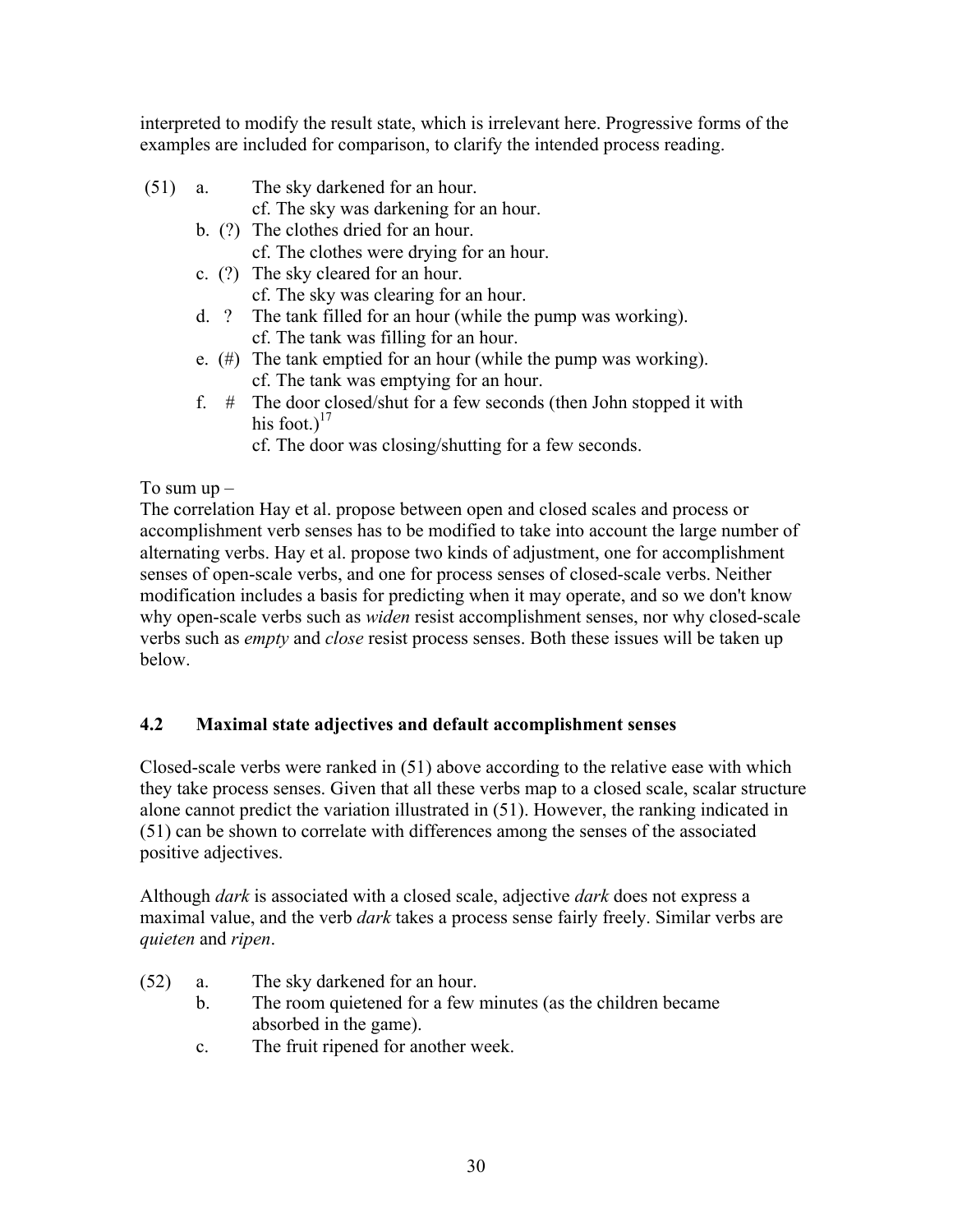*Dry* and *clear* express maximal values on a strict interpretation, though context and collocation may affect the strictness of interpretation. Clothes may be called *dry* while still dampish, if they are judged to be 'dry' for the purpose of bringing them in to be ironed. Paint, on the other hand, is not called *dry* while it is still tacky. Skies may be called *clear* when a few small clouds are present, so *sky clear* is like *clothes dry*. These adjectives may be described as flexibly maximal, and their verbs take a process reading a little less readily than verbs in the *dark* group. As for (51) above, the judgments indicated in (53)-(54) are intended to indicate only relative naturalness - the (b) examples are marginally more awkward than the others.

- (53) a. The clothes dried for an hour.
	- b. (?) The paint dried for an hour.
	- c. The sky cleared for an hour.
- (54) a. The clothes are dry, but not completely dry.
	- b. (?) The paint is dry, but not completely dry.
	- c. The sky was clear, but not completely clear.

*Fill* and *empty*, though apparently expressing maximal values of the same kind, vary in strictness of interpretation. *Full* expresses a maximal value more loosely than *empty*, cf. (55a) and (56a). Correlating with this contrast, the verb *fill* takes a process sense more readily than *empty*, cf. (55b) and (56b). Note that this variation is not produced by different arguments in collocation, cf. *paint dry* and *clothes dry*.

- (55) a. The tank is full, but it was fuller last night.
	- b. ? The tank filled for an hour.
- (56) a. (#) The tank is empty, but it was emptier last night.
	- b. (#) The tank emptied for an hour.

Finally, *closed*, *shut* and *open,* in contrast with other closed-scale adjectives, are not subject to hedging modification, as illustrated in (57). This correlates with the greater resistance to a process sense for the related verbs, as in (58).

- (57) a. # The door was fairly shut/pretty open.
	- b. The tank was fairly full/pretty empty.
	- c. The room was pretty dark/fairly quiet.
- (58) a. # The door opened/closed for a few seconds. (event duration reading) cf. The door was opening/closing for a few seconds.

The correlations are summarized in the table below.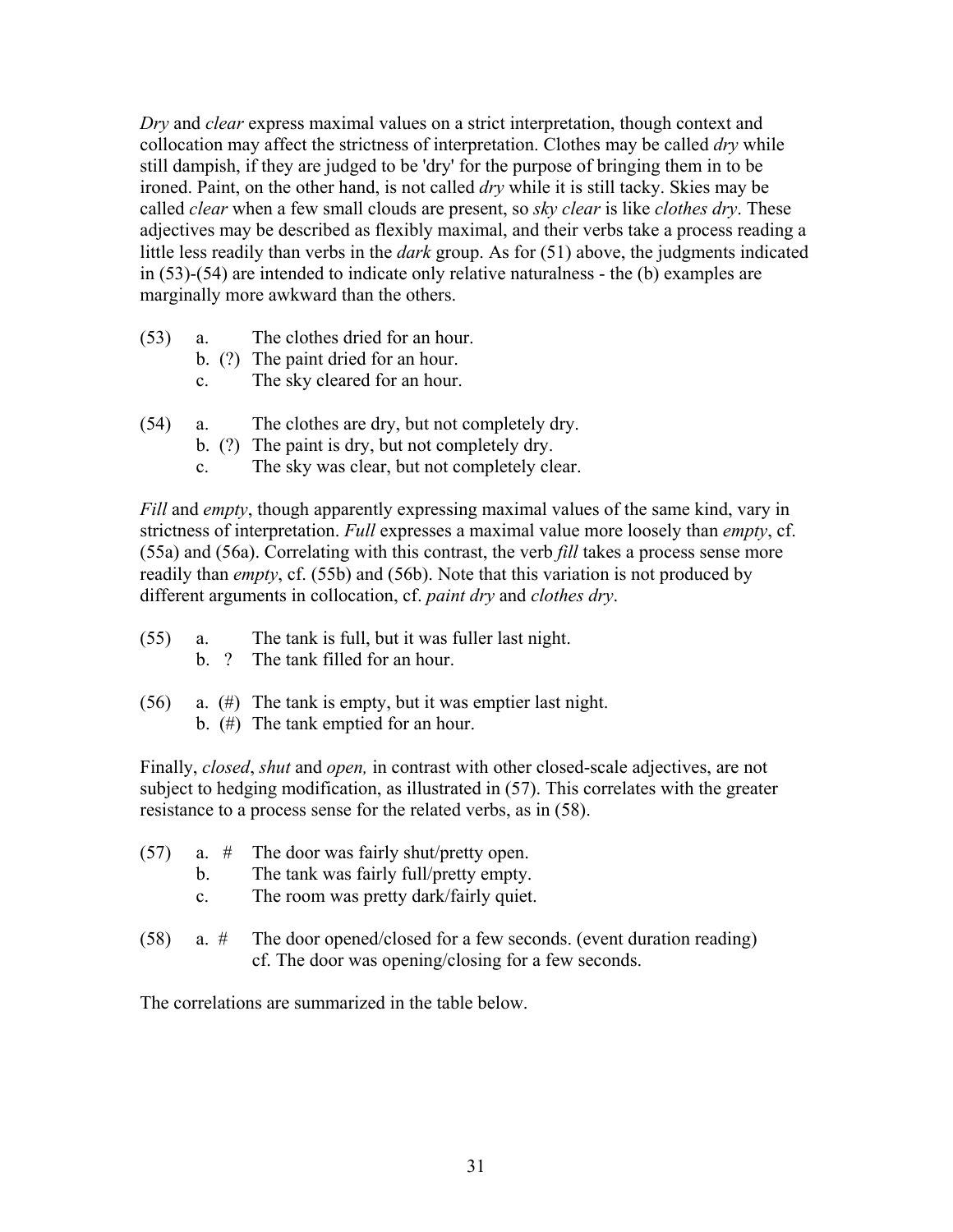|             | scale  | process sense | $x$ is $A$            |
|-------------|--------|---------------|-----------------------|
| darken      | closed |               | non-maximal           |
| dry, clear  | closed |               | flexibly maximal      |
| fill        | closed |               | flexibly maximal      |
| empty       | closed | $^{(\#)}$     | strictly maximal,     |
|             |        |               | takes <i>fairly</i>   |
| close, shut | closed | #             | strictly maximal,     |
|             |        |               | resists <i>fairly</i> |

#### **4.3 Resistance to accomplishment senses**

Just as closed-scale verbs differ in taking process senses readily, so do open-scale verbs differ in taking accomplishment senses. Verbs like *widen* and *deepen* lack accomplishment senses, as illustrated in (59a,b). As Hay et al. point out, this correlates with the ill-formedness of proportional modification as in (59c). Other examples in this group are *The signal weakened, The shoot lengthened, The smoke thinned*, and so on. The open-scale verb *cool*, which takes an accomplishment sense, is illustrated in (60) for comparison.

- (59) a. The gap widened in ten minutes  $\leftrightarrow$  The gap was widening throughout those ten minutes.
	- b. The gap widened in ten minutes but it was still narrow.
	- c. # The gap is half-wide/completely wide.
- (60) a. The soup cooled in ten minutes  $\rightarrow$  The soup was cooling throughout those ten minutes.
	- b. ! The soup cooled in ten minutes but it was still hot.
	- c. The soup is half-cool / completely cool.

I have argued that the telos of a deadjectival accomplishment is the onset of the standard endstate, denoted by *x is A*. I have also argued that where adjectives associated with open scales are modified by endpoint-oriented adverbs, the adverb is interpreted with reference to the lower bound of the relevant property -- that is, the least degree of the property that counts as A in evaluating *x is A*. In section 3.2 I proposed that where *completely* modifies an open-scale adjective such as *cool*, the modifier is interpreted as 'indubitably, definitely, unquestionably'. For example, *The soup is completely cool* is interpreted as 'The soup is definitely/unquestionably cool'. Correspondingly, *The soup cooled completely* is interpreted as 'The soup cooled all the way to being (definitely) cool.' Discussing resultatives in section 3.6, I argued that modifiers such as *half* and *almost* with open-scale adjectives are interpreted with reference to the lower bound of the standard value of the relevant property. So, for example, at the end of the event denoted by *Jeroen talked himself half drowsy* Jeroen was not in fact drowsy, but was in a state halfway to drowsiness. What all these analyses have in common is that the interpretation targets the lower bound of the standard value of the relevant property, as diagrammed in (61).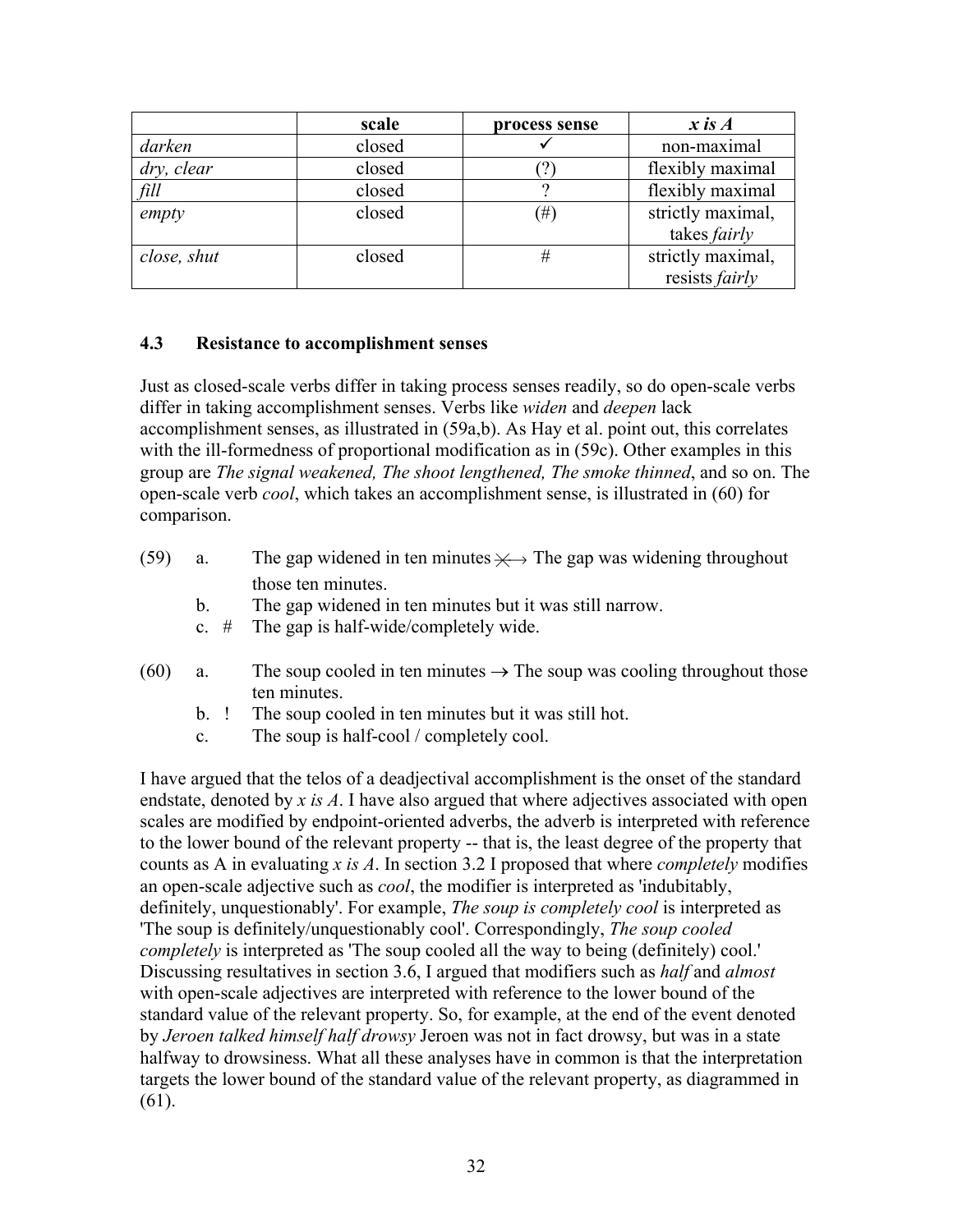

As in Hay et al.'s account, the availability of proportional modification is expected to correlate with the availability of accomplishment senses. However, I claim that with open-scale verbs and adjectives the correlation is not mediated by the lack of an upper bound to the property scale, but by some characteristic of the standard value of the property, in particular the lower bound of the standard value. The targeting of the lower bound, or least value that counts as A, rather than a maximal value of the relevant property, is particularly evident with *almost*, given that *x is almost A* entails 'x is not A'. Other liminal modifiers are illustrated in (62). The modifiers in (62a-d) signal a value falling short of the minimal value that counts as A, while the modifiers in (62e-f) signal a value that is minimally within the standard value.

- $(62)$  a. # The gap is almost wide.
	- b. # The gap is not quite wide.
	- c. # The hole is almost deep.
	- d. # The hole is not quite deep.
	- e. # The gap is only just wide.
	- f.  $\#$  The hole is only just deep.

Note that the examples in (62) are somewhat more acceptable if the adjective is interpreted as 'too A' or 'A enough'; for example, (62a) is improved if understood to mean 'The gap is almost too wide/almost wide enough'. But the modified values 'too wide' and 'wide enough' are not interpreted according to the contextual standard value for *wide*, but are really implicit comparatives, and not relevant to the issue at hand. For example, *The gap is almost too wide* means something like 'The gap has a width of *n* metres, where *n* is almost  $n^*$ , and  $n^*$  is a width too great for the current purpose'. The implicit comparison is between the actual width of the gap and a specific width determined by the context, but there is no commitment to either measurement falling within the contextual standard for *x is wide*. Similarly, there is no contradiction in *The gap is very wide but not wide enough*.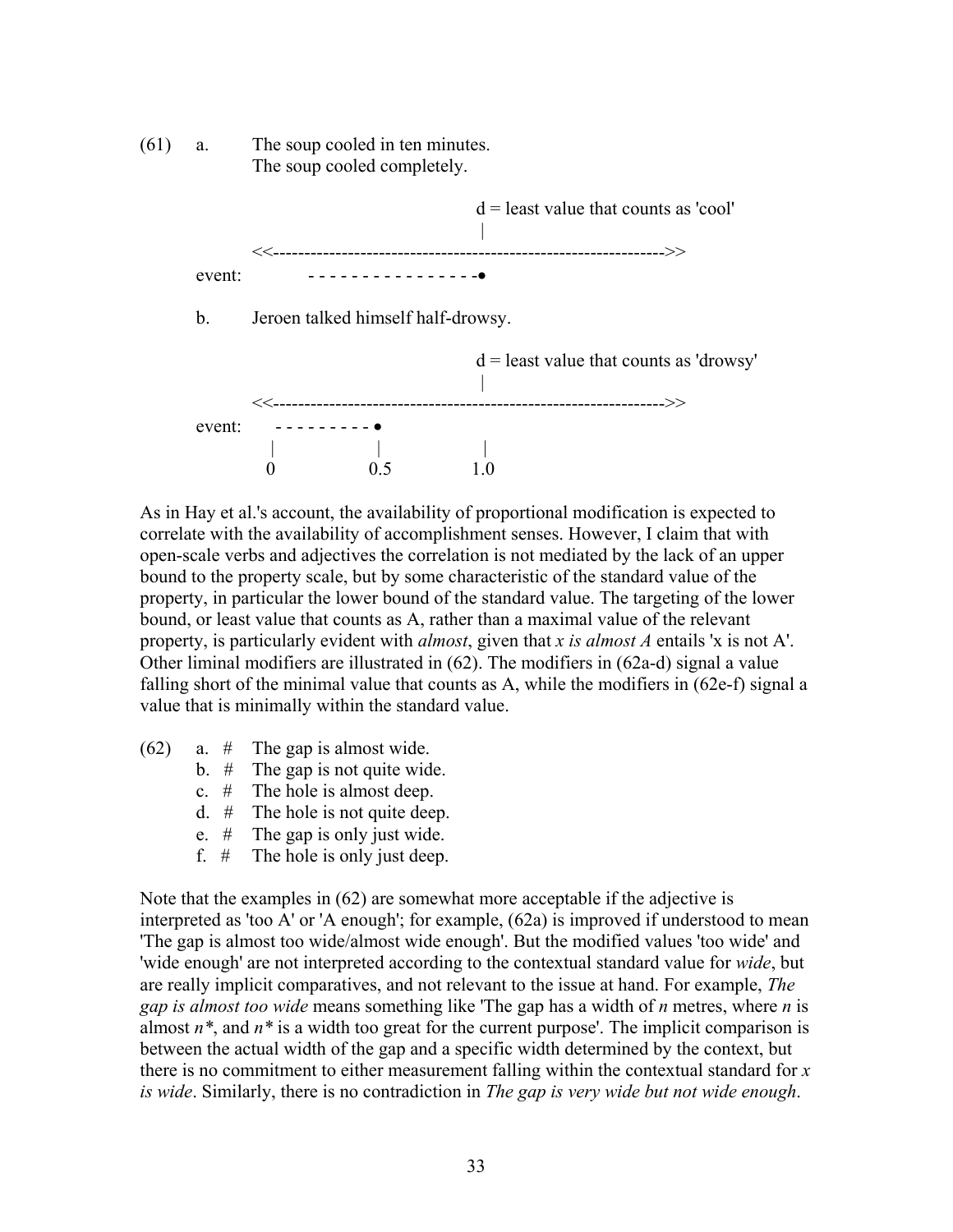The situation with resultatives is less clear. In (44) above (section 3.6) I cited Vanden Wyngaerd's examples for *thin*, repeated in (63).

- (63) a. The joggers ran the pavement thin.
	- b. # The joggers ran the pavement entirely/almost/half thin.
	- c. # The pavements were entirely/almost/half thin.

Given the correlations demonstrated so far, we would expect an adjective to take both the resultative construction and proportional modifiers, or neither, but this is not the case for *thin*, as (63a) is an attested resultative. I have no explanation for this inconsistency here, but I note that *wide* and *deep* are slightly odd as complements to *become*, suggesting that they may fail to provide an adequate telos.

- (64) a. ? The gap became wide (in a month).
	- b. ? The hole became deep (in a few minutes).

In some resultative constructions, however, *wide* and *deep* are more natural, as illustrated in (65).

- (65) a. He slashed the gap wide.
	- b. He dug the hole deep.

A possible explanation for the acceptability of  $(65)$  may be that they are not true resultatives, but 'false' or 'adverbial' resultatives (see Mateu (2002: 89-92) for discussion). One sign of adverbial resultatives is that the result phrase may be replaced with an adverb, as in (66a). This is possible for *deep* in (66b), but still slightly odd for *wide* in (63c), to my judgment.

- (66) a. He tied his shoelaces tight/tightly.
	- b. He dug the hole deeply.
	- c. (?) He slashed the gap widely.

Another characteristic of adverbial resultatives is that they are only based on transitive verbs, and the direct object is a selected argument of the verb. This is a possible interpretation of the collocations *slash gap* and *dig hole*, as in (67), where the verbs are used as verbs of creation, rather than as verbs of caused change of state.

- (67) a. He slashed a gap (in the hedge).
	- b. He dug a hole.

However, this may not be the intended sense of the verbs used in the resultative construction, as shown in the examples in (68), where the event involves a pre-existing gap or hole.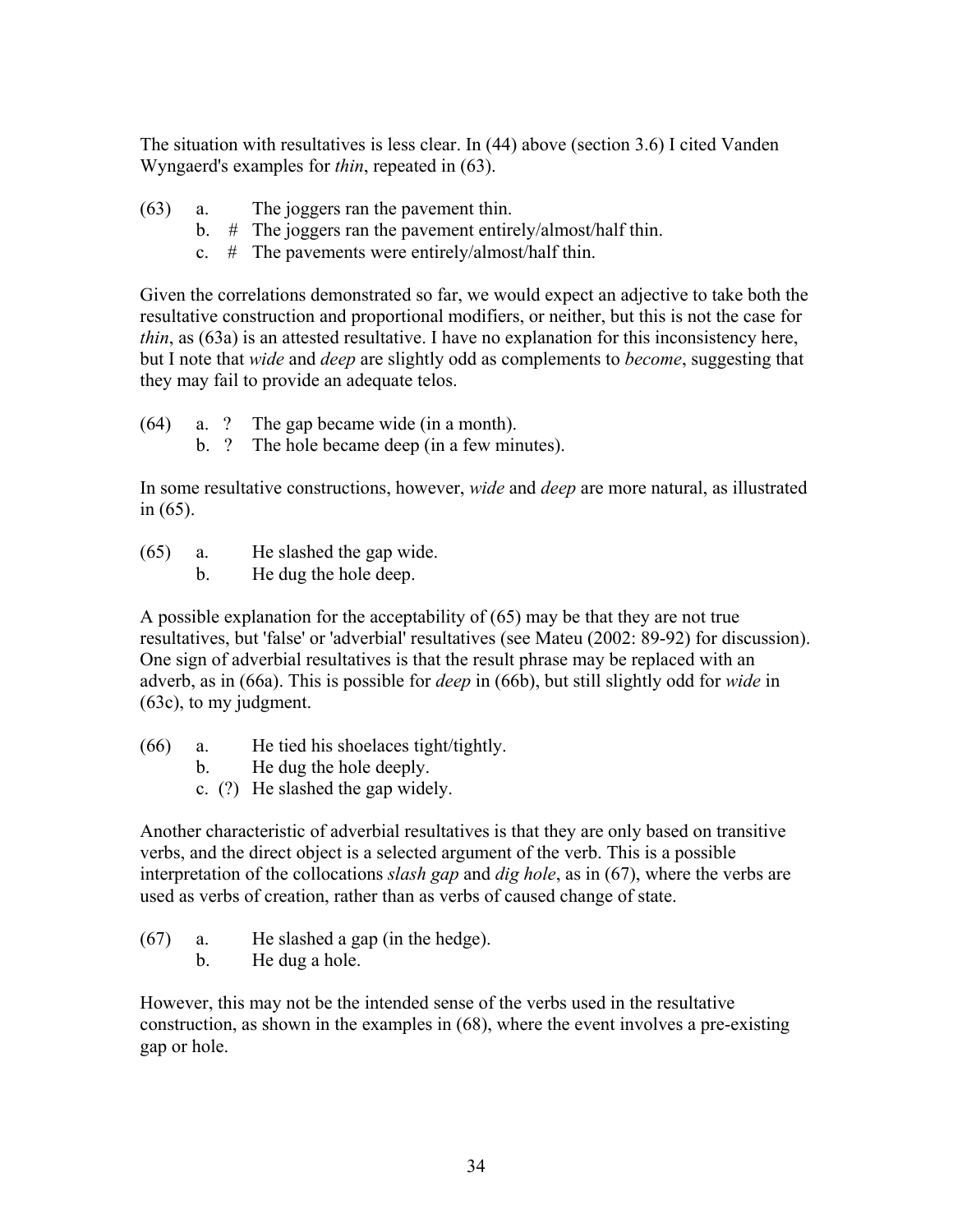- (68) a. John found the gap in the hedge. He slashed the gap wide.
	- b. John found the hole in the path. He dug the hole deep.

Nevertheless, even in these examples the creation of a new entity, rather than the change of a property in an existing entity, can be understood, as illustrated in (69). The point in these examples is that the wide gap or deep hole which results from enlarging the existing gap or hole can be referred to as a new entity, replacing the old entity. The examples in (68) can be paraphrased as in  $(69)$ .<sup>18</sup>

- (69) a. Where the narrow gap was in the hedge, John slashed a wide gap.
	- b. Where the small hole was in the path, John dug a deep hole.

The creation sense of the verbs in (67) and (69) contrasts with other transitive verb resultatives, as shown below. Neither (70b) nor (70c) is a reasonable inference from (70a). In contrast, (70e,f) are reasonable inferences from (70d).

- (70) a. John hammered the disc flat.
	- b. John made the disc by hammering.
	- c. Where the convex disc was, John hammered a flat disc.
	- d. John dug the hole deep.
	- e. John made the hole by digging.
	- f. Where the (small) hole was, John dug a deep hole.

Although a full exploration of this phenomenon would exceed the bounds of this paper, I conclude tentatively that the acceptable resultatives with *wide* and *deep* may not be canonical resultatives, in that they do not simply depict a single theme undergoing a caused change of state in the property associated with the resultative phrase adjective. Rather, they may depict the coming into existence of a new entity which bears the stated property, in place of the old entity. If this is so, then the event structure may be provided by the gradual coming into existence of the new entity, which is an incremental theme. If so, the event structure is not mapped from a change in the property associated with the resultative phrase adjective. If this is correct, then the acceptable resultatives with *wide* and *deep* are not relevant to the present discussion.

To return to the main point of this section, I have argued that the telos of an accomplishment verb associated with an open property scale and the target of modification by proportional adverbs is the least degree of the relevant property that counts as A, as illustrated in (71).

$$
(71) \quad << \quad \text{---} \quad \text{---} \quad \text{---} \quad \text{---} \quad \text{---} \quad \text{---} \quad \text{---} \quad \text{---} \quad \text{---} \quad \text{---} \quad \text{---} \quad \text{---} \quad \text{---} \quad \text{---} \quad \text{---} \quad \text{---} \quad \text{---} \quad \text{---} \quad \text{---} \quad \text{---} \quad \text{---} \quad \text{---} \quad \text{---} \quad \text{---} \quad \text{---} \quad \text{---} \quad \text{---} \quad \text{---} \quad \text{---} \quad \text{---} \quad \text{---} \quad \text{---} \quad \text{---} \quad \text{---} \quad \text{---} \quad \text{---} \quad \text{---} \quad \text{---} \quad \text{---} \quad \text{---} \quad \text{---} \quad \text{---} \quad \text{---} \quad \text{---} \quad \text{---} \quad \text{---} \quad \text{---} \quad \text{---} \quad \text{---} \quad \text{---} \quad \text{---} \quad \text{---} \quad \text{---} \quad \text{---} \quad \text{---} \quad \text{---} \quad \text{---} \quad \text{---} \quad \text{---} \quad \text{---} \quad \text{---} \quad \text{---} \quad \text{---} \quad \text{---} \quad \text{---} \quad \text{---} \quad \text{---} \quad \text{---} \quad \text{---} \quad \text{---} \quad \text{---} \quad \text{---} \quad \text{---} \quad \text{---} \quad \text{---} \quad \text{---} \quad \text{---} \quad \text{---} \quad \text{---} \quad \text{---} \quad \text{---} \quad \text{---} \quad \text{---} \quad \text{---} \quad \text{---} \quad \text{---} \quad \text{---} \quad \text{---} \quad \text{---} \quad \text{---} \quad \text{---} \quad \text{---} \quad \text{---} \quad \text{---} \quad \text{---} \quad \text{---} \quad \text{---} \quad \text{---} \quad \text{---} \quad \text{---} \quad \text{---} \quad \text{---} \quad \text{---} \quad \text{---} \quad \text{---} \quad \text{---} \quad \text{---}
$$

For some open-scale verbs and their corresponding adjectives, such as *wide/widen* and *deep/deepen*, the boundary between 'not A' and 'A' is apparently not accessible for the interpretation of proportional modifiers and accomplishment verbs. It appears that the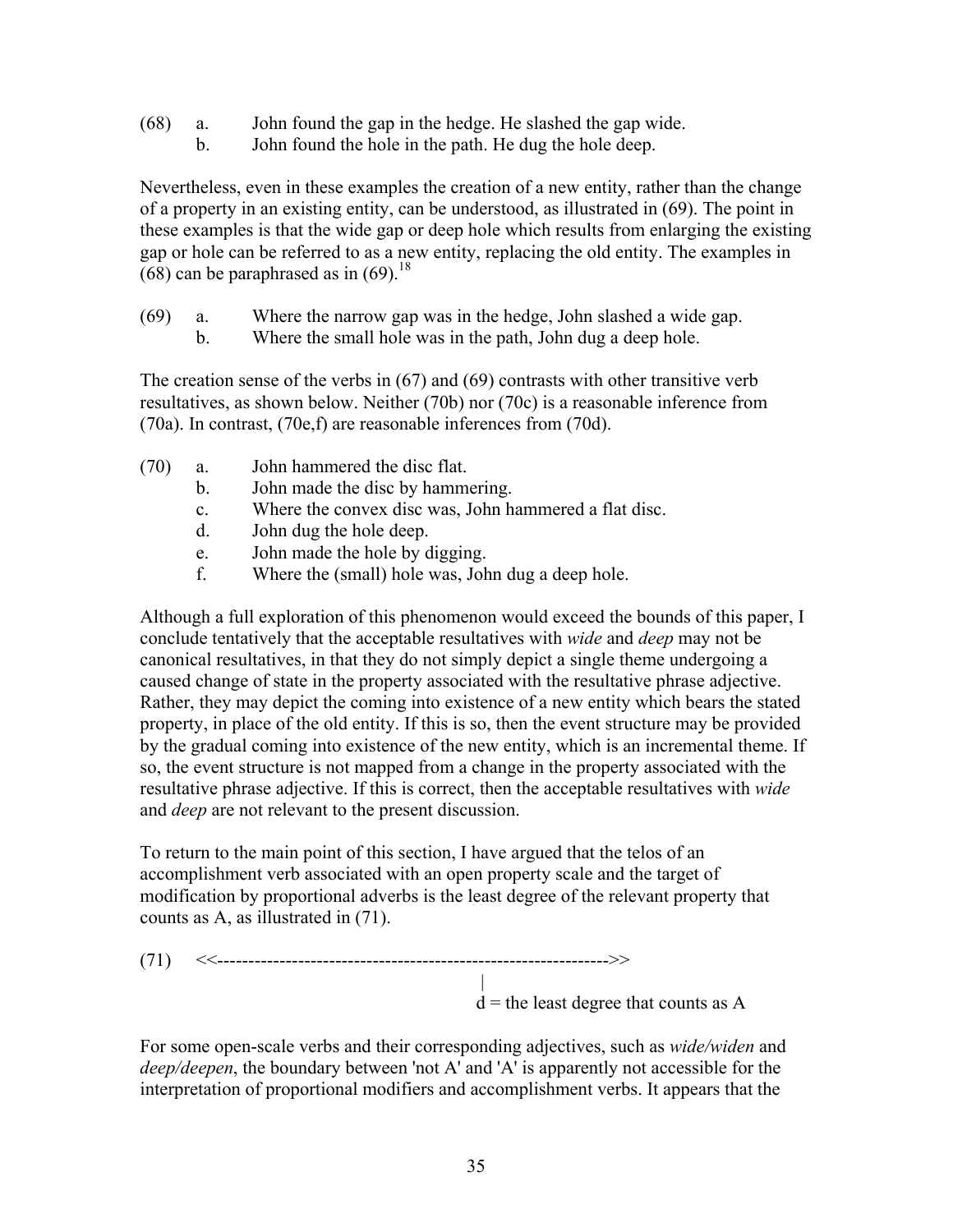standard value for adjectives like *wide* and *deep* is in some contexts insufficiently determined. I do not have a full account of why this is so, and leave this to further research.<sup>19</sup> The point remains, however, that the observed phenomena do not arise with a proposed maximal value for *wide* and *deep*, but with the lower bound of the standard value denoted by *x is wide/deep*. This is consistent with the position argued for in this paper, that (assuming a telos or an anchor for proportional modifiers is available for open-scale verbs and adjectives) it is calculated from the standard value of the property, not the maximal value.

To sum up this section so far -- I have shown that differences among the standard values of the relevant property predict the availability of process and accomplishment readings for deadjectival verbs. The observed tendencies are along the same lines as the basic correlation claimed by Hay et al., in that process-resistant verbs have closed scales, and accomplishment-resistant verbs have open scales. However, the three-way division summarized in the table below is best predicted by the standard value of the property denoted by *x is A*, rather than by the open or closed nature of the property scale

| standard value: denotation of x is $\Lambda$<br>verb aspect |                           | property scale |
|-------------------------------------------------------------|---------------------------|----------------|
| default                                                     | maximal state             |                |
| accomplishment                                              | determinate lower bound   |                |
| free variation<br>non-maximal state                         |                           | closed or open |
|                                                             | determinate lower bound   |                |
| process only                                                | indeterminate lower bound | open           |

#### **4.4 The telic implicature**

As stated above, I assume that the 'become A-er' sense is basic, and is included in the accomplishment interpretation, given that the accomplishment sense of a deadjectival verb entails the 'become A-er' sense. The accomplishment sense, then, consists of the 'become A-er' sense augmented by some further content, provided by implicature.

I propose that the content of the implicature is 'x becomes A', rather than '(x verbs) completely' or 'x becomes maximally A'. I claim that the strength of the implicature covaries with the ease of identifying the telos, which is the final transition to the state in which the theme bears the property to the standard degree. The telos is more or less easily identified according to the accessibility to modification of the lower bound of the state.

With adjectives such as *empty*, the maximal state denoted by *x is A* is fully specified as, for example, the absence of contents. The criterion for determining such a state holds fairly constant across contexts. Verbs corresponding to these adjectives carry the 'become A' implicature most strongly.

With adjectives such as *cool* the state denoted by *x is A* may vary not only with respect to normative values for the theme (cf. cool beer, cool soup), but also with respect to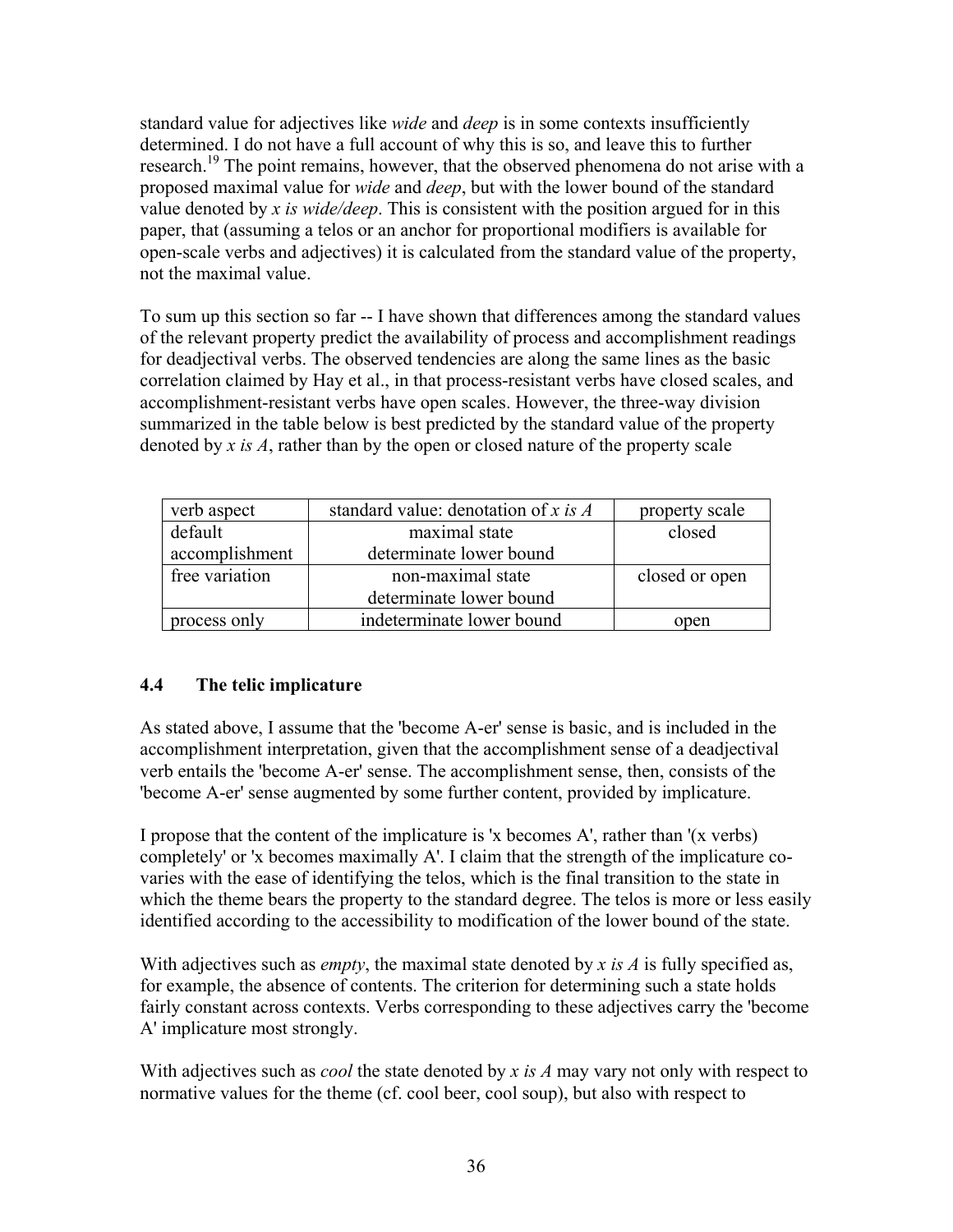background presuppositions concerning the reason for the judgment, as discussed in section 3.7. Similar considerations apply to *The room darkened* or *The room quietened*. The telos for these verbs is less easily identified than that for verbs of the *empty* type, and verbs like *cool* and *darken* vary quite freely between process and accomplishment senses.

Finally, as discussed in section 4.3, with adjectives like *wide* and *narrow* the states denoted by *x is A* have indeterminate lower bounds which are not accessible to threshold modifiers such as *only just*, *not quite*, and *almost*. Here a satisfactory telos for an accomplishment reading is not identifiable, and these verbs have only the process reading.

### **4.5 The 'become A-er' sense is basic to deadjectival verb senses**

I concur with Hay et al.'s central assumptions that (i) the basic sense of a deadjectival verb is the sense Hay et al. identify as atelic, and which I gloss as 'become A-er', and (ii) the telic interpretation of a deadjectival verb arises by implicature. Accordingly, alternating deadjectival verbs are not semantically ambiguous. However, some further consideration of assumptions (i) and (ii) is warranted, as we have just seen that certain deadjectival verbs such as *empty* have default accomplishment senses, and apparently resist process interpretations. The claim that the 'become A-er' sense is basic might appear inconsistent with these verbs, as we might expect all deadjectival verbs to show the claimed basic interpretation in at least some contexts.

This section identifies an interaction between the position of rate adverbs such as *quickly* and the aspectual interpretation of the modified predicate. It is shown that postverbal *quickly*, which tends to produce a process reading for alternating predicates, also produces a process reading with default accomplishment deadjectival verbs.

Predicates modified by *quickly* can differ in telicity, depending on the position of the adverb.20 Preverbal *quickly* forces a telic reading if one is available, while postverbal *quickly* allows both a telic and atelic reading.<sup>21</sup> As a working hypothesis, it appears that preverbal *quickly* expresses the quick completion of the event, thus requiring a bounded event, and postverbal *quickly* modifies the rate of the event's unfolding.<sup>22</sup> The latter interpretation, roughly a 'manner' interpretation, is compatible with either a bounded or an unbounded event. This is illustrated in (72a), where the completion of the event can be denied. Contrast this with (72b) where the denial of completion of the event is contradictory.

- (72) a. John ate the apple quickly, but Mary snatched it away before he finished it.
	- b. ! John quickly ate the apple, but Mary snatched it away before he finished it.

The process reading with postverbal *quickly* allows a *for* adverbial, as in (73).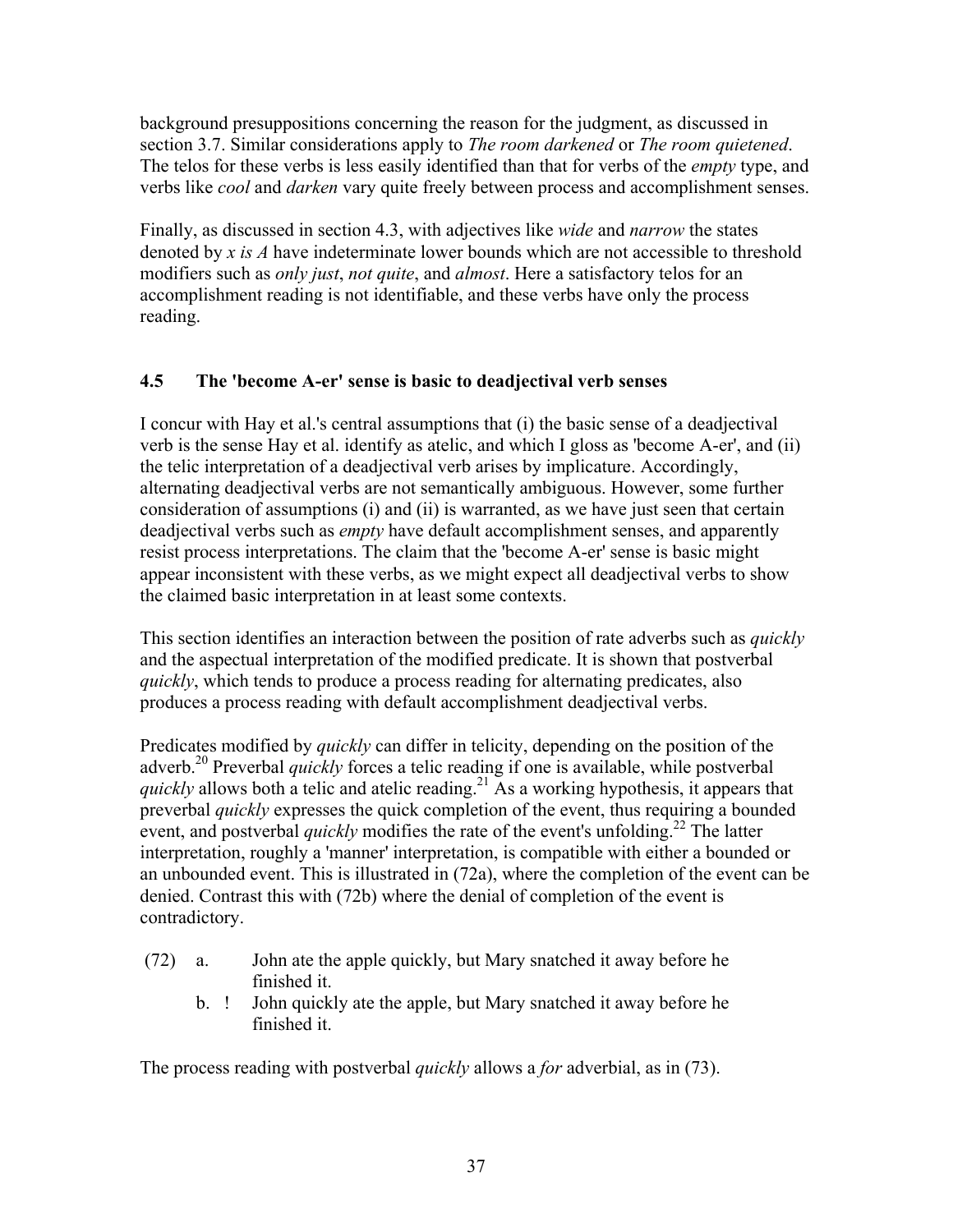(73) John ate the apple quickly for a minute (but he found a worm and threw the rest away).

Note that *eat* does not really lexicalise a telos, which is indirectly provided by the specified extent of the incremental theme, *the apple*. But if a verb lexicalises the telos, postverbal *quickly* cannot force a process reading.<sup>23</sup> A continuation cancelling the telos is contradictory, as in (74)-(75).

- (74) ! John died quickly, but they managed to save him at the last minute. cf. John was dying quickly, but they managed to save him at the last minute.
- (75) ! The disease killed John quickly, but the new treatment saved him. cf. The disease was killing John quickly, but the new treatment saved him.

Davidson's (1967) analysis of adverbs as predicates on events was chiefly motivated by the need to capture entailments such as that from *John died quickly* to *John died*. 24 If we assume that entailments of this form are valid, then we must accept that *John ate the apple quickly* also entails *John ate the apple*. If so, then neither *John ate the apple quickly* nor *John ate the apple* entails that the telos was reached, and presumably the telic interpretation is an implicature. The implicated telos can be suspended in *eat the apple*, but the lexicalized telos in *die* cannot be suspended.<sup>25 26</sup>

The *quickly* alternation can cast further light on the possible senses of deadjectival verbs. Verbs with only the 'become A-er' interpretation, such as *increase* and *widen*, alternate between the achievement and process senses, as illustrated in (76). With preverbal *quickly*, as in (76a,c), the natural interpretation is of a completed change, with the *for* adverbial giving the duration of the result state. Post-verbal *quickly*, as in (76b,d), produces the process reading with the *for* adverbial modifying the duration of the process.

- (76) a. The price quickly increased (for a week).
	- b. The price increased quickly (for a week).
	- c. The gap quickly widened (for a day).
	- d. The gap widened quickly (for a day).

Verbs like *cool* and *darken* alternate fairly freely between the process and accomplishment senses, and *quickly* modification sharpens the contrast between them. The accomplishment reading is additionally signalled by the entailment of the standard endstate, as illustrated in  $(77)$ .<sup>27</sup>

- (77) a. The solution quickly cooled (! but it was still quite hot when I checked it).
	- b. The solution cooled quickly (but it was still quite hot when I checked it).
	- c. The sky quickly darkened (! but it was still quite light when we left).
	- d. The sky darkened quickly (but it was still quite light when we left).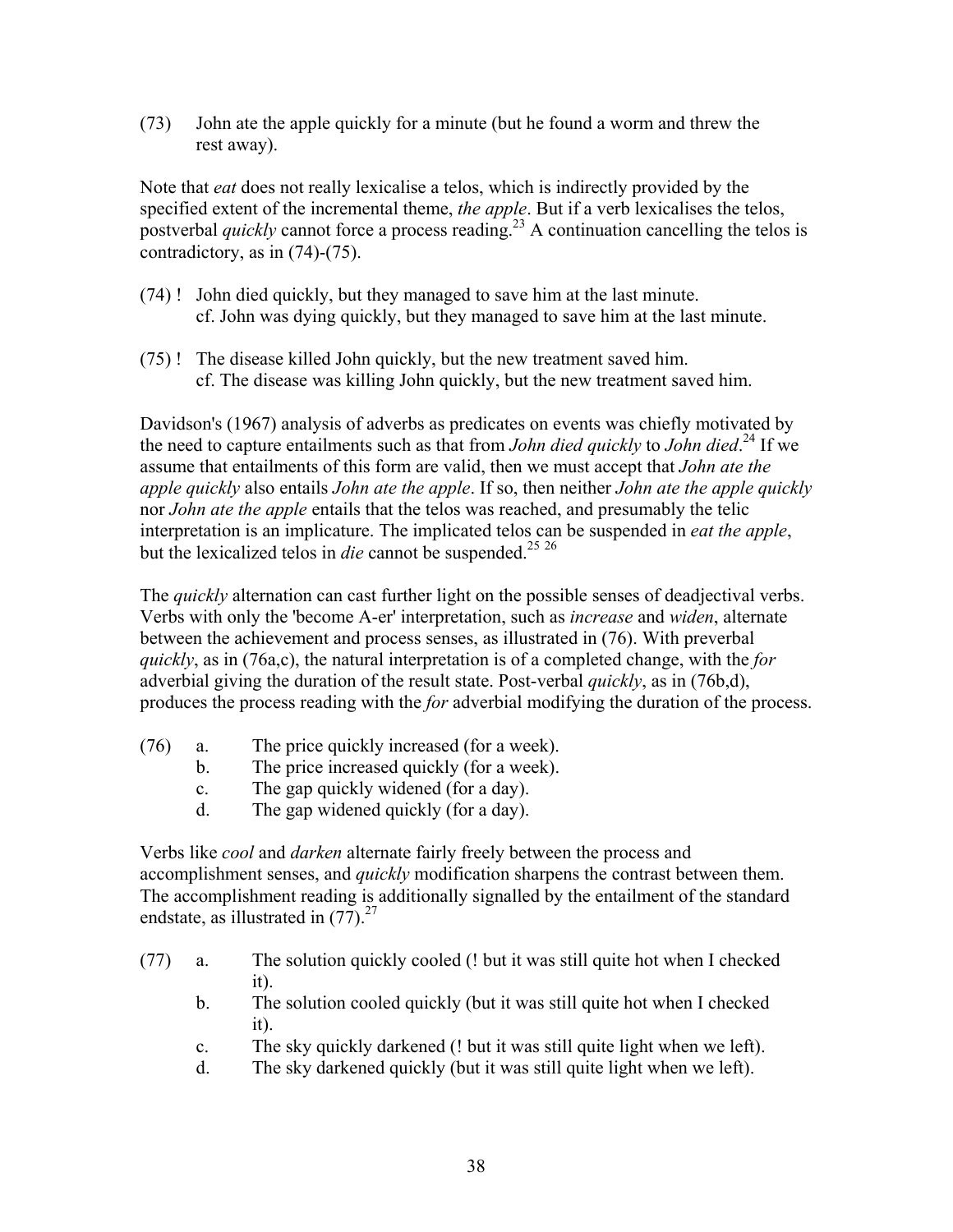As with *increase* and *widen*, a *for* adverbial with preverbal *quickly* is interpreted as the duration of a result state (78a), and with postverbal *quickly* is interpreted as the duration of a process (78b).

- (78) a. The weather quickly cooled for an hour.
	- b. The weather cooled quickly for an hour.

Verbs like *dry* and *clear*, which lexicalize a maximal value, also alternate between process and accomplishment senses with *quickly*.

- (79) a. ! The clothes quickly dried, but were still quite damp when I checked them.
	- b. The clothes dried quickly, but were still quite damp when I checked them.
	- c. The sky quickly cleared for an hour. *for* as result state
	- d. The sky cleared quickly for an hour. *for* as process duration

Verbs like *empty*, *fill* and *close*, which otherwise resist a process interpretation (to varying extents), also alternate with *quickly*.

- (80) a. ! The tank quickly filled, but John was able to block the inflow pipe before it was half-full.
	- b. The tank filled quickly, but John was able to block the inflow pipe before it was half-full.
- (81) a. ! The tank quickly emptied, but we managed to block the leak before it was half-empty.
	- b. The tank emptied quickly, but we managed to block the leak before it was half-empty.
- (82) a. ! The door quickly closed, and John just managed to get his foot in.
	- b. The door closed quickly, and John just managed to get his foot in.

The process sense with postverbal *quickly* can take a *for* adverbial modifying the duration of the process, as in (83).

(83) The tank filled/emptied quickly for a few minutes (but then the flow dwindled to a trickle).

The contrast between process and accomplishment readings is also shown by the interpretation of *again*. With a telic change-of-state predicate, *again* has the restitutive sense that the event restores the theme to a state it was in previously. This sense appears with telic *fill* and preverbal *quickly* in (84a), which entails that the tank had been full previously. With a process, however, *again* denotes only resumption of the process, as in (84b), which does not entail that the tank had been full previously.

- (84) a. The tank quickly filled again after we cleaned the filter.
	- b. The tank filled quickly again after we cleaned the filter.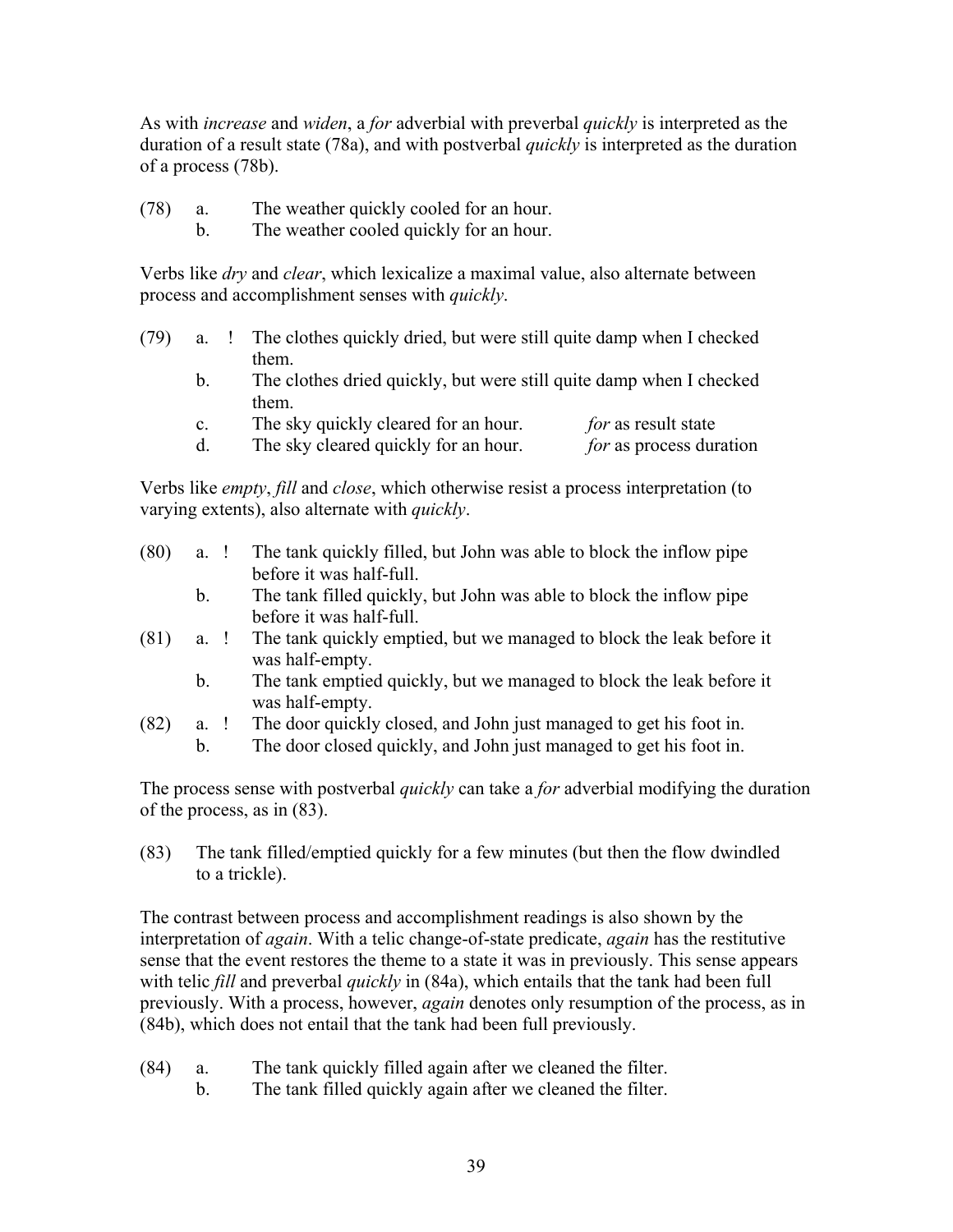I conclude that all deadjectival verbs in principle have process senses. More accurately, all deadjectival verbs have the 'become A-er' sense, and this sense is interpreted as a process (of iterated achievement-like transitions) with a duration adverbial. The accomplishment sense is derived by the implicature 'x becomes A' as proposed in section 4.4.

# **5. CONCLUSION**

I have defended the traditional distinction between the two main senses of deadjectival verbs, glossed as 'become A-er' and 'become A'. In particular, I have argued that the telos of an event denoted by a deadjectival verb on the accomplishment reading is the onset of the standard endstate, the state denoted by *x is A*. The standard telos theory gives a simple unified account of three types of verb.

- (i) Verbs like *dry*, *clear,* and *empty* are associated with closed property scales. The telos of such verbs on an accomplishment reading is the onset of the maximal state corresponding to the upper bound of the property scale. However, with these verbs the standard value of the property (the value that counts as 'A') *is* the maximal value, and the standard telos theory subsumes these verbs without any need to appeal to the notion of traversing the property scale to its upper limit.
- (ii) Verbs like *darken*, *quieten,* and *ripen* are also associated with closed scales, but the telos of a denoted event on an accomplishment reading is not the onset of the maximal state corresponding to the upper bound of the scale. Instead, it is the onset of the state denoted by *x is A*, as predicted by the standard telos theory.
- (iii) Verbs like *cool* are associated with open scales, but have accomplishment readings. The telos for these verbs is again the onset of the state denoted by *x is A*.

I have also shown that the standard value of the property (the value that counts as 'A'), rather than the closed or open nature of the property scale, predicts the availability of process and accomplishment senses for deadjectival verbs.

I have argued that proportional modifiers such as *completely*, *half*, and *almost* have different interpretations modifying open-scale and closed-scale expressions. Modifying a closed-scale expression, a proportional modifier is oriented to the upper bound of the property scale. Modifying an open-scale expression, a proportional modifier is oriented to the lower bound of the standard value for the property. Consequently, the acceptability of a proportional modifier is not diagnostic of a closed scale associated with the modified expression.

I have proposed that the telic implicature with deadjectival verbs is assigned the content 'become A', rather than 'completely' giving the interpretation 'x becomes maximally A'. With this change, (i) the interpretation of the implicature is given by the standard value of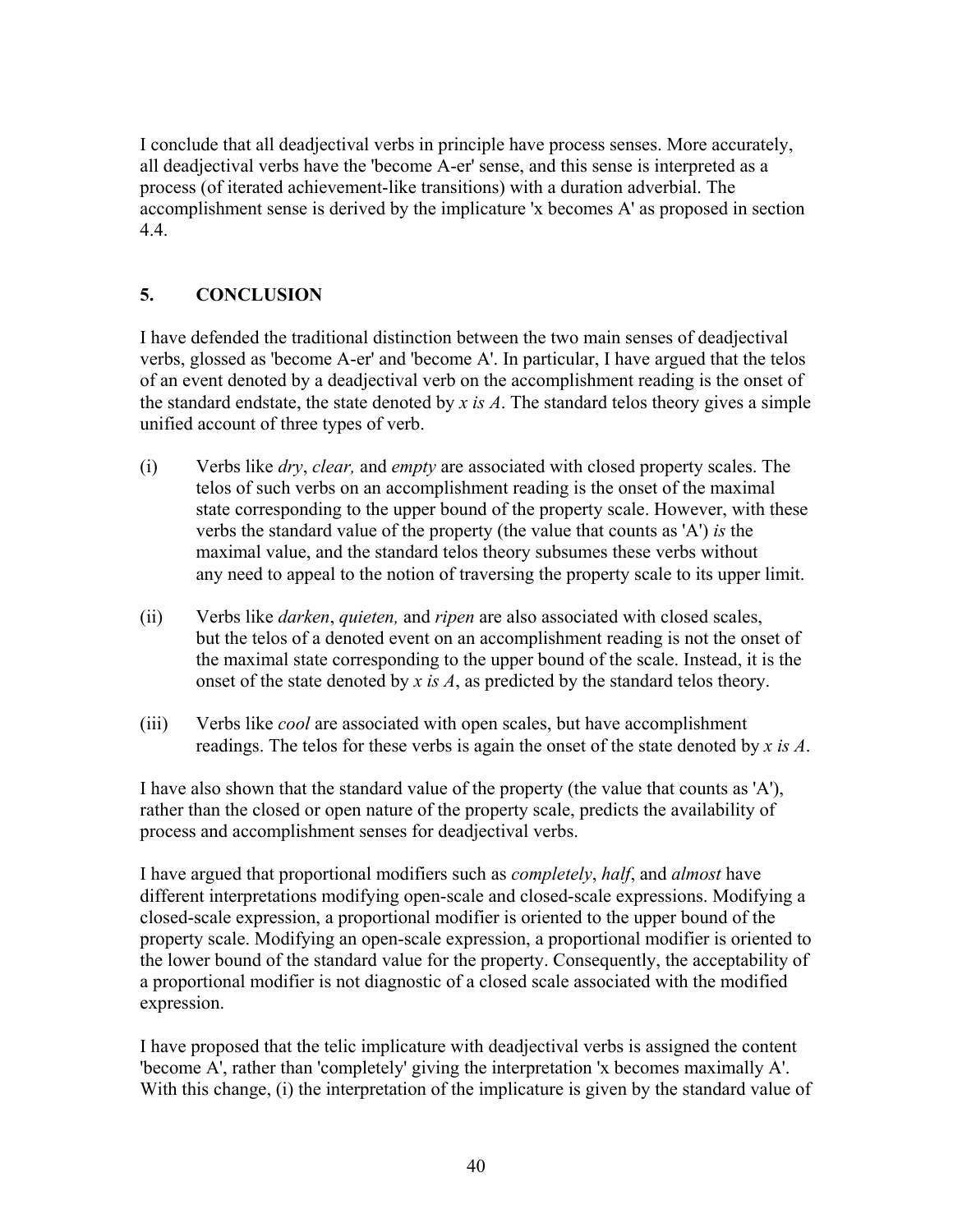the property, not by the closed or open structure of the property scale, and (ii) the strength of the implicature correlates with characteristics of the standard value – specifically, whether or not the standard value has an accessible lower bound to provide a telos for the derived verb. In short, the structure of the property scale need not be directly appealed to in the interpretation of deadjectival change-of-state verbs.

In proposing that the telos for deadjectival accomplishments is provided by the onset of the state denoted by *x is A*, I also correlate the contextual and collocational influences on accomplishment senses with the contextual and collocational factors generally acknowledged to be involved in calculating the standard value denoted by *x is A*. Consequently, there is no need to propose contextual variability in the closed and open structure of property scales.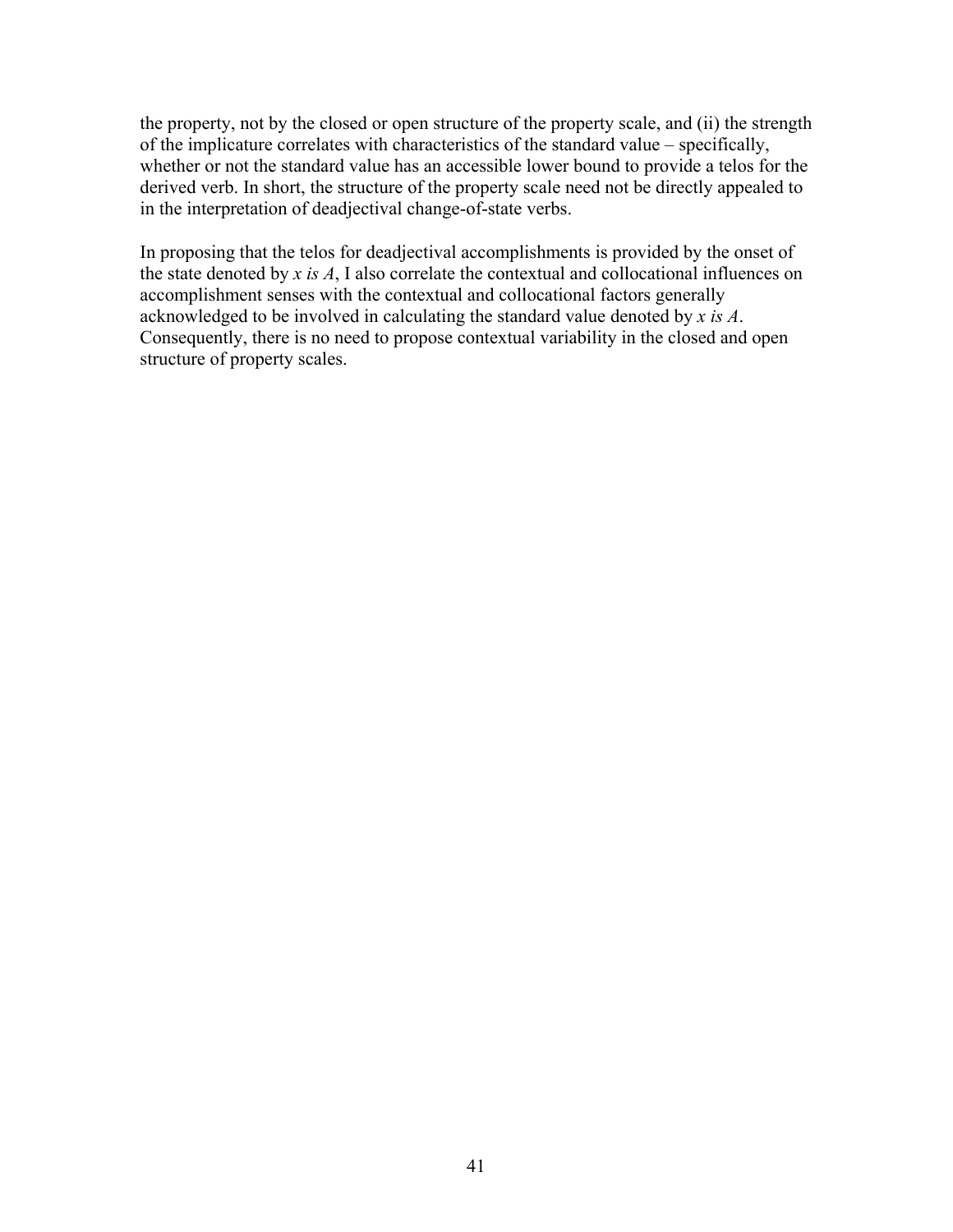$\overline{a}$ 

<sup>1</sup> The terms *accomplishment* and *achievement* are used here according to Vendler's (1967) classification based on the temporal properties of events, in contrast with the more thematic classification of Dowty (1979). A Vendlerian achievement is conceived of as momentary, and is canonically a transition to a state (see Piñón (1997) for discussion. An accomplishment is a process terminated by a finishing point which is expressed in the predicate.

Dowty defines achievements in terms of the BECOME operator, which subsumes all changes of state, both momentary and durative, bounded and unbounded. He defines accomplishments as of the form CAUSE BECOME, thus coding the difference between achievements and accomplishments thematically, in terms of causation, and not in terms of temporal properties of the event. For Dowty, the causative/inchoative alternation is an alternation between accomplishments and achievements, regardless of the presence or absence of bounding and duration. For criticism and discussion see Levin (2000).

<sup>2</sup> I assume below a simplified account of the semantics of adjectives and deadjectival verbs in terms of property scales. For a detailed discussion and analysis, see Kennedy (1999) and references cited there.

3 For change of state as traversal of a property scale, see also Filip (1999: 106-8) and Wechsler (1995: 49), among others.

4 After Dowty, the term *degree achievements* is commonly applied to gradual change-ofstate verbs which are modifiable by both *in* and *for* adverbials. The term reflects the covertly thematic nature of Dowty's analysis of verb classes, and is not compatible with the Vendler aspectual classes, which I assume in this paper. Dowty's main discussion of degree achievements concerns the semantics of the durative unbounded sense, modifiable by a *for* adverbial, as in *The soup cooled for ten minutes*. Because the predicate here denotes a change of state, it is based on the BECOME operator and is an achievement in Dowty's classification, although it is a process in Vendler's classification.

 $<sup>5</sup>$  I consider that scalar implicature (cf. Grice's (1975) Quantity 1; Horn's (1984) Q-</sup> implicature) provides the inference that further transitions did not occur.

 $6$  As noted above, Bertinetto and Squartini (1995, p. 14) argue that a change of state verb with a comparative endstate is telic because of the acceptability of *In ten minutes, the temperature got colder*. I point out that this example must have the event delay reading, indicating an achievement.

 $^7$  An anonymous reviewer finds (12a) and (12b) acceptable on the event duration reading, with (12b) a little better than (12a). Judgments seem to vary here. A contextual limit on the gap-widening event may improve the example for some speakers. Suppose that a gap in the rocks is actually a mechanised secret entrance to the Oregon MIB headquarters, and that when the mechanism is activated, the gap widens slowly to its fullest extent, which admits large vehicles. Here the increasing width of the gap is incremental and upper-bounded. To my judgment, (12a,b) are still awkward in this context on an accomplishment interpretation.

<sup>\*</sup> I wish to thank Beth Levin and Jen Hay for discussion of some of the issues addressed here during the preparation of this work. I also wish to thank an anonymous referee for *Lingua*, whose comments and observations have helped me to improve this paper. Any remaining errors or infelicities are entirely my own.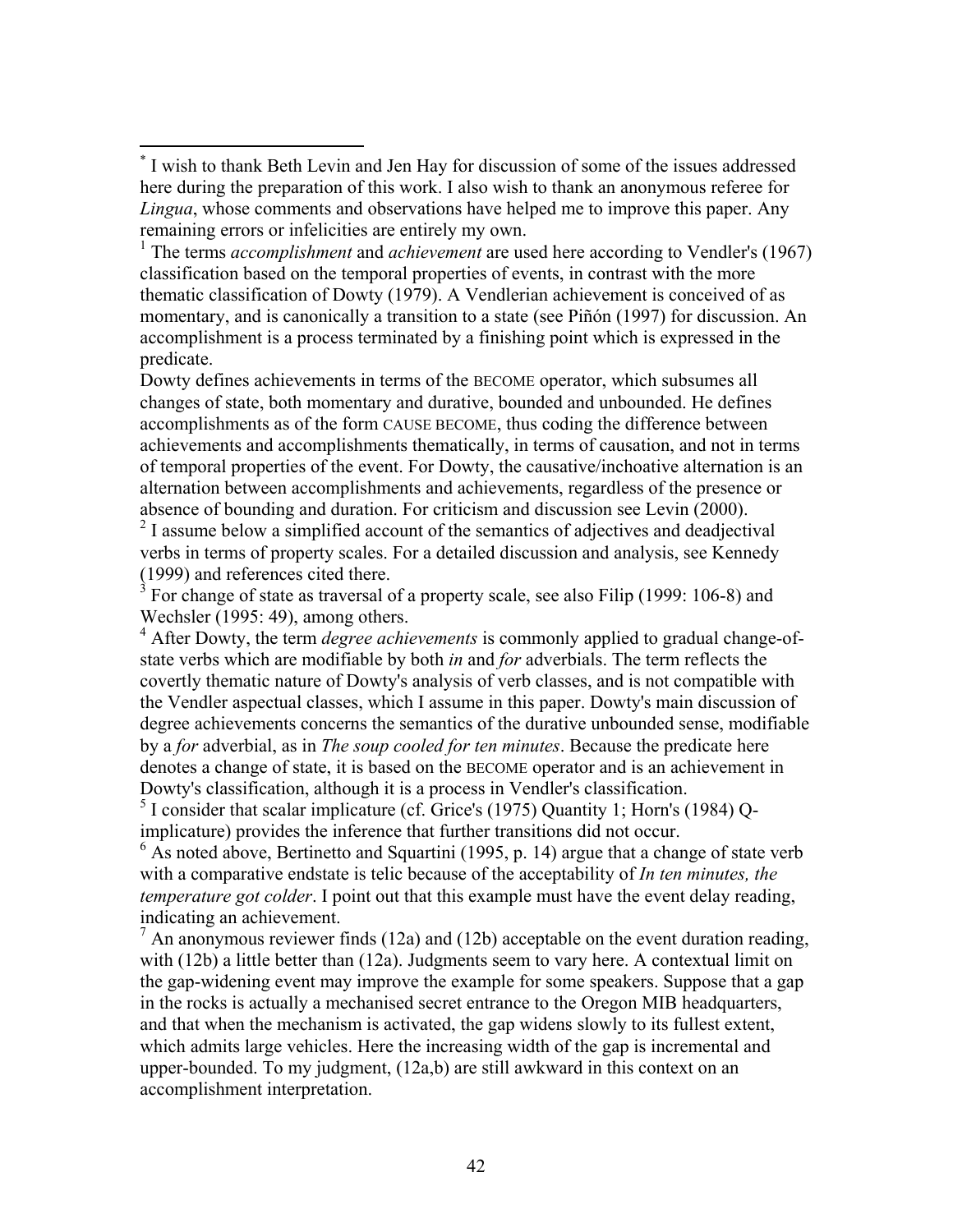$9$  Intransitive verbs have the analysis in (20), and causative deadjectival verbs have the same schema with the causation component and external argument added. Hay et al. assume that the aspectual properties of both transitive and intransitive verbs arise from the nature of the difference value *d* in (20), so the causative structure is omitted for ease of exposition.

10 Here, to say that *widen* is atelic is to claim that it lacks an accomplishment sense. The achievement sense discussed in section 2 is not relevant here.

<sup>11</sup> Paradis (2001) cites the use of *completely*, *totally*, *absolutely* and so on as intensifiers with extreme value adjectives such as *brilliant* and *marvellous*, which resist *very*: cf. *absolutely brilliant*, #*very brilliant*. Although it seems that extreme adjectives require totality modifiers as intensifiers, intensifier *completely*, *totally* and so on are not restricted to extreme adjectives – *He's completely ordinary* and *It's totally OK* are normal colloquial usage.

 $12$  The same point is made in Rothstein (2004: 119).

13 Hay et al.'s comment (p. 137) that the most informative interpretation of *The tailor lengthened my pants* 'is the one in which the tailor finished his job' tends towards a scriptbased view of the event aspect, but elsewhere (p.136, 137) the telicity of the example is ascribed to 'a conventional maximal length for pants'.

 $14$  Leaving aside transitive verbs restricts the available data considerably, as many deadjectival verbs have intransitive uses in quite limited collocations (see Levin & Rappaport Hovav (1995), Chapter 3 for discussion of factors in the causative alternation.) <sup>15</sup> Recall from section 3.2 that the non-upper-bound-oriented use of *completely* appears with open-scale expressions, but not with closed-scale expressions such as the adjectives in (35). Where a true upper bound is available *completely* will be interpreted as

modifying it.

16 The claimed entailment in (40a) may not appear with all collocations for *dry*. *The clothes dried in an hour, but they weren't completely dry* is acceptable. I suggest that the difference here stems from the different collocations, producing possible different criteria for calling something dry. Clothes that are dry enough to be brought in and ironed may be slightly damp, but may count as 'dry' according to the purpose for which the judgment is made. Thus, the clothes may be 'dry' in the sense of 'dry enough for the present purpose' but not 'completely dry'. Paint, on the other hand, is not said to be dry until all detectable moisture has evaporated, and in this context *dry* entails 'maximally dry'.

17 I have included *close* here as a verb related to an adjective (*closed*) with a closed scale, although presumably *close* is not a deadjectival verb – the adjective here is participial. I assume the direction of derivation does not affect the point made.

<sup>18</sup> The same pattern appears with *paint*, which is a verb of creation where the direct object refers to a created image. We may understand (i) below to denote an event in which John paints a picture which shows a white fence. Suppose John paints a brown fence and then decides to change the colour to white. Note that this situation can equally be described by (i), in terms of affecting an existing object, or as in (ii), in terms of replacing an existing object with another, distinct object.

(i) John painted the fence white.

 <sup>8</sup> The verb *quiet*, rather than *quieten*, may be more natural for speakers of American English.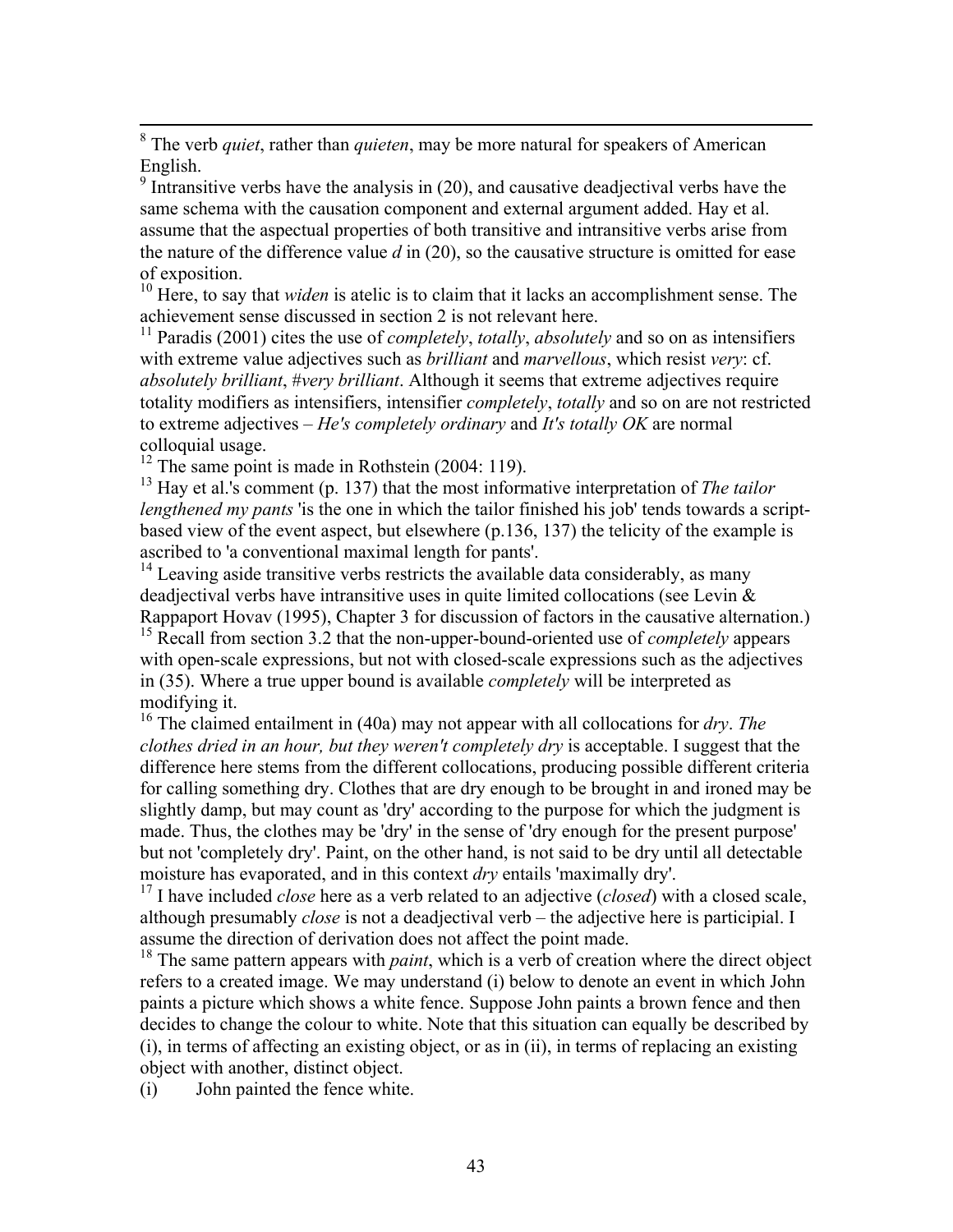(ii) Where the brown fence was, John painted a white fence.

 $19$  My claim that the lower bound of the standard value is involved with verbs that fail to provide a telos is consistent with observations in Wechsler (2005/forthcoming) concerning resultatives. Wechsler argues that in a resultative like *hammer the metal flat* the result phrase must be headed by a closed-scale gradable adjective, and that the bound on the closed property scale provides the telos of the event. He includes an account of the contrast in acceptability of resultatives like *wipe it clean/dry vs. \*wipe it dirty*/*wet*. (The *wet/dirty* adjectives fall outside my main discussion because they have no associated intransitive verbs; see section 3.3.)

Wechsler points out that antonym pairs like *wet/dry* are associated with a particular scale structure, as I have illustrated in (i) below (Rusiecki (1985) also discusses these adjectives as Absence of Feature (*clean/dry*) and Presence of Feature (*dirty/wet*) antonyms).

 $\overline{a}$ 



| minimal endpoint of WET

*Dry* expresses an extreme value which is the complete absence of wetness, and all other degrees on the scale are positive degrees of wetness. Accordingly, Wechsler observes that adjectives like *wet* are minimal endpoint adjectives, and their scales have a lower bound. Wechsler shows that the default standard value for certain closed-scale adjectives is the maximal value (e.g. *dry, clean, empty*), and implicitly generalises this observation to an assumption that a bound at either end of a property scale (maximum or minimum) will normally supply a default standard value for the adjective, and thus we would expect the minimal value to supply a standard for *wet* and *dirty*. However, as Wechsler points out, the standard values for *wet* and *dirty* are not normally determined by the minimal values of wetness and dirtiness, but rather by some contextually determined norm (for example, one small spot of dirt on the cuff does not normally justify calling a shirt dirty). Given that the minimal inherent standard is ignored in determining the actual standard, Wechsler concludes that *wet/dirty* adjectives are 'de facto open-class' adjectives. Given his proposed generalisation that certain resultatives require closed-scale adjectives, Wechsler argues that the contrast between *wipe it clean* and \**wipe it dirty* is explained by analysing *wet/dirty* as open-scale adjectives. In support of his claim that *wet/dirty* are open-scale, Wechsler points out that these adjectives resist modification with *almost*: \**The towel is almost wet/dirty*; cf. my (62) below.

I agree with Wechsler that the standard value of *wet/dirty* adjectives is *normally* not determined by the minimal value. I consider that this reflects some indeterminacy in the lower bound of the standard value (as I claim is also the case for *wide*). In turn, the indeterminacy of the lower bound of the standard value may be related to the unacceptability of resultatives like \**wipe it dirty*, though I take no position on the determinants of acceptability in resultatives: I merely claim in section 3.3 that given an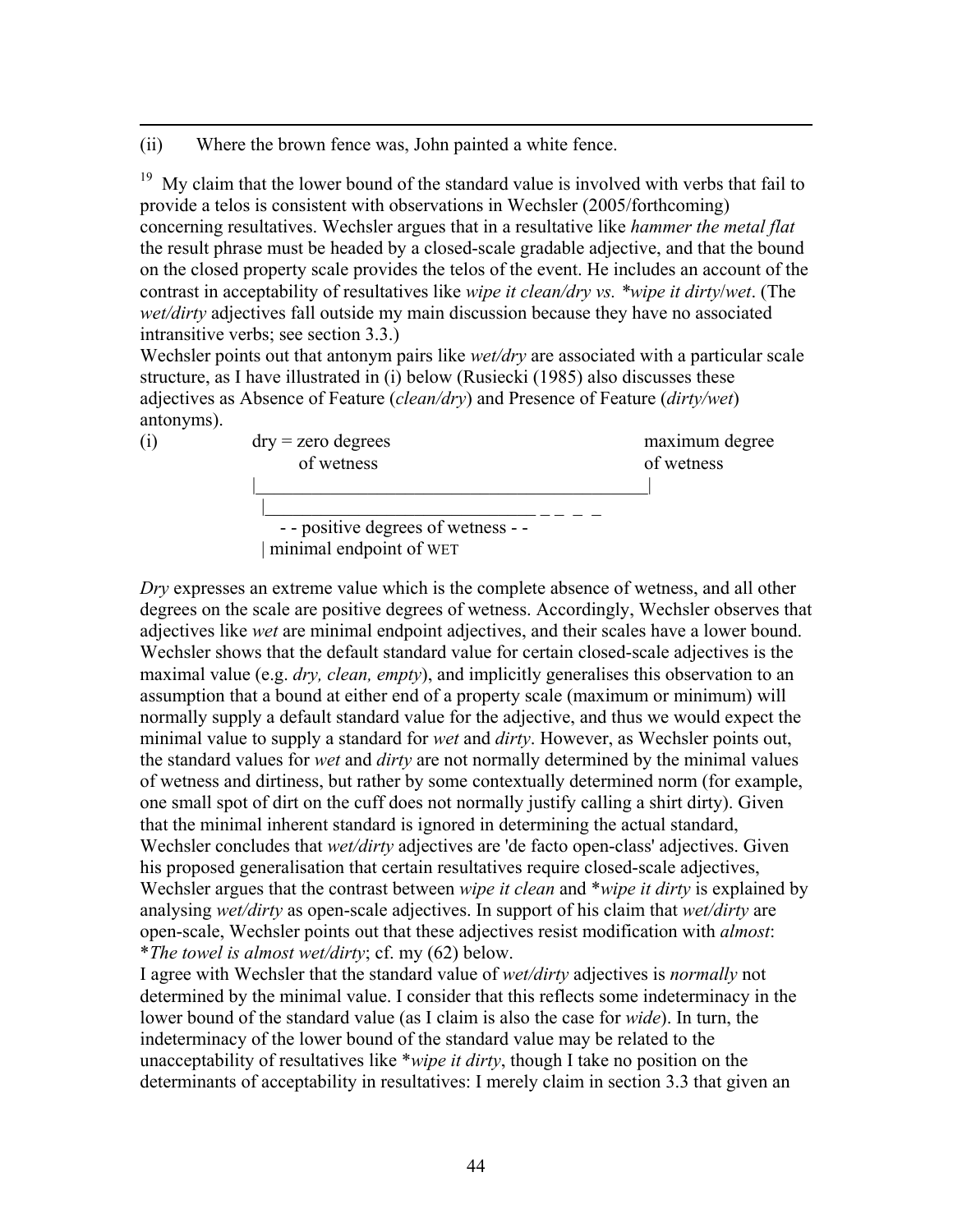$\overline{a}$ acceptable resultative, the endstate of the event is the standard value of the property and need not be maximal.

I do not agree with Wechsler that the *wipe it dry/\*wet* contrast follows from the difference between closed and open scales. For one thing, despite their odd minimal values, the *wet/dirty* adjectives still have maximal values, as in *The towel was totally/completely wet/dirty*. Note that *completely* and *totally* here are oriented to the upper bound, and *The towel was completely wet* does entail 'The towel could not have been wetter'. According to the usual usage of the term *closed scale* to mean 'a scale with an upper (maximal) bound', *wet* and *dirty* are closed scale adjectives. In fact *wet, dirty, dry*, and *clean* are all adjectives associated with upper bounds, therefore are all closed scale adjectives, and Wechsler's analysis does not account for the contrasts among them. An account in terms of the lower bound of the standard value, without reference to the closed or open nature of the scale, might provide a more successful account.

Finally, I comment on an example Wechsler cites in support of his claim that *wet/dirty* are open-class adjectives. Wechsler points out that Kenny's entailment goes through for the related verbs, as in (ii).

(ii) John is wetting the towel  $\rightarrow$  John has wetted the towel

(As I explained in section 3.3, I have avoided transitive deadjectival verbs in the main discussion of this paper because the actions of the agent may contribute to event aspect, in which case the data may not bear on the aspect of the theme's change of state.) The issue I address here is the entailed state of the towel: assuming the truth of 'John has wetted the towel', does it follow that the towel is wet?

(iii) John has wetted the towel but it isn't wet.

Given the more normal, non-minimal standard value for *wet*, (iii) is non-contradictory. But there is also a stricter interpretation available, based on the inherent minimal standard, on which (iii) is contradictory, and 'John has wetted the towel' does entail 'The towel is wet'. On the second interpretation, I suggest that Kenny's entailment is not indicative of an atelic predicate, but of an accomplishment predicate (roughly 'make the towel wet') which is instantaneously realised. Compare also 'Look out! You're dirtying the floor!' which would normally commit the speaker to the truth of 'Now the floor's dirty.'

<sup>20</sup> I am grateful to Stefan Engelberg (p.c.) for bringing the *quickly* alternation to my attention.

<sup>21</sup> A full account of this phenomenon would go beyond the bounds of the present paper, and will be given in work in preparation.

 $^{22}$  This is not the same distinction as that identified by Travis (1988, p. 292), for the examples shown below (her (29a-d)).

- (i) Quickly John will be arrested by the police.
- (ii) John quickly will be arrested by the police.
- (iii) John will be quickly arrested by the police.
- (iv) John will be arrested quickly by the police.

Travis claims that *quickly* modifies the event of the arrest in (i) and (ii), but modifies the process of the arrest in (iii) and (iv). Although the distinction between process and event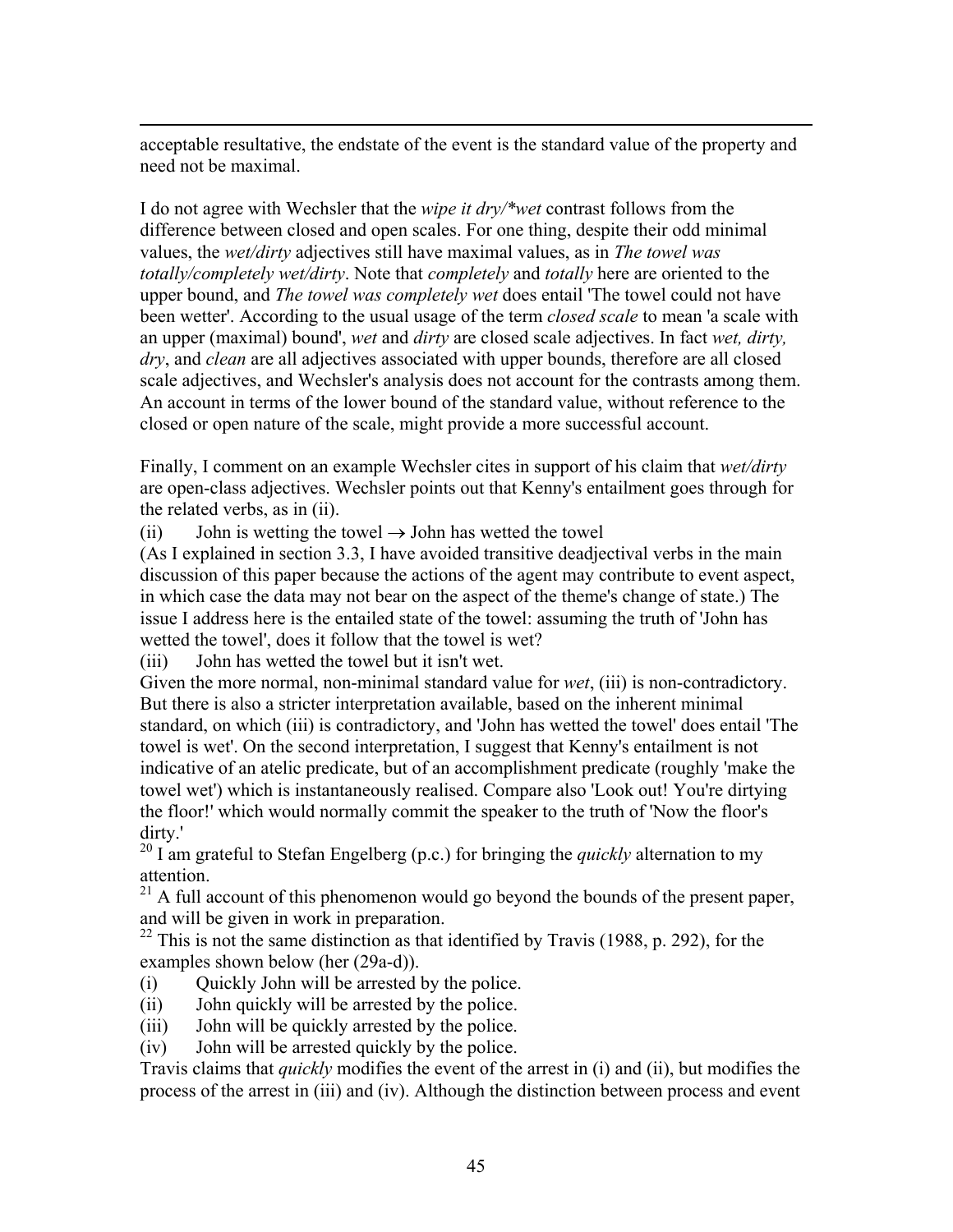appears similar to the distinction I draw, Travis gives the same interpretation for preverbal and postverbal *quickly* in (iii) and (iv), and doesn't explicitly discuss telicity.

<sup>23</sup> Wickboldt (2000, p. 364-7) proposes that postverbal adverbs 'suspend telicity', not in the sense that the telos is no longer entailed, but in the sense that 'subevents of the described event are made accessible for further commentary' (p. 364). I consider that her examples shown below illustrate differences in advancing or not advancing the reference time of the narrative (normally correlated with (a)telicity). In (i) and (ii), the postverbal adverb focuses on the process of *die*, and the past tense of *died* fails to move the reference time forward. Further narration on the process is appropriate as in (i), but presupposing a moved-forward reference time is anomalous, as in (ii), cf. (iii).

(i) John died quickly. He gasped once and was gone.

 $\overline{a}$ 

(ii) # John died quickly. At the reading of the will, his children were furious.

(iii) John died last year. At the reading of the will, his children were furious.

This is not the same contrast as the actual telicity shift I show. As Wickboldt points out, all of (i)-(iii) entail that John was dead.

24 The entailment is considered valid for manner adverbs, including *quickly*, but not for adverbs such as *apparently* or *allegedly*. See Parsons (1990) for discussion of adverb entailments.

 $25$  Explicitly, the telos cannot be suspended in the non-progressive.

<sup>26</sup> The *quickly* phenomenon is slightly complicated with verbs of translocation, where a time-point modification may focus on the onset or endpoint of the event. Taylor (1988) points out that *come* and *go* denoting durative journeys are modifiable by time-point adverbials, but with different interpretations, as illustrated below.

(i) John went home (from work) at 8.00.

(ii) John came home (from work) at 8.00.

In (i) we understand that John left work at 8.00, but in (ii) that he arrived home at 8.00, despite the fact that the same spatial journey is reported. The effect does not entirely depend on explicitly orientational verbs such as *come* and *go*, and may be contextual. A co-worker saying *John drove home at 8.00* will be understood to mean that he left work at 8.00, but if his wife says the same thing she will be understood to mean that he arrived home at 8.00. The point which bears on the present discussion is that the *go* interpretation, with departure focus, does not entail completion of the journey: cf. (iii) and (iv) below.

(iii) John went home at 8.00, but he never got there.

(iv) ! John came home at 8.00, but he never got here.

In a neutral context, most verbs of translocation are interpreted like *go*, and can be interpreted as reporting only a departure. So in (v) below, preverbal *quickly* need not force the entailment that John reached the store, only that he promptly departed for the store, despite the fact that the predicate *drive/run/walk to the store* does lexicalize the telos.

(v) ? John quickly drove/ran/walked to the store (but they caught him halfway).

<sup>27</sup> Although *quickly* seems to produce the sharpest contrast, adverb position also makes a difference with *slowly* and *gradually*, as illustrated below. The main difference is that postverbal *slowly* and *gradually*, in contrast to *quickly*, introduce the expectation that the states 'cool' and 'dark' were not reached, so the continuation takes *and* rather than *but*.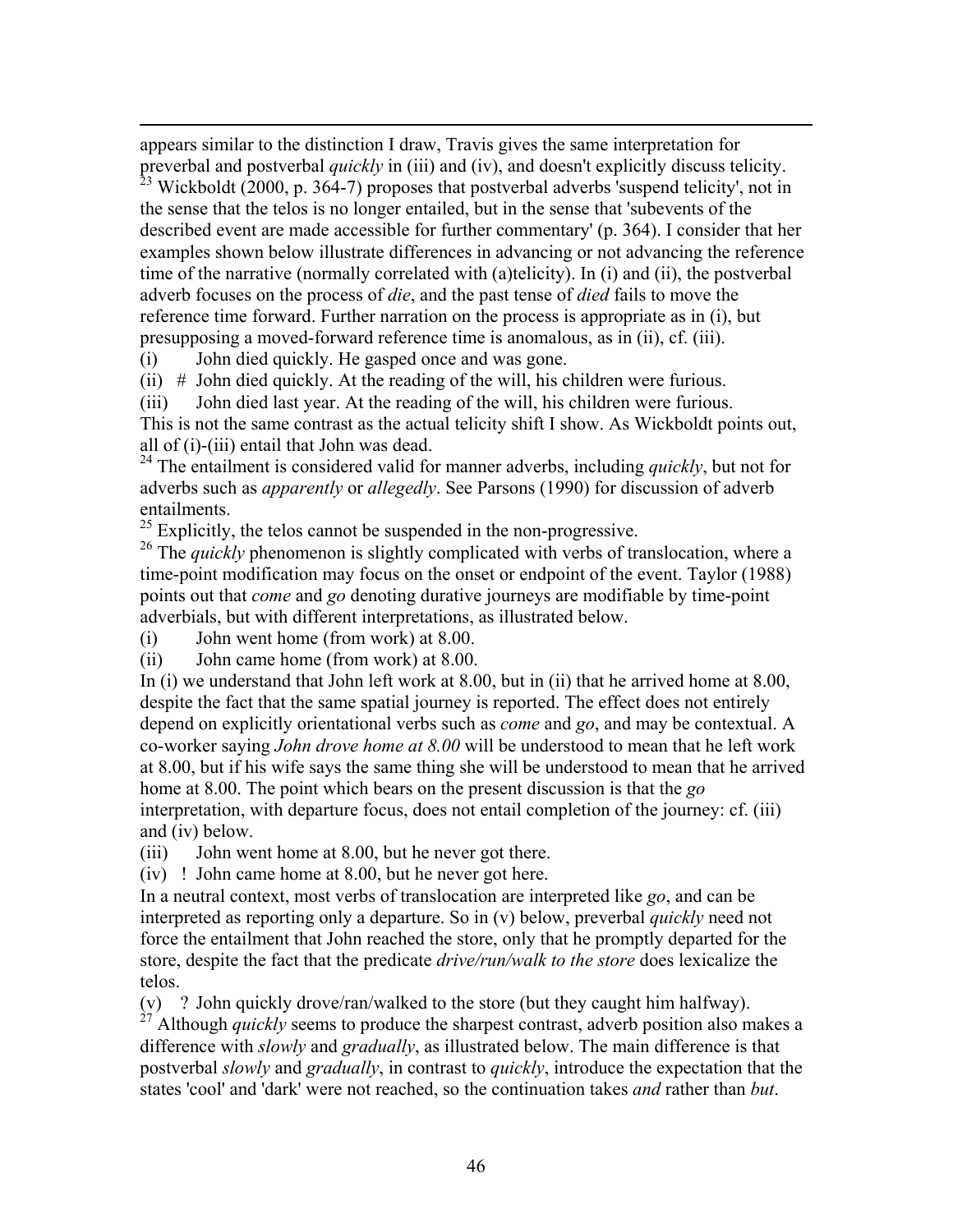- (i) The solution slowly cooled (? but it was still quite hot when I checked it).
- (ii) The solution cooled slowly (and it was still quite hot when I checked it).
- (iii) The sky slowly darkened (? but it was still quite light when we left).<br>(iv) The sky darkened slowly (and it was still quite light when we left).
- The sky darkened slowly (and it was still quite light when we left).

 $\overline{a}$ 

- (v) The solution gradually cooled (? but it was still quite hot when I checked it).
- (vi) The solution cooled gradually (and it was still quite hot when I checked it).
- (vii) The sky gradually darkened (? but it was still quite light when we left).
- (viii) The sky darkened gradually (and it was still quite light when we left).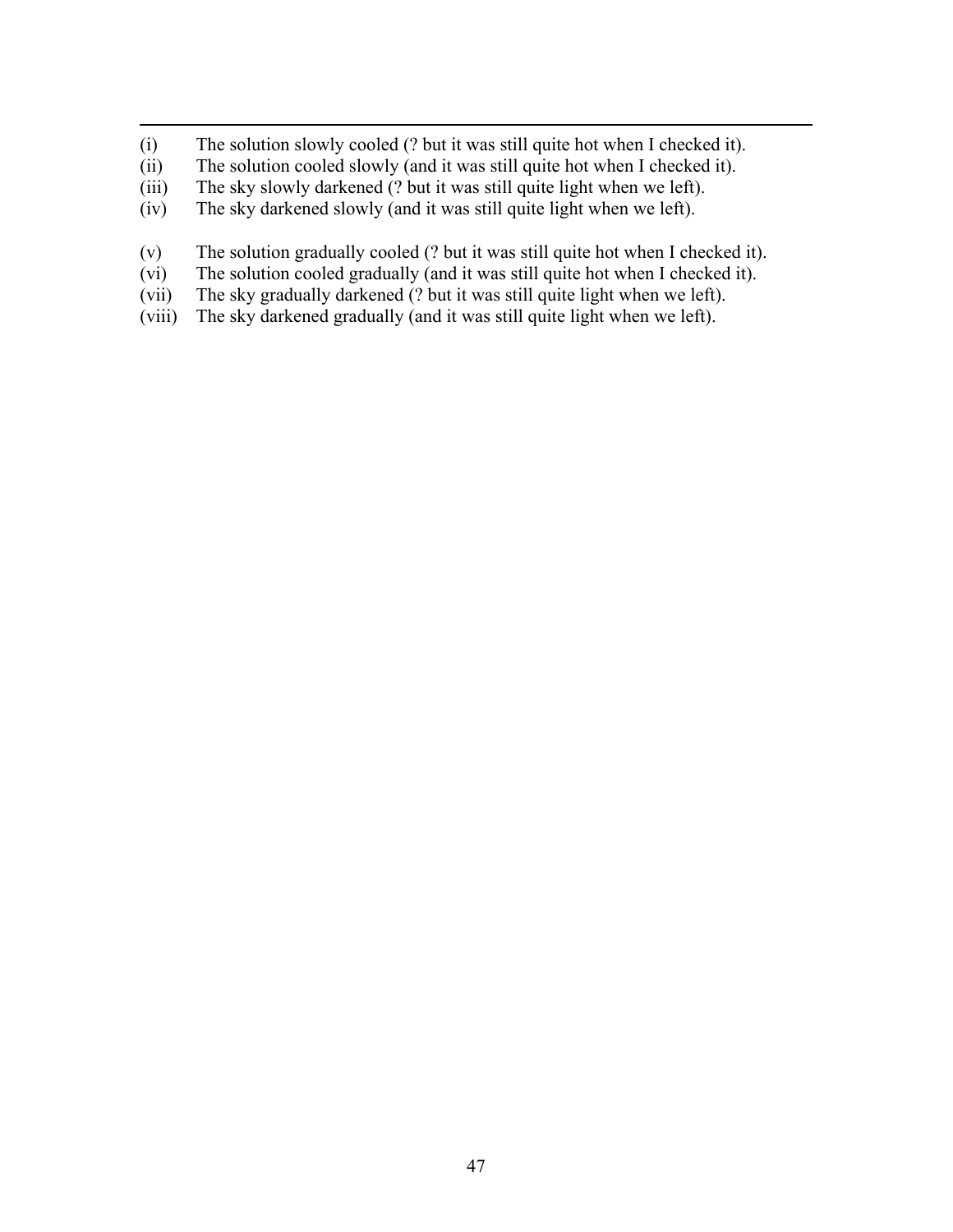#### **REFERENCES**

- Abusch, D., 1986. Verbs of Change, Causation and Time. Report No CSLI-86-50, Centre for the Study of Language and Information (CSLI), Stanford University.
- Bertinetto, P. M., Squartini, M., 1995. An attempt at defining the class of "gradual completion verbs". In: Bertinetto, P. M., Bianchi, V., Higginbotham, J., Squartini, M. (Eds.) Temporal Reference, Aspect and Actionality. Volume 1: Semantic and syntactic perspectives. Rosenberg and Sellier, Torino, Italy, pp. 11-26.
- Davidson, D., 1967. The logical form of action sentences. In: Rescher, N. (Ed.) The Logic of Decision and Action*.* University of Pittsburgh Press, Pittsburch, pp. 81- 120.
- Dowty, D., 1979. Word Meaning and Montague Grammar. Reidel, Dordrecht.
- Dowty, D., 1991. Thematic proto-roles and argument selection. Language 67, 547-619.
- Filip, H., 1999. Aspect, Eventuality Types and Nominal Reference. Garland, New York and London.
- Grice, H. P., 1975. Logic and conversation. In: Cole, P., Morgan, J. L. (Eds.) Speech Acts. Academic Press, New York, pp. 41-58. Reprinted in Davis, S., (Ed.) 1991. Pragmatics: A reader. Oxford University Press, Oxford, pp. 113-127.
- Hay, J., 1998. The non-uniformity of degree achievements. Paper presented to the LSA, January 1998.
- Hay, J., Kennedy, C., Levin, B. 1999. Scalar structure underlies telicity in "degree achievements". In: Matthews, T., Strolovitch, D. (Eds.) Proceedings of SALT IX. Cornell University, Ithaca, NY, pp. 127-44.
- Horn, L., 1984. Toward a new taxonomy for pragmatic inference: Q-based and R-based implicature. In: Schiffrin, D. (Ed.) Meaning, Form and Use in Context: Linguistic Applications (Georgetown University Round Table on Languages and Linguistics 1984). Georgetown University Press, Washington, DC, pp. 11-42.
- Jackendoff, R., 1996. The proper treatment of measuring out, telicity, and perhaps even quantification in English. Natural Language and Linguistic Theory 14, 305-354.
- Kennedy, C., 1999. Projecting the Adjective: The Syntax and Semantics of Gradability and Comparison. Garland, New York.
- Kennedy, C., McNally, L., 1999. From event structure to scale structure: Degree modification in deverbal adjectives. In: Matthews, T., Strolovitch, D., (Eds.) Proceedings of SALT IX. Cornell University, Ithaca, NY, pp. 163-180.
- Kenny, A., 1963. Action, Emotion and Will. Routledge and Kegan Paul, London.
- Levin, B., 2000. Aspect, lexical semantic representation, and argument expression. In Proceedings of the Berkeley Linguistic Society 26 (BLS 26).
- Levin, B., Rappaport Hovav, M., 1991. Wiping the slate clean: a lexical semantic exploration. In: Levin, B., Pinker, S. (Eds.) Lexical and Conceptual Semantics, (special issue of Cognition). Elsevier, Amsterdam, pp. 123-51.
- Levin, B., Rappaport Hovav, M., 1995. Unaccusativity: At the Syntax-Lexical Semantics Interface. MIT Press, Cambridge, MA.
- Mateu Fontanals, Jaume (2002), 'Why can't we wipe the slate clean? A lexical-syntactic approach to resultative constructions.' *Catalan Working Papers in Linguistics* 8, pp. 71-95.
- Paradis, C., 2001. Adjectives and boundedness. Cognitive Linguistics 12, 47-65.